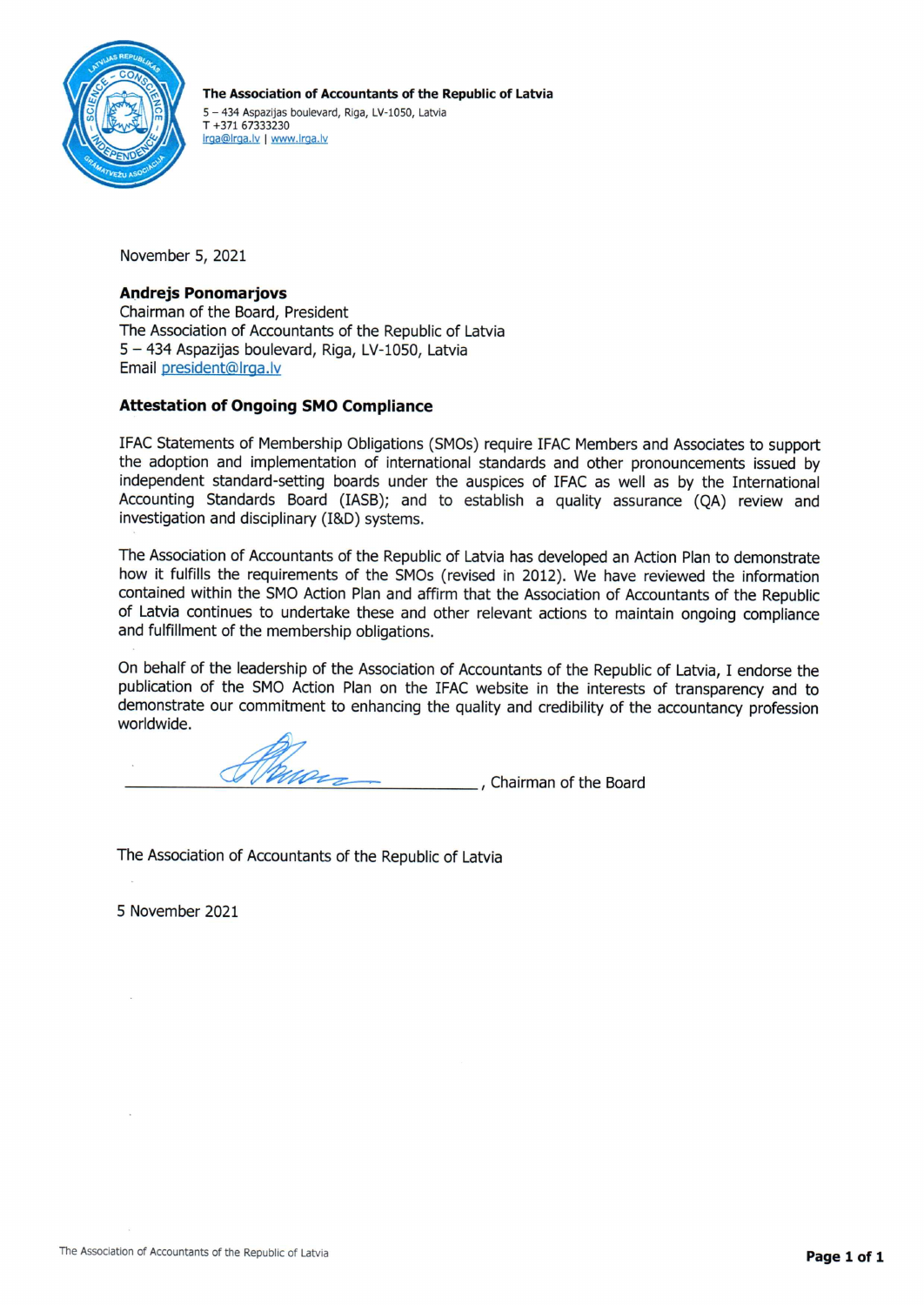### <span id="page-1-1"></span><span id="page-1-0"></span>**BACKGROUND NOTE ON ACTION PLANS**

SMO Action Plans are developed by IFAC Members and Associates to demonstrate fulfillment of IFAC Statements of Membership Obligations (SMOs). SMOs require IFAC Members and Associates to support the adoption<sup>[1](#page-1-0)</sup> and implementation<sup>[2](#page-1-1)</sup> of international standards and other pronouncements issued by independent standard-setting boards under the auspices of IFAC as well as by the International Accounting Standards Board (IASB); and to establish a Quality Assurance (QA) review and Investigation and Disciplinary (I&D) systems.

IFAC Members and Associates conduct a self-assessment against the requirements of SMOs and identify areas where improvements are needed. Based on the results of the assessment, Members and Associates develop an SMO Action Plan to (a) demonstrate how they fulfill the requirements of the SMOs and (b) where some requirements are not yet addressed, to present plans towards their fulfillment.

SMO Action Plans are designed to be ever-green documents that provide a comprehensive description of the accountancy profession and its legislative and regulatory environment in the jurisdiction as well as the actions undertaken by IFAC Members or Associates to support adoption and implementation of international standards and best practices.

Regular updates of the SMO Action Plans are required as part of the IFAC Member Compliance Program.

### **Use of Information**

Please refer to the *[Disclaimer](http://www.ifac.org/about-ifac/membership/members/disclaimer)* published on the IFAC website.

### **ACTION PLAN**

| <b>IFAC Associate:</b>             | The Association of Accountants of the Republic of Latvia (AARL) |
|------------------------------------|-----------------------------------------------------------------|
| <b>Approved by Governing Body:</b> | AARL Board                                                      |
| <b>Original Publication:</b>       | December 2013                                                   |
| Last Update:                       | November 2021                                                   |
| <b>Next Update:</b>                | November 2024                                                   |

<sup>&</sup>lt;sup>1</sup> Adoption is concerned with the decision that international standards are appropriate for use in specific national financial reporting environments and with the actions necessary to effect those decisions, including incorporation into national requirements or requiring the use of international standards through law. Adoption may include a process to review draft international standards, translation, public exposure of proposed standards, approval, incorporation into national requirements as necessary, and promulgation of final standards, and, where applicable, a convergence process to eliminate or minimize differences between international and national standards.

<sup>&</sup>lt;sup>2</sup> Implementation may include a process to build awareness of the adopted standards, provide relevant education and training, develop or disseminate implementation guidance and any other activities that promote proper understanding and use of the standards in practice.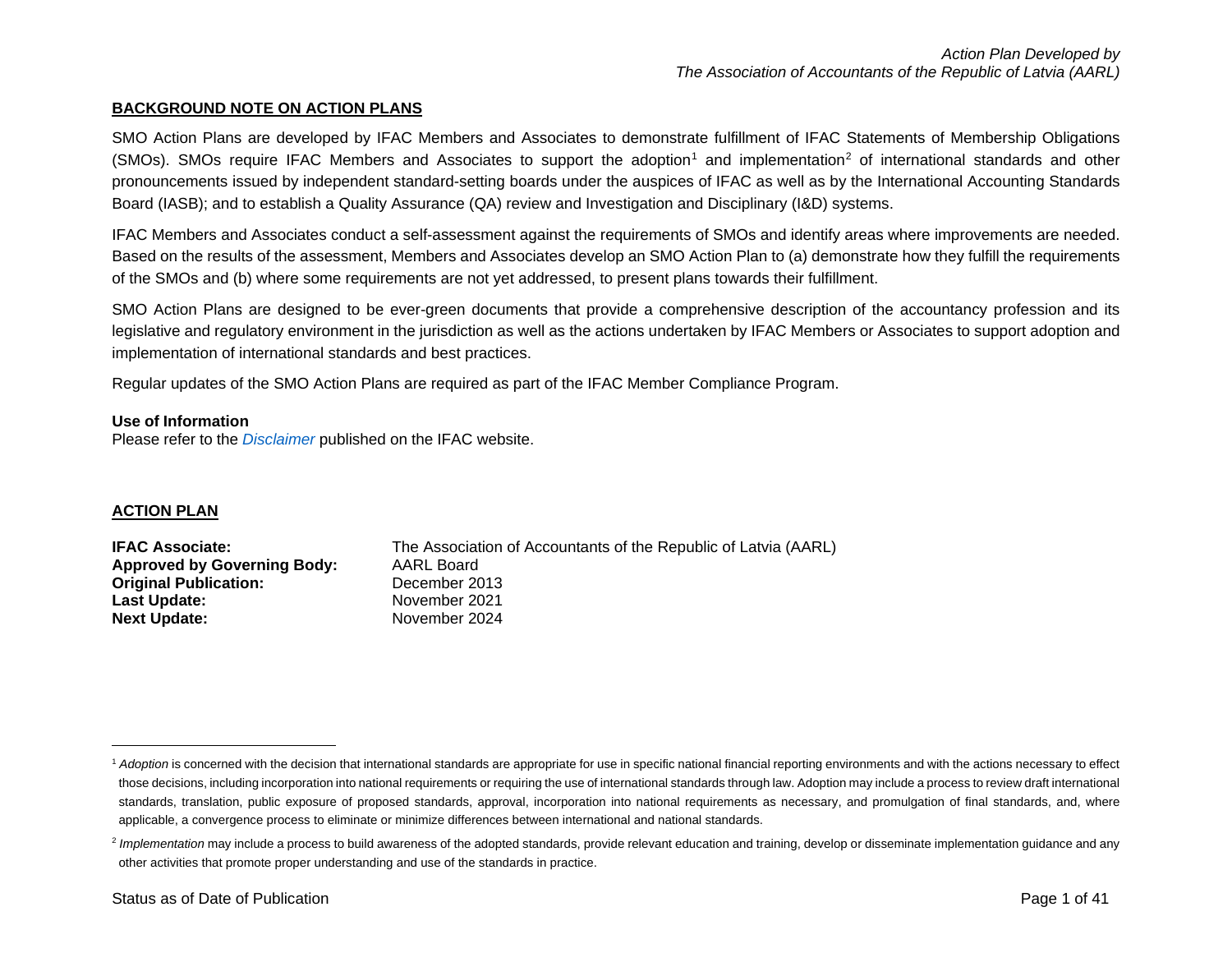**IFAC's Summary Assessment: IFAC staff will complete this section at the conclusion of each SMO Action Plan review and update process.** PAOs are encouraged to take staff's recommendation into consideration as part of future strategic planning conversations at the PAO**.**

For more information on [IFAC Member Compliance Program](https://www.ifac.org/who-we-are/membership) and the legends used to describe the status of adoption of international standards, best practices, and fulfillment of SMO requirements, please refer to the Status of Adoption [methodology](https://www.ifac.org/about-ifac/membership/members/methodology-assessing-adoption) and SMO Fulfillmen[t methodology.](https://www.ifac.org/about-ifac/membership/member-organizations-and-country-profiles/ifac-statements-membership)

| <b>FOR IFAC COMPLETION</b> | <b>AARL Level of</b><br><b>Responsibility for Adoption</b> | <b>Adoption Status as of 2021</b> | Level of SMO Fulfillment as of 2021 |
|----------------------------|------------------------------------------------------------|-----------------------------------|-------------------------------------|
| QA / SMO 1                 | <b>No Direct</b>                                           | <b>Adopted</b>                    | <b>Sustain</b>                      |
| IES / SMO 2                | <b>Shared</b>                                              | <b>Partially Adopted</b>          | <b>Review &amp; Improve</b>         |
| ISA / SMO 3                | <b>No Direct</b>                                           | <b>Adopted</b>                    | <b>Sustain</b>                      |
| <b>IESBA / SMO 4</b>       | <b>Shared</b>                                              | <b>Adopted</b>                    | <b>Sustain</b>                      |
| <b>IPSAS / SMO 5</b>       | <b>No Direct</b>                                           | <b>Partially Adopted</b>          | <b>Sustain</b>                      |
| <b>I&amp;D / SMO 6</b>     | <b>Shared</b>                                              | <b>Partially Adopted</b>          | <b>Execute</b>                      |
| <b>IFRS / SMO 7</b>        | <b>No Direct</b>                                           | <b>Adopted</b>                    | <b>Sustain</b>                      |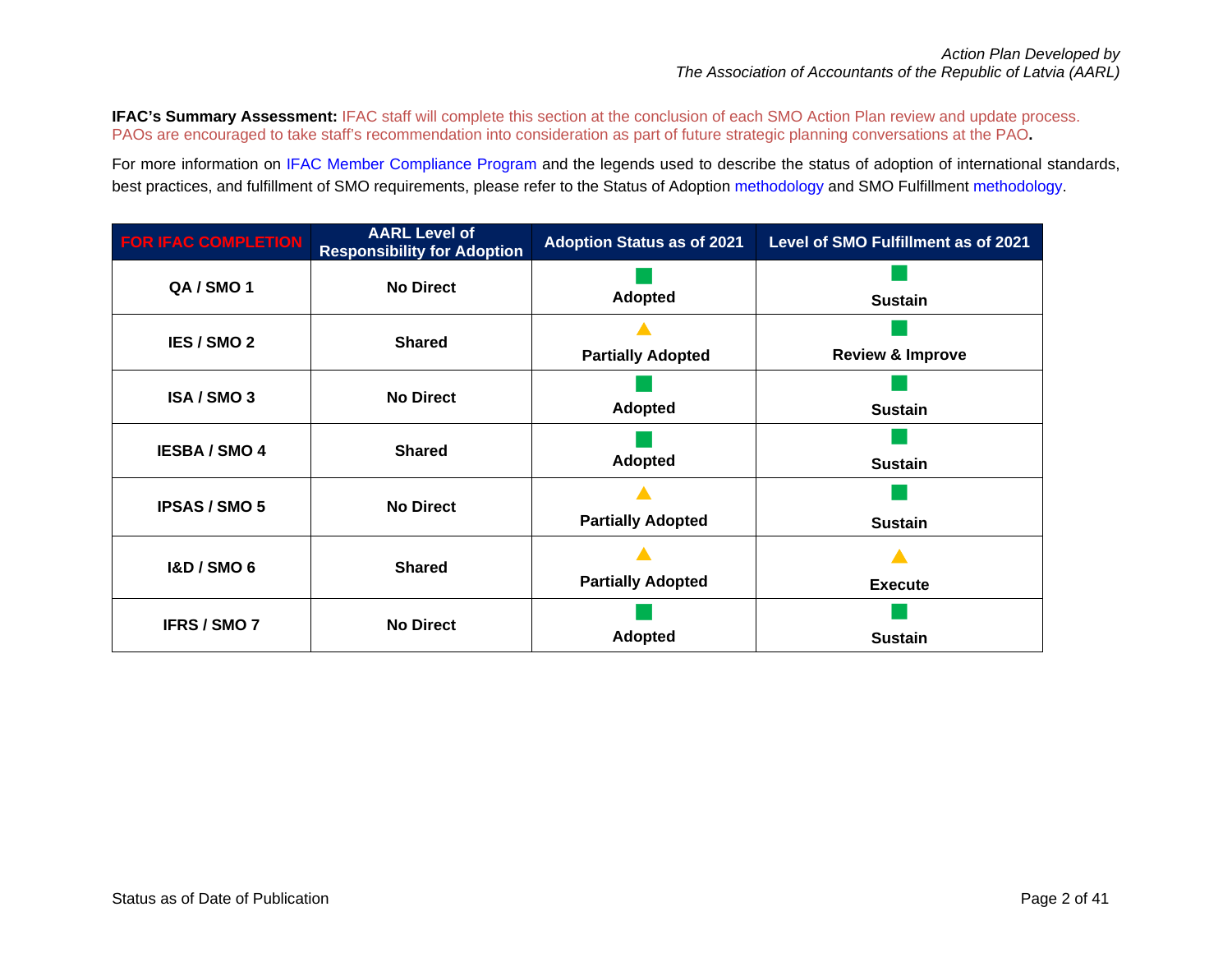### **GLOSSARY**

| <b>AAC</b>           | <b>Audit Advisory Council</b>                                                  |
|----------------------|--------------------------------------------------------------------------------|
| <b>AARL</b>          | Association of Accountants of the Republic of Latvia                           |
| <b>APSF</b>          | <b>Accountancy Profession Strategic Forum</b>                                  |
| <b>CPD</b>           | <b>Continuing Professional Development</b>                                     |
| EC                   | European Commission                                                            |
| EU                   | European Union                                                                 |
| <b>IAASB</b>         | International Auditing and Assurance Standards Board                           |
| <b>IAESB</b>         | International Accounting Education Standards Board                             |
| <b>IASB</b>          | International Accounting Standards Board                                       |
| <b>ICAEW</b>         | Institute of Chartered Accountants in England and Wales                        |
| <b>IESs</b>          | International Education Standards                                              |
| <b>IESBA</b>         | International Ethics Standards Board for Accountants                           |
| <b>IFAC</b>          | International Federation of Accountants                                        |
| <b>IFRSs</b>         | <b>International Financial Reporting Standards</b>                             |
| <b>IFRS for SMEs</b> | International Financial Reporting Standard for Small and Medium-sized Entities |
| <b>IPD</b>           | Initial Professional Development                                               |
| <b>IPSASs</b>        | <b>International Public Sector Accounting Standards</b>                        |
| <b>IPSASB</b>        | International Public Sector Accounting Standards Board                         |
| <b>ISAs</b>          | International Standards on Auditing                                            |
| <b>ISAR</b>          | International Standards of Accounting and Reporting                            |
| <b>ISQC1</b>         | International Standard on Quality Control                                      |
| I&D                  | Investigation and Discipline                                                   |
| <b>LACA</b>          | Latvian Association of Certified Auditors                                      |
| MoF                  | Ministry of Finance of the Republic of Latvia                                  |
| <b>PIES</b>          | Public-interest entities                                                       |
| <b>SMOs</b>          | Statements of Membership Obligation                                            |
| QA                   | <b>Quality Assurance</b>                                                       |
| <b>UNCTAD</b>        | United Nations Conference of Trade and Development                             |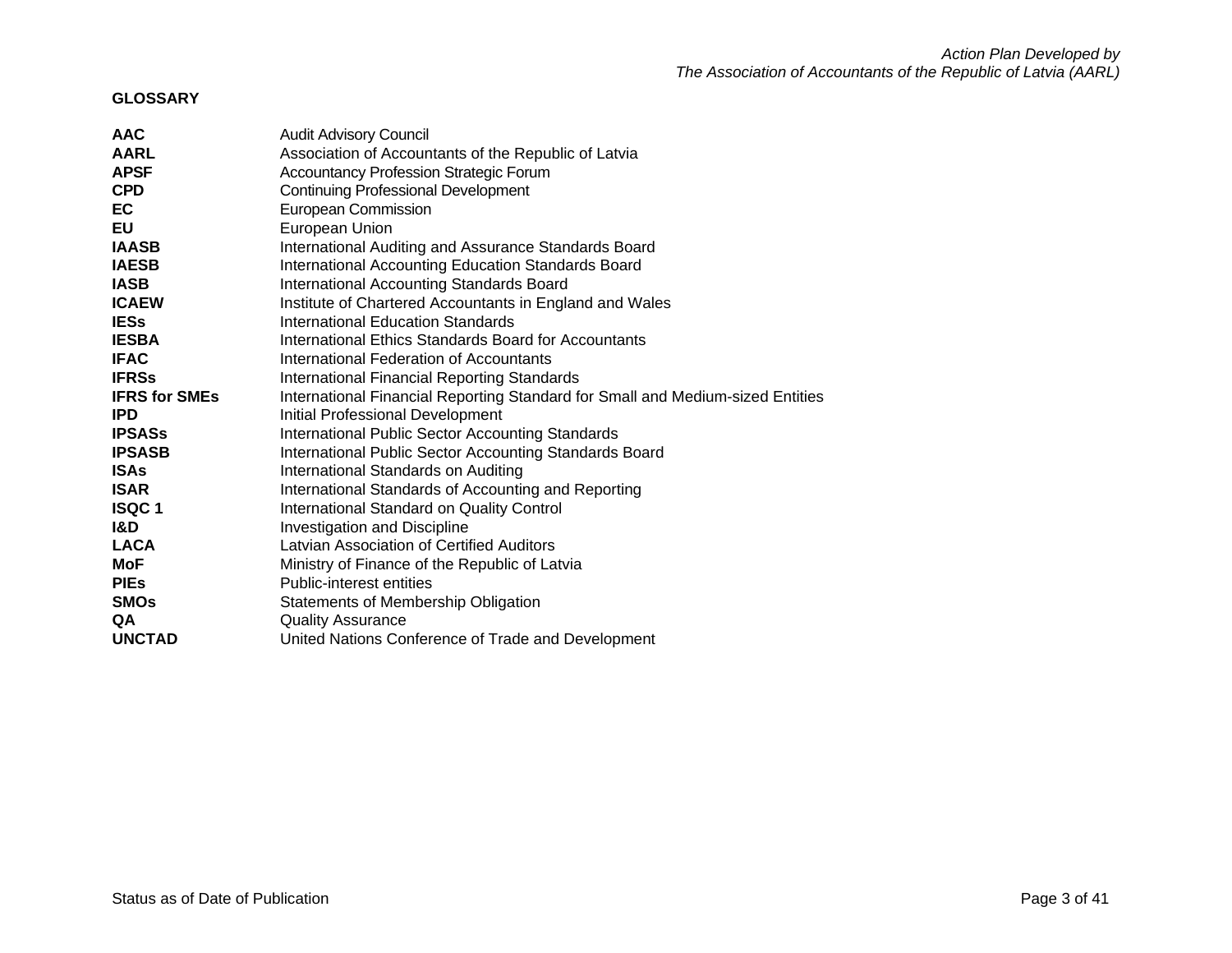**Action Plan Subject:** SMO 1–Quality Assurance **Action Plan Objective:** Develop methodology for QA for accountancy services for members acting in public practice; support LACA and MoF in the implementation of the QA system and assist AARL's members in understanding the requirements of

# the SMO 1 as they pertain to accountants in business

### *Background*

AARL as an organization uniting mostly professional accountants in business does not have direct responsibility over this SMO, which rests primarily with the Latvian Association of Certified Auditors (LACA, full Member of IFAC) and the Ministry of Finance of the Republic of Latvia (MoF).

The Law on Audit Services [\(https://likumi.lv/doc.php?id=20946\)](https://likumi.lv/doc.php?id=20946) (the law changed its name with the amendments to the Law on Sworn Auditors as of January 1, 2017 due to the adoption of the Directive 2014/56/EU of the European Parliament and of the Council of 16 April 2014 amending Directive 2006/43/EC on statutory audits of annual accounts and consolidated accounts and Regulation (EU) No. 537/2014 of the European Parliament and of the Council of 16 April 2014 on specific requirements regarding statutory audit of public-interest entities and repealing Commission Decision 2005/909/EC) and the Regulations No. 136 issued on March 7, 2017 by the Cabinet of Ministers of the Republic of Latvia "Regulations on inspection of the compliance with the requirements for the audit services quality control and qualification requirements of authorized representatives" set legal foundation for the establishment and implementation of the mandatory QA review system for audits of financial statements in Latvia.

The MoF, in cooperation with LACA, ensures audit services quality control based on risk approach (inspection of the compliance with the requirements for the audit services quality control) in order to comply with the requirements of the laws and regulations, the ISAs recognised in Latvia and the International Standards on Auditing of public sector recognised in Latvia, the norms of the professional code of ethics, independence and objectivity in the provision of audit services. The MoF ensures audit services quality control for those commercial companies of sworn auditors and those sworn auditors who have provided audit services to PIEs during the last three years since the last audit services quality control performed for them.

LACA ensures an inspection of the audit services quality control for commercial companies of sworn auditors and sworn auditors and informs the MoF regarding the results thereof, including regarding findings and conclusions made. The inspection of audit services quality control for commercial companies of sworn auditors and those sworn auditors who do not provide audit services to PIEs is carried out in accordance with the by-laws which after coordination with the MoF are approved by LACA. Commercial companies of sworn auditors and sworn auditors of non-PIEs are inspected every six years by LACA. At the moment, the QA review system is administered by LACA and they report that it complies with the requirements of the SMO 1. ISQC1 has been adopted and translated into Latvian, and LACA has established a quality control system and guidance based on the International Standard on Quality Control 1 back in 2005. Under LACA's QA system quality review program is designed to review quality at a firm's level and individual audit engagement's level. LACA publishes on intranet information on the scope and design of its QA review program and related procedures to be followed by quality assurance review teams.

In 2021, LACA together with AARL participate in the translation of the new and revised IAASB quality management standards (ISQM 1 and ISQM 2) that will become effective on December 15, 2022. LACA and AARL plan to adopt new and revised ISQM in December 2022.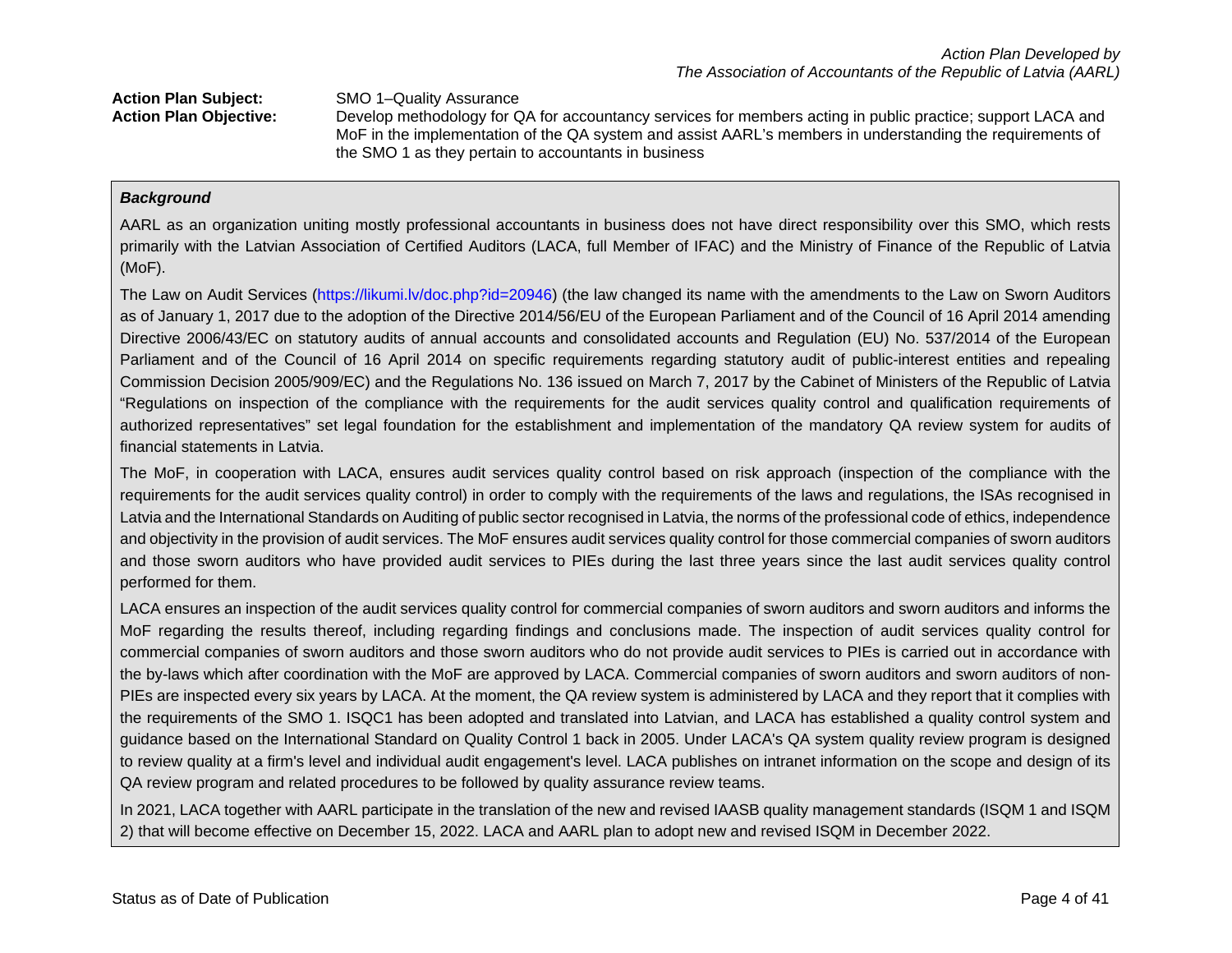Latvia has introduced substantial changes in the oversight system of audit of the financial statements services since 2008 with the introduction of European Union directives, when new principles of oversight were introduced and amendments to the Law on Audit Services were adopted. Currently, the public oversight is being executed at the two levels:

- At the governmental authorities level, it is carried out by the Ministry of Finance of the Republic of Latvia, namely by the Latvian Audit Oversight Commission (AOC) overseeing the operations of LACA and overall quality control requirements in statutory audit;
- by LACA.

In addition, under the Law on Audit Services, the Audit Advisory Council (AAC) as a consultative body is established by the Minister of Finance to promote the increase of quality of audit services, raise public awareness of issues in the field of auditing and to protect the public interest. AAC has rights to examine the documents prepared by LACA regarding examination and certification of applicants of sworn auditors, licensing of commercial companies of sworn auditors, maintaining the qualification of sworn auditors and the quality control of the professional activity, as well as regarding ISAs and ethical guidelines recognised in Latvia and can make recommendations to LACA for their improvement while concurrently informing the MoF of the recommendations it has made. AAC is composed of representatives of various organizations, including AARL, the MoF, the Ministry of Justice, the Financial and Capital market Commission, LACA, Riga Stock Exchange, the Foreign Investors Council in Latvia, the Employers' Confederation of Latvia and one of the higher education institutions. AARL is a member of AAC.

Andrejs Ponomarjovs, President of AARL, is a Chairman of AAC since establishment of this body in 2009. AAC carries out systematic work, which focuses on such important issues, as ensuring the quality of audit practices, the process of obtaining of a certificate of sworn auditor by applicants, the application of ISA, ISQC 1 and the IESBA Code of Ethics for Professional Accountants. AARL as a member of AAC makes proposals on these issues. Minutes of meetings of AAC are available on the MoF website:<https://www.fm.gov.lv/lv/padomes-sezu-protokoli>

Members of AARL - professional accountants, who are acting in public practice, have to comply with IESBA International Code of Ethics for Professional Accountants (including International Independence Standards), ISQC 1 and International Standard on Related Services (ISRS) 4410 (revised) – Compilation Engagements. ISRS 4410 (revised) requires the use of ISQC 1 in the part, which relates to provision of accountancy services. AARL is also working with the MoF to make these requirements mandatory for accountants acting in the public practice, but who are not members of AARL. In July 2019 AARL obtained permission of IFAC to translate the IFAC Guide to Compilation Engagements into Latvian language; in November 2019 the translation was finished (the IFAC Policy on Translations has been followed) and distributed to AARL members.

AARL is currently developing methodology for QA for accountancy services provided by AARL members - professional accountants, who are acting in public practice. AARL is planning to start the QA for accountancy services review programme in 2022.

| <b>Start Date</b>                                                                                   | <b>Actions</b>                                                                                                                                                                                                                                                     | <b>Completion</b><br><b>Date</b> | <b>Responsibility</b>                                 | <b>Resource</b>                                                               |  |
|-----------------------------------------------------------------------------------------------------|--------------------------------------------------------------------------------------------------------------------------------------------------------------------------------------------------------------------------------------------------------------------|----------------------------------|-------------------------------------------------------|-------------------------------------------------------------------------------|--|
| Develop AARL Documentation on QA for Accountancy Services in Accordance with the SMO 1 Requirements |                                                                                                                                                                                                                                                                    |                                  |                                                       |                                                                               |  |
| November<br>2014                                                                                    | Obtain permission of IFAC to use official translation into<br>Latvian of ISRS 4410 (revised) - Compilation<br>Engagements and provide a link from AARL website<br>(http://www.lrga.lv/ifac/ifac-publikacijas) to the original<br>English version of this standard. | May 2015                         | The Board,<br>Head of<br>International<br>Secretariat | <b>IFAC Permissions, Members</b><br>of the Board, Methodological<br>Committee |  |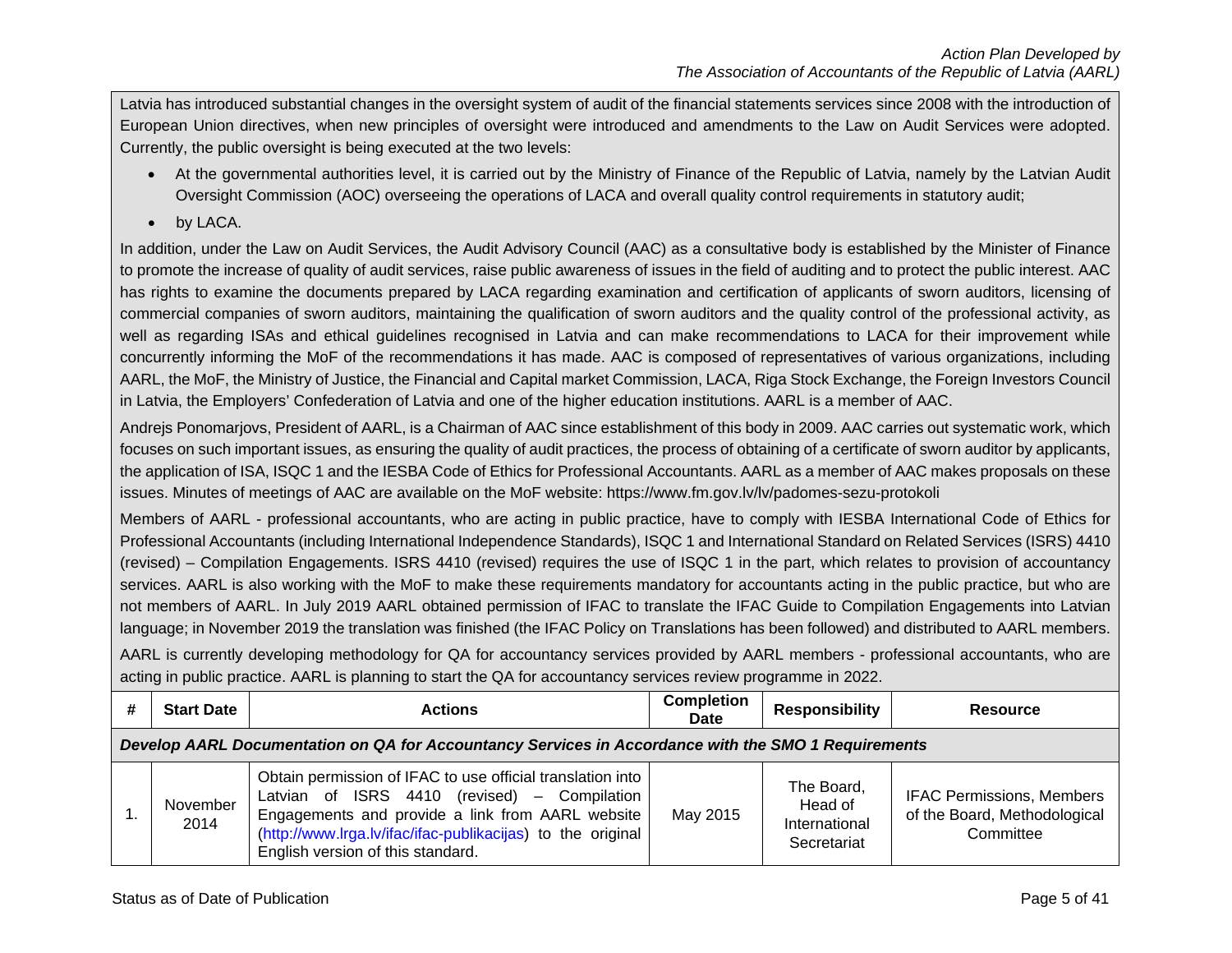| #  | <b>Start Date</b>                                                                                                                                                                                                                                      | <b>Actions</b>                                                                                                                                                                                                                       | <b>Completion</b><br><b>Date</b> | <b>Responsibility</b>                                           | <b>Resource</b>                                                                                  |
|----|--------------------------------------------------------------------------------------------------------------------------------------------------------------------------------------------------------------------------------------------------------|--------------------------------------------------------------------------------------------------------------------------------------------------------------------------------------------------------------------------------------|----------------------------------|-----------------------------------------------------------------|--------------------------------------------------------------------------------------------------|
| 2. | June 2015                                                                                                                                                                                                                                              | Inform members and professional accountants of AARL<br>about ISRS 4410 (revised) and clarify the application of<br>the standard.                                                                                                     | June 2015                        | The Board                                                       | <b>IFAC Permissions, Members</b><br>of the Board, Methodological<br>Committee                    |
| 3. | Mandatory application of ISRS 4410 (revised) and ISQC<br>1 by professional accountants (members of AARL), who<br>October 2015<br><b>July 2015</b><br>are acting in public practice, when providing accounting<br>services.                             |                                                                                                                                                                                                                                      |                                  | The Board                                                       | Members of the Board,<br>Methodological Committee                                                |
| 4. | new AARL<br>Committee -<br>Establish<br>Accounting<br>Outsourcing Committee, which will be engaged in<br>August<br>developing and supporting new category of AARL<br>2015<br>members - professional accountants, who are acting in<br>public practice. |                                                                                                                                                                                                                                      |                                  | The Board                                                       | Members of the Board                                                                             |
| 5. | September<br>2015                                                                                                                                                                                                                                      | Develop membership requirements for new category of<br>AARL members - professional accountants, who are<br>acting in public practice.                                                                                                |                                  | The Board,<br>Head of<br>Accounting<br>Outsourcing<br>Committee | Members of the Board,<br><b>Accounting Outsourcing</b><br>Committee                              |
| 6. | September<br>2015                                                                                                                                                                                                                                      | Cooperate with other organizations of professional<br>accountants on such issues, as QA for accountancy<br>services practice, methodology of QA, etc.                                                                                |                                  | The Board,<br>Head of<br>International<br>Secretariat           | Members of the Board,<br><b>Accounting Outsourcing</b><br>Committee                              |
| 7. | September<br>2015                                                                                                                                                                                                                                      | Inform members and professional accountants of AARL<br>about Guide to Compilation Engagements published<br>IFAC.                                                                                                                     | September<br>2015                | The Board,<br>Head of<br>Methodological<br>Committee            | Members of the Board,<br>Methodological Committee,<br><b>Accounting Outsourcing</b><br>Committee |
| 8. | May 2016                                                                                                                                                                                                                                               | Organize a joint meeting with ICAEW, Kaplan,<br>Association of Lithuanian Accounting Firms, LACA on<br>specific opportunities for cooperation on education and<br>professional matters, including APSF Quality Assurance<br>Network. | <b>July 2016</b>                 | The Board,<br>Head of<br>International<br>Secretariat           | Members of the Board,<br><b>Accounting Outsourcing</b><br>Committee                              |
| 9. | November<br>2016                                                                                                                                                                                                                                       | Cooperate with ICAEW in the field of QA for<br>accountancy services, use ICAEW expertise<br>and<br>practical ideas around methodology for QA.                                                                                        | Ongoing                          | ibid                                                            | Members of the Board,<br><b>Accounting Outsourcing</b><br>Committee                              |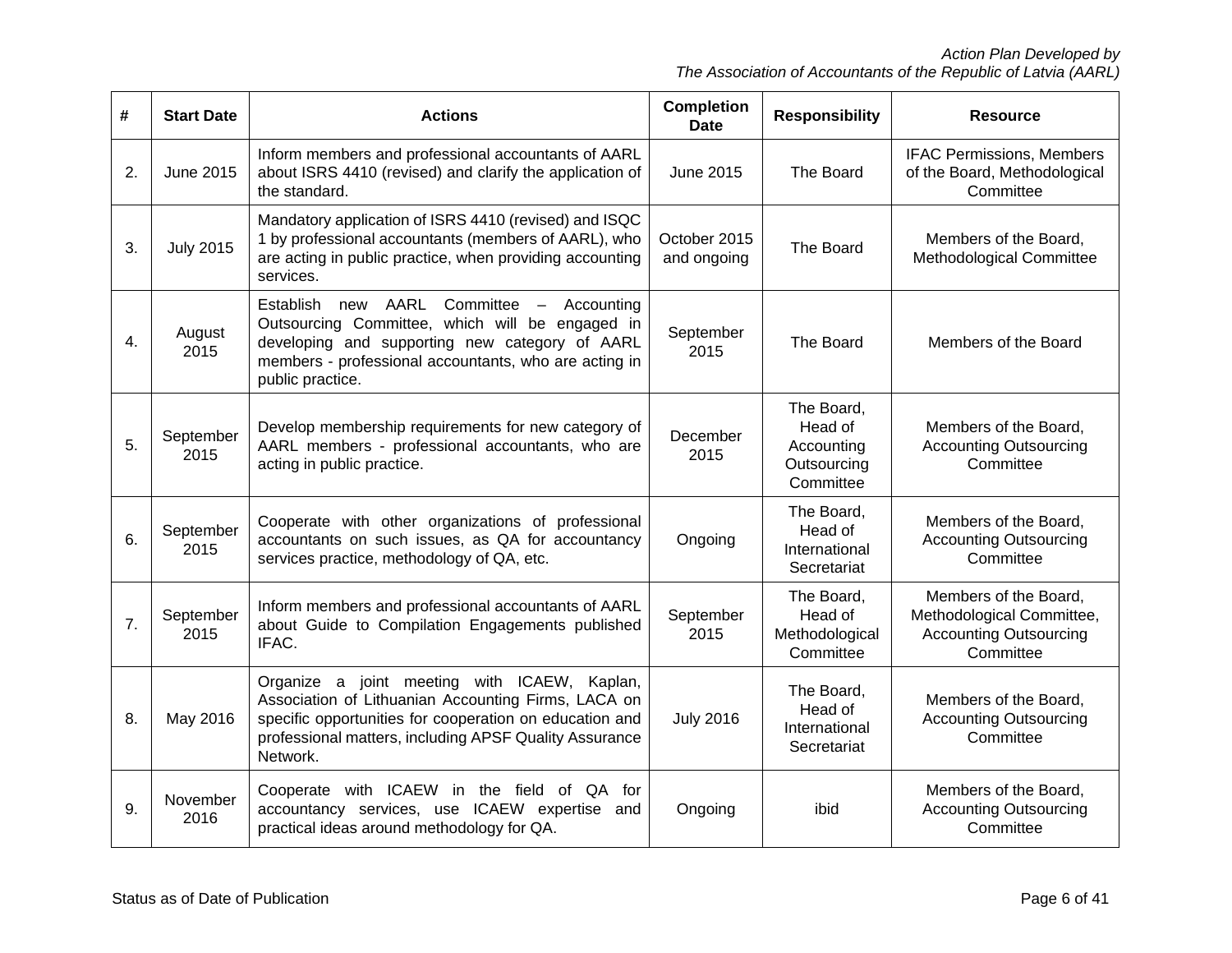| #   | <b>Start Date</b> | <b>Actions</b>                                                                                                                                                                                                                                                                                                                                                                                                                                                                                     | <b>Completion</b><br><b>Date</b> | <b>Responsibility</b>                                           | <b>Resource</b>                                                     |
|-----|-------------------|----------------------------------------------------------------------------------------------------------------------------------------------------------------------------------------------------------------------------------------------------------------------------------------------------------------------------------------------------------------------------------------------------------------------------------------------------------------------------------------------------|----------------------------------|-----------------------------------------------------------------|---------------------------------------------------------------------|
| 10. | December<br>2016  | Participate in the Accountancy Profession Strategic<br>Forum 2017 in Nicosia, Cyprus and discuss<br>implementation of audit reform across Europe, the<br>progress of the Quality Assurance Networks, investigate<br>new forms of cooperation and options for a positive<br>direction of the profession.                                                                                                                                                                                            | May 2017                         | The Board,<br>Head of<br>Accounting<br>Outsourcing<br>Committee | Members of the Board,<br><b>Accounting Outsourcing</b><br>Committee |
| 11. | January<br>2017   | Obtain ICAEW proposal on the cooperation in QA, hold<br>initial call with ICAEW.                                                                                                                                                                                                                                                                                                                                                                                                                   |                                  | The Board,<br>Head of<br>International<br>Secretariat           | Members of the Board,<br><b>Accounting Outsourcing</b><br>Committee |
| 12. | <b>June 2017</b>  | Hold a series of workshops of ICAEW in Riga devoted to<br>QA for accountancy services and methodology (best<br>practice).                                                                                                                                                                                                                                                                                                                                                                          | October<br>2017-March<br>2018    | The Board                                                       | Members of the Board,<br><b>Accounting Outsourcing</b><br>Committee |
| 13. | <b>June 2017</b>  | Evaluate entering Accountancy Profession Strategic<br>Forum (APSF) Quality Assurance Network (QAN) as a<br>member.                                                                                                                                                                                                                                                                                                                                                                                 | March 2018                       | The Board                                                       | Members of the Board,<br><b>Accounting Outsourcing</b><br>Committee |
| 14. | October<br>2017   | Develop methodology for QA for accountancy services<br>provided by AARL members - professional accountants,<br>who are acting in public practice.                                                                                                                                                                                                                                                                                                                                                  | Ongoing                          | The Board                                                       | Members of the Board,<br><b>Accounting Outsourcing</b><br>Committee |
| 15. | April 2018        | Participate in APSF annual meetings and QAN meetings<br>organised by ICAEW.                                                                                                                                                                                                                                                                                                                                                                                                                        |                                  | The Board,<br>Head of<br>International<br>Secretariat           | Members of the Board,<br><b>Accounting Outsourcing</b><br>Committee |
| 16. | June 2020         | QA<br>for<br>Develop<br>accountancy<br>services<br>review<br>programme, working documents and checklists                                                                                                                                                                                                                                                                                                                                                                                           | <b>July 2021</b>                 | The Board                                                       | Members of the Board,<br><b>Accounting Outsourcing</b><br>Committee |
| 17. | January<br>2021   | Memorandum of Understanding<br>with the<br>Sign<br>Association of Lithuanian Accounting Firms and within<br>the quality control standards issued by IFAC, regulations<br>and recommendations issued by other regional<br>professional associations of accountants, including<br>Accountancy Europe, ICAEW, Quality Assurance<br>Network (QAN), which determine requirements for<br>quality assurance in the work of public accountants and<br>the procedure for conducting quality control reviews | January 2021<br>and ongoing      | The Board,<br>Head of<br>International<br>Secretariat           | Members of the Board,<br><b>Accounting Outsourcing</b><br>Committee |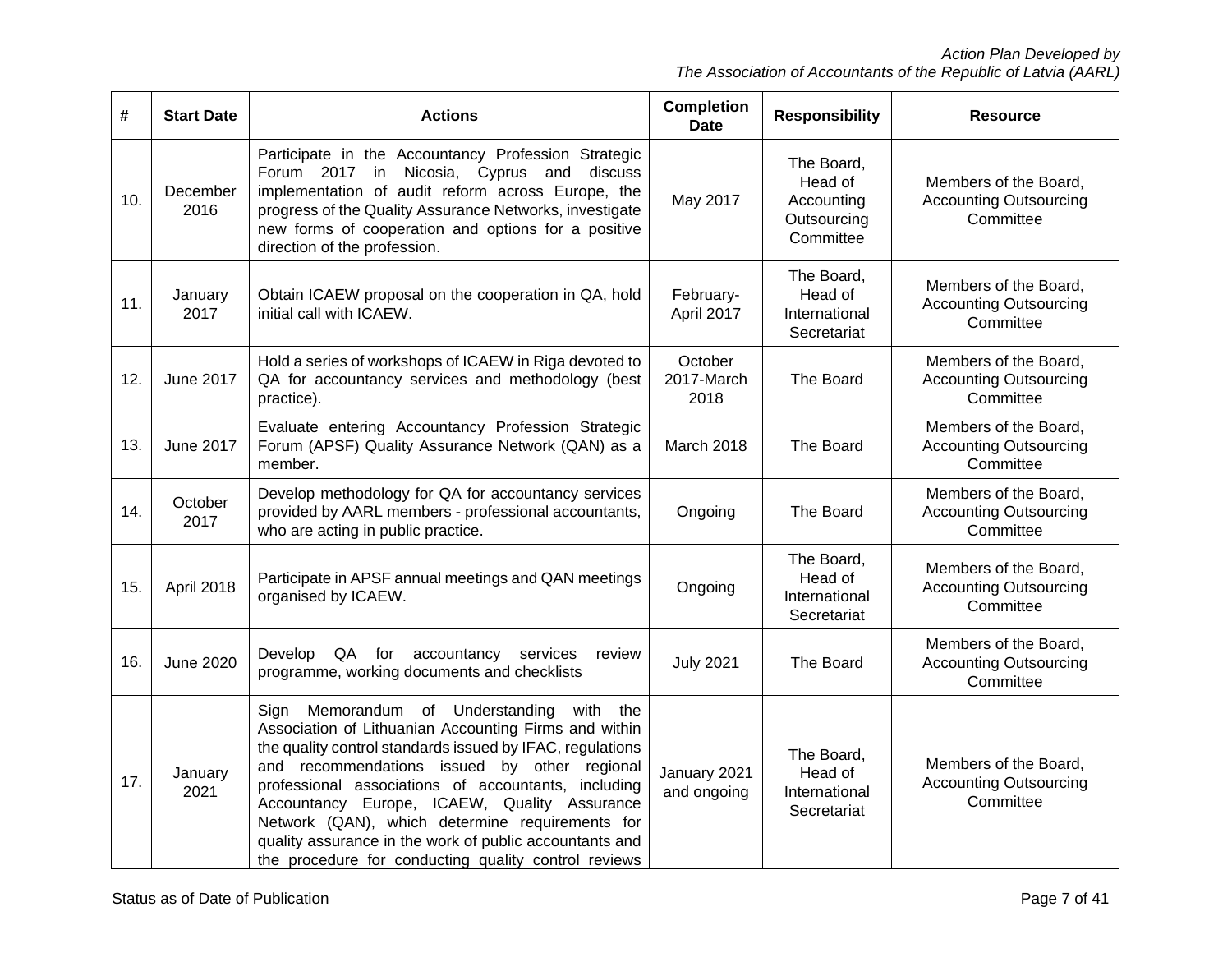|     |                                                                                                                                                                                                                                   | create Quality Control Workshop with the following<br>objectives:<br>mutual development and improvement of models for<br>$\bullet$<br>conducting quality control reviews of accounting<br>firms;<br>unification of the approach and procedure for quality<br>control, coordination of work on quality control,<br>development and<br>improvement of working<br>documents;<br>organization and conduction of joint training<br>seminars (both for quality control reviewers and for<br>members of the associations);<br>joint participation in the educational process<br>$\bullet$<br>organized by other professional organizations and<br>their associations;<br>conduction of joint quality control reviews of<br>accounting firms established in Latvia and<br>Lithuania, discussion of the findings of particular<br>quality control reviews;<br>exchange of experience in the implementation of<br>$\bullet$<br>quality control and of information on the results of<br>joint work. |                             |           |                                                                                                     |
|-----|-----------------------------------------------------------------------------------------------------------------------------------------------------------------------------------------------------------------------------------|------------------------------------------------------------------------------------------------------------------------------------------------------------------------------------------------------------------------------------------------------------------------------------------------------------------------------------------------------------------------------------------------------------------------------------------------------------------------------------------------------------------------------------------------------------------------------------------------------------------------------------------------------------------------------------------------------------------------------------------------------------------------------------------------------------------------------------------------------------------------------------------------------------------------------------------------------------------------------------------|-----------------------------|-----------|-----------------------------------------------------------------------------------------------------|
| 18. | January<br>2022                                                                                                                                                                                                                   | Perform QA for accountancy services provided by AARL<br>members - professional accountants, who are acting in<br>public practice.                                                                                                                                                                                                                                                                                                                                                                                                                                                                                                                                                                                                                                                                                                                                                                                                                                                        | January 2022<br>and ongoing | The Board | Members of the Board,<br><b>Accounting Outsourcing</b><br>Committee                                 |
| 19. | Update methodology for QA for accountancy services<br>provided by AARL members - professional accountants,<br>October<br>2022<br>who are acting in public practice, taking into account<br>requirements of the ISQM 1 and ISQM 2. |                                                                                                                                                                                                                                                                                                                                                                                                                                                                                                                                                                                                                                                                                                                                                                                                                                                                                                                                                                                          | October 2022<br>and ongoing | The Board | Members of the Board,<br><b>Accounting Outsourcing</b><br>Committee                                 |
|     |                                                                                                                                                                                                                                   | Supporting LACA, MoF and AAC in Implementing QA Review System in Line with the Requirements of SMO 1                                                                                                                                                                                                                                                                                                                                                                                                                                                                                                                                                                                                                                                                                                                                                                                                                                                                                     |                             |           |                                                                                                     |
| 20. | <b>July 2009</b>                                                                                                                                                                                                                  | Participate in AAC.                                                                                                                                                                                                                                                                                                                                                                                                                                                                                                                                                                                                                                                                                                                                                                                                                                                                                                                                                                      | Ongoing                     | President | AARL representative in AAC                                                                          |
| 21. | November<br>2014                                                                                                                                                                                                                  | Participate in working groups of the MoF to implement<br>requirements of 2014 amendments to the Statutory Audit<br>Directive and new Audit Regulation.                                                                                                                                                                                                                                                                                                                                                                                                                                                                                                                                                                                                                                                                                                                                                                                                                                   | <b>June 2016</b>            | The Board | Members of the Board,<br>Methodological Committee,<br>AARL representatives in MoF<br>working groups |
| 22. | November<br>2016                                                                                                                                                                                                                  | Conclude cooperation agreement with LACA on the<br>following issues:                                                                                                                                                                                                                                                                                                                                                                                                                                                                                                                                                                                                                                                                                                                                                                                                                                                                                                                     | March 2017                  | President | Members of the Board                                                                                |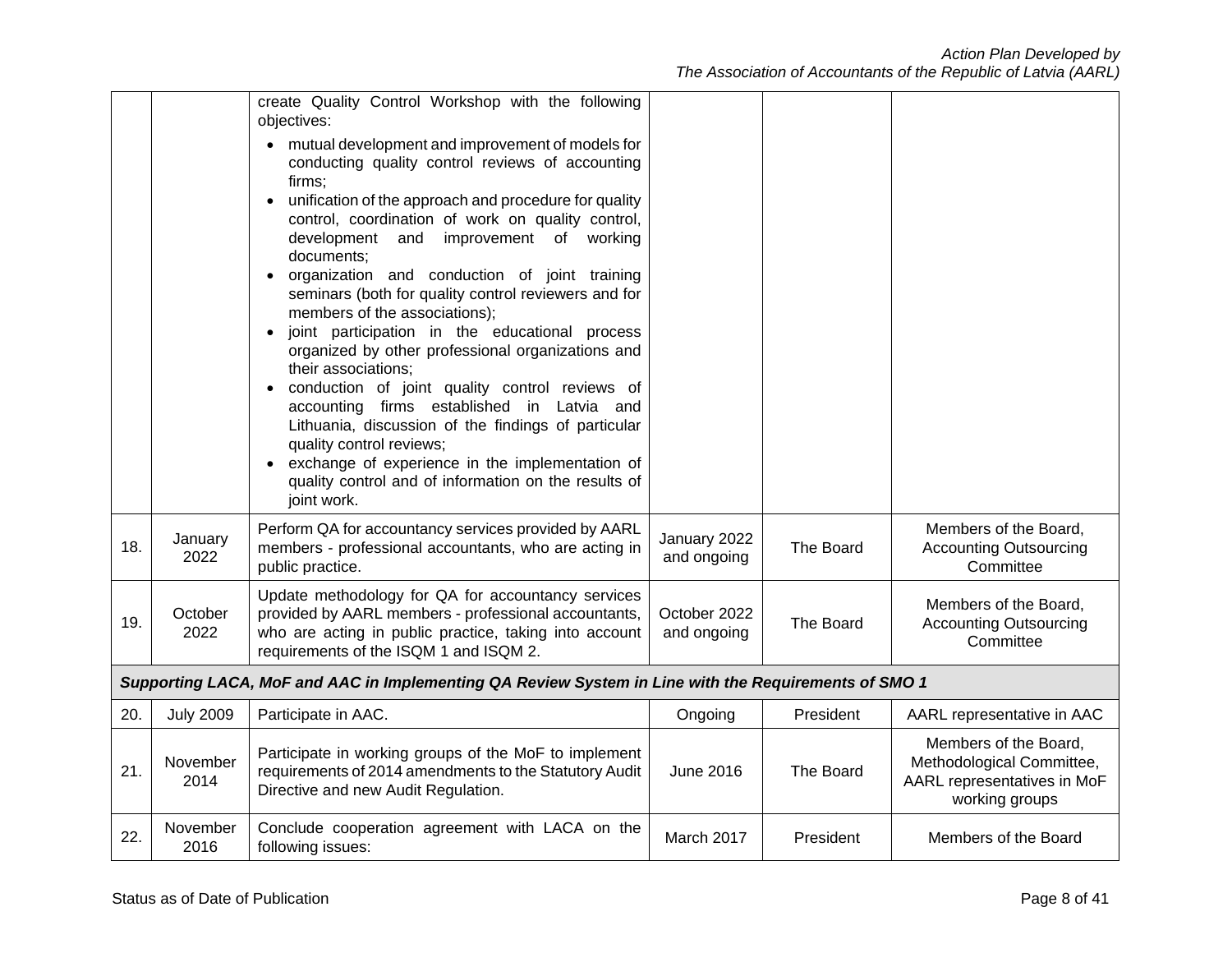|     |                                                                                                                                                                                                                                                                                                                | 1) creating favourable conditions for the development<br>of accountants, auditors and other related<br>professions in Latvia;<br>2) achieving a qualitative development of the Latvian<br>financial reporting system, including the introduction<br>of the requirements of the European Union<br>legislation, International Financial<br>Reporting<br>Standards (IFRS), as well as other standards<br>imposed by the International Association of<br>Accountants (IFAC);<br>3) improving the quality of financial reporting as well as<br>the implementation of best practice models in the<br>field of accounting, financial reporting and auditing. |                  |                  |                                                                             |
|-----|----------------------------------------------------------------------------------------------------------------------------------------------------------------------------------------------------------------------------------------------------------------------------------------------------------------|-------------------------------------------------------------------------------------------------------------------------------------------------------------------------------------------------------------------------------------------------------------------------------------------------------------------------------------------------------------------------------------------------------------------------------------------------------------------------------------------------------------------------------------------------------------------------------------------------------------------------------------------------------|------------------|------------------|-----------------------------------------------------------------------------|
| 23. | Conclude cooperation agreement with the MoF on<br>promotion of the development of the accountancy<br>sector, improvement of the legal environment of the<br>November<br>accountancy profession and accountancy services;<br>2016<br>increasing the importance and reputation of the<br>accountancy profession. |                                                                                                                                                                                                                                                                                                                                                                                                                                                                                                                                                                                                                                                       | May 2017         | <b>President</b> | Members of the Board                                                        |
|     |                                                                                                                                                                                                                                                                                                                | Raising Awareness About the QA Review System Among Relevant Authorities and AARL's Members                                                                                                                                                                                                                                                                                                                                                                                                                                                                                                                                                            |                  |                  |                                                                             |
| 24. | Ongoing                                                                                                                                                                                                                                                                                                        | Regularly update information on AARL website,<br>clarification of application of standards to AARL<br>members, incl. publishing of articles, participation in the<br>working groups and forums of the MoF.                                                                                                                                                                                                                                                                                                                                                                                                                                            | Ongoing          | The Board        | Members of the Board, AARL<br>representatives in AAC, MoF<br>working groups |
| 25. | Ongoing                                                                                                                                                                                                                                                                                                        | Participate in workshops and seminars of ICAEW related<br>to QA for accountancy services, use best practice of<br>cooperation partners.                                                                                                                                                                                                                                                                                                                                                                                                                                                                                                               | Ongoing          | The Board        | Members of the Board,<br><b>Accounting Outsourcing</b><br>Committee         |
|     |                                                                                                                                                                                                                                                                                                                | <b>Maintaining Ongoing Processes</b>                                                                                                                                                                                                                                                                                                                                                                                                                                                                                                                                                                                                                  |                  |                  |                                                                             |
| 26. | April 2015                                                                                                                                                                                                                                                                                                     | Clarify the application of ISRS 4410 (revised) -<br>Compilation<br>Engagements<br>to<br>AARL<br>members<br>(http://www.lrga.lv/lrga-jaunumi/gramatveza-paraksts-<br>uz-finansu-parskata-nostadnes-gramatvedibas-<br>firmam.html).                                                                                                                                                                                                                                                                                                                                                                                                                     | <b>June 2015</b> | The Board        | Members of the Board,<br><b>Accounting Outsourcing</b><br>Committee         |
| 27. | <b>June 2016</b>                                                                                                                                                                                                                                                                                               | Hold a seminar for AARL members "Responsibilities of<br>the Professional Accountant in Signing the Annual<br>Report" on practical implementation of ISRS 4410 and<br>IFAC Guide to Compilation Engagements.                                                                                                                                                                                                                                                                                                                                                                                                                                           | October 2016     | The Board        | Members of the Board,<br><b>Accounting Outsourcing</b><br>Committee         |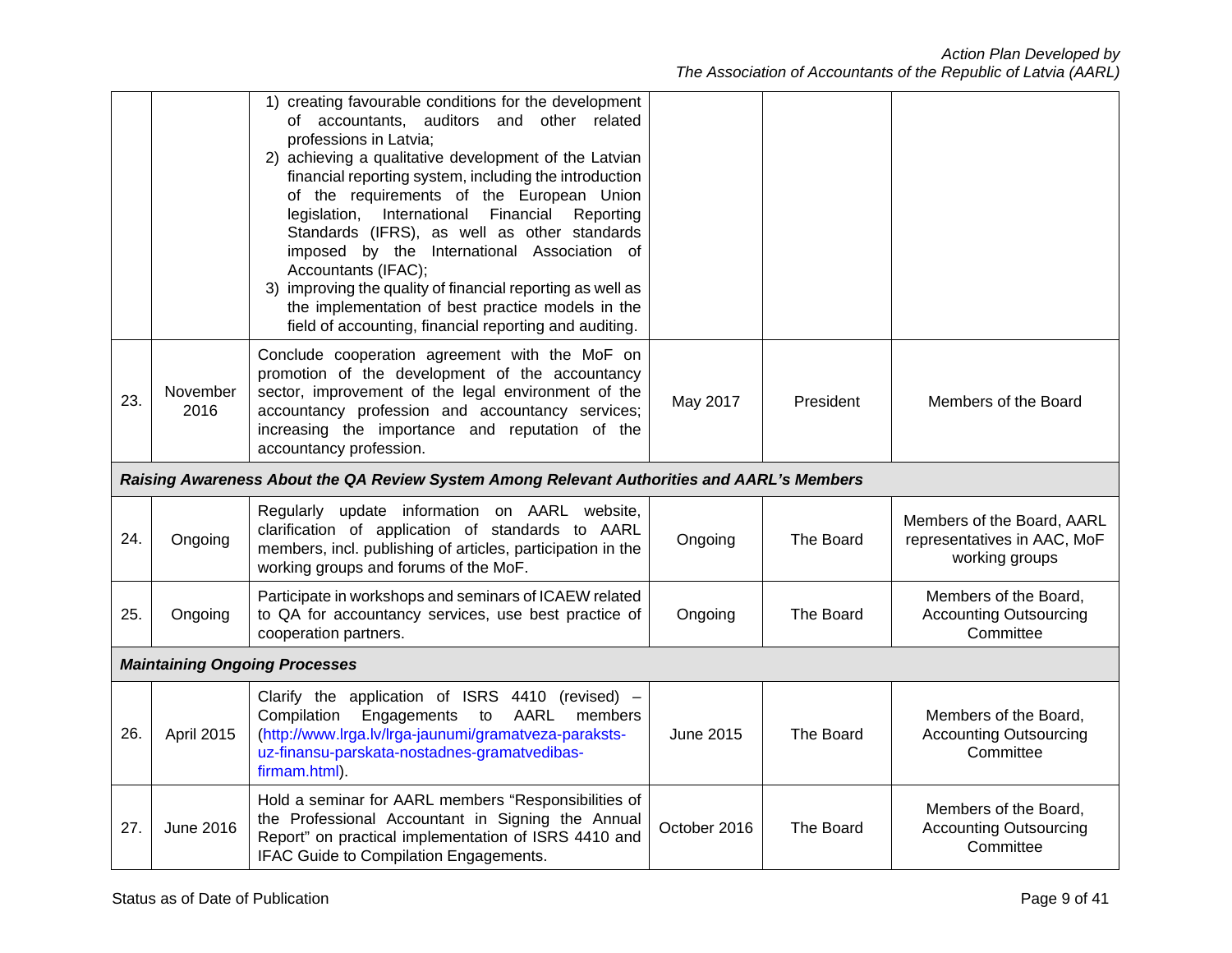| #   | <b>Start Date</b> | <b>Actions</b>                                                                                                                                                                                                                                                                                                                                                                                             | <b>Completion</b><br><b>Date</b> | <b>Responsibility</b>                                 | <b>Resource</b>                                                                                                           |
|-----|-------------------|------------------------------------------------------------------------------------------------------------------------------------------------------------------------------------------------------------------------------------------------------------------------------------------------------------------------------------------------------------------------------------------------------------|----------------------------------|-------------------------------------------------------|---------------------------------------------------------------------------------------------------------------------------|
| 28. | Ongoing           | Review the QA system to ensure it complies in full with<br>SMO 1 requirements and it is fully implemented.                                                                                                                                                                                                                                                                                                 | Ongoing                          | The Board                                             | Members of the Board,<br><b>Accounting Outsourcing</b><br>Committee                                                       |
| 29. | Ongoing           | Monitoring changes in the IAASB pronouncements<br>regarding QA.                                                                                                                                                                                                                                                                                                                                            | Ongoing                          | The Board                                             | Members of the Board,<br><b>Accounting Outsourcing</b><br>Committee                                                       |
| 30. | Ongoing           | Hold a series of telephone/video<br>conferences,<br>workshops with face-to-face participation with ICAEW<br>on QA for accountancy services issues.                                                                                                                                                                                                                                                         | Ongoing                          | The Board                                             | Members of the Board,<br><b>Accounting Outsourcing</b><br>Committee                                                       |
| 31. | September<br>2017 | Obtain permission of IFAC to translate IFAC Guide to<br>Compilation Engagements into Latvian language.                                                                                                                                                                                                                                                                                                     | January 2018                     | The Board,<br>Head of<br>International<br>Secretariat | <b>IFAC Permissions, Members</b><br>of the Board, Methodological<br>Committee                                             |
| 32. | <b>July 2019</b>  | Translate the IFAC Guide to Compilation Engagements<br>into Latvian language and distribute to AARL members.                                                                                                                                                                                                                                                                                               | November<br>2019                 | The Board,<br>Head of<br>International<br>Secretariat | <b>IFAC Permissions, Members</b><br>of the Board, Methodological<br>Committee, Accounting<br><b>Outsourcing Committee</b> |
| 33. | March<br>2021     | Translate together with LACA the IAASB International<br>Standard on Quality Management (ISQM) 1, Quality<br>Management for Firms that Perform Audits or Reviews<br>of Financial Statements, or Other Assurance or Related<br>Services Engagements and the International Standard<br>on Quality Management (ISQM) 2, Engagement Quality<br>Reviews into Latvian language and distribute to AARL<br>members. | November<br>2021                 | The Board,<br>Head of<br>International<br>Secretariat | <b>IFAC Permissions, Members</b><br>of the Board, Methodological<br>Committee, Accounting<br><b>Outsourcing Committee</b> |
| 34. | December<br>2022  | Adopt ISQM 1 and ISQM 2.                                                                                                                                                                                                                                                                                                                                                                                   | December<br>2022 and<br>ongoing  | The Board                                             | Members of the Board,<br>Methodological Committee,<br><b>Accounting Outsourcing</b><br>Committee                          |
| 35. | December<br>2022  | Monitoring changes in ISQM 1 and ISQM 2.                                                                                                                                                                                                                                                                                                                                                                   | December<br>2022 and<br>ongoing  | The Board                                             | Members of the Board,<br>Methodological Committee,<br><b>Accounting Outsourcing</b><br>Committee                          |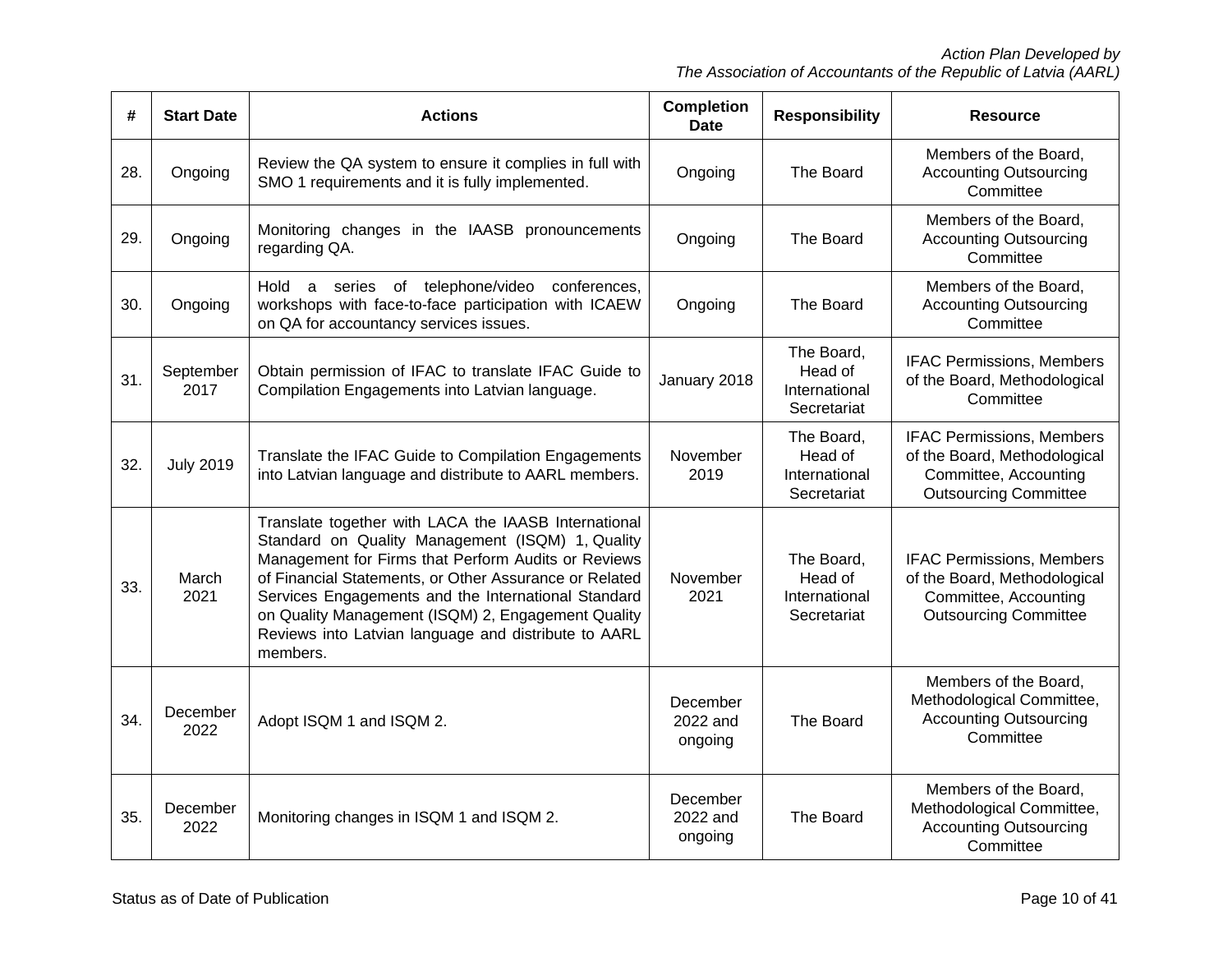| #<br><b>Start Date</b><br><b>Actions</b> |                                                | <b>Completion</b><br><b>Date</b>                                                 | <b>Responsibility</b> | <b>Resource</b> |                                            |  |
|------------------------------------------|------------------------------------------------|----------------------------------------------------------------------------------|-----------------------|-----------------|--------------------------------------------|--|
|                                          | <b>Review of AARL's Compliance Information</b> |                                                                                  |                       |                 |                                            |  |
| 36.                                      | 2013                                           | Perform periodic review and update of section relevant<br>to SMO 1 as necessary. | Ongoing               |                 | <b>Accounting Outsourcing</b><br>Committee |  |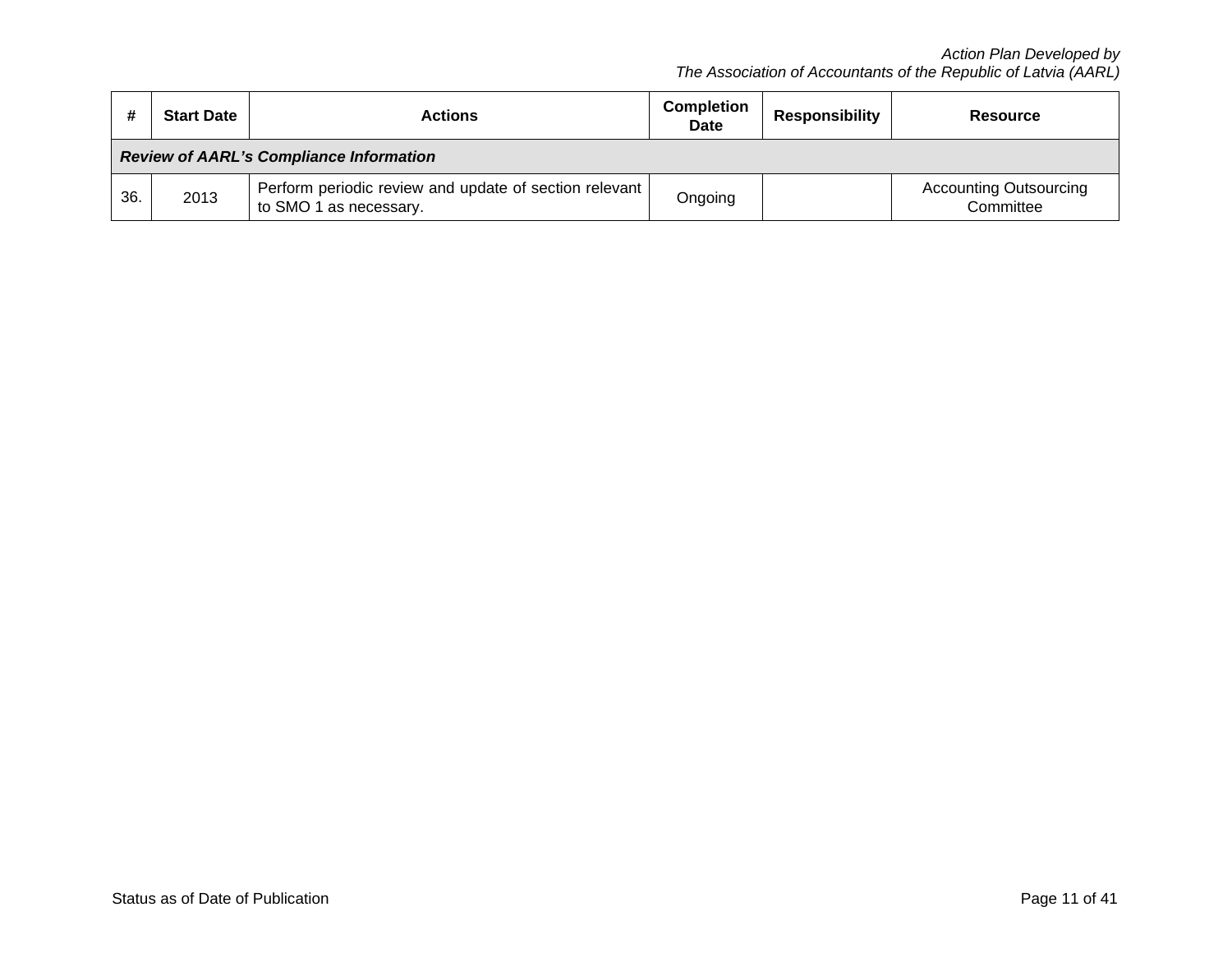# **Main Requirements of SMO 1**

| <b>Requirements</b>                                                                                                                                                                              | Y | N | <b>Partially</b> | <b>Comments</b>                                                                                                                                                                                                                                                                                                                                                                                                                                                                                                                                                                                                                                                                                                                                                                                                                                                                                                                                                                                                  |
|--------------------------------------------------------------------------------------------------------------------------------------------------------------------------------------------------|---|---|------------------|------------------------------------------------------------------------------------------------------------------------------------------------------------------------------------------------------------------------------------------------------------------------------------------------------------------------------------------------------------------------------------------------------------------------------------------------------------------------------------------------------------------------------------------------------------------------------------------------------------------------------------------------------------------------------------------------------------------------------------------------------------------------------------------------------------------------------------------------------------------------------------------------------------------------------------------------------------------------------------------------------------------|
| <b>Scope of the System</b><br>1. At a minimum, mandatory QA reviews are required for<br>all audits of financial statements.                                                                      | Y |   |                  | Those AARL members, who are sworn/certified auditors,<br>provide audit and assurance related services and are<br>members of LACA, are regulated by the "Law on Audit<br>Services" and LACA adopted documents regulating the<br>activities of sworn/certified auditors' professional services.                                                                                                                                                                                                                                                                                                                                                                                                                                                                                                                                                                                                                                                                                                                    |
| Quality Control Standards and Other Quality Control<br><b>Guidance</b><br>2. Firms are required to implement a system of quality<br>control in accordance with the quality control<br>standards. |   |   | <b>Partially</b> | QA for accountancy services in accounting outsourcing<br>service providers (firms) is not a mandatory requirement in<br>Latvia, however QA for accountancy services is voluntarily<br>developed by the AARL.<br>One of the AARL requirements for legal persons -<br>accounting outsourcing service providers, who want to<br>become a member of the AARL, has to comply with the<br>IESBA International Code of Ethics for Professional<br>Accountants<br>(including)<br>International<br>Independence<br>Standards), as well as ISQC 1 in the part, which relates to<br>provision of accountancy services, and ISRS 4410<br>(revised) - Compilation Engagements.<br>Within the concluded Memorandum of Understanding with<br>ICAEW, AARL is currently cooperating with ICAEW in<br>developing AARL's QA for accountancy services, based<br>on ICAEW expertise and practical ideas around their<br>methodology for QA.<br>AARL is planning to start the QA for accountancy services<br>review programme in 2022. |
| Most up to date versions of ISQC 1 and other relevant<br>З.<br>ISA are adopted as the quality control standards.                                                                                 | Y |   |                  | Members of AARL - professional accountants, who are<br>acting in public practice, have to comply with IESBA<br>International Code of Ethics for Professional Accountants<br>(including International Independence Standards), ISQC 1<br>and ISRS 4410 (revised) - Compilation Engagements.<br>ISRS 4410 (revised) - Compilation Engagements requires                                                                                                                                                                                                                                                                                                                                                                                                                                                                                                                                                                                                                                                             |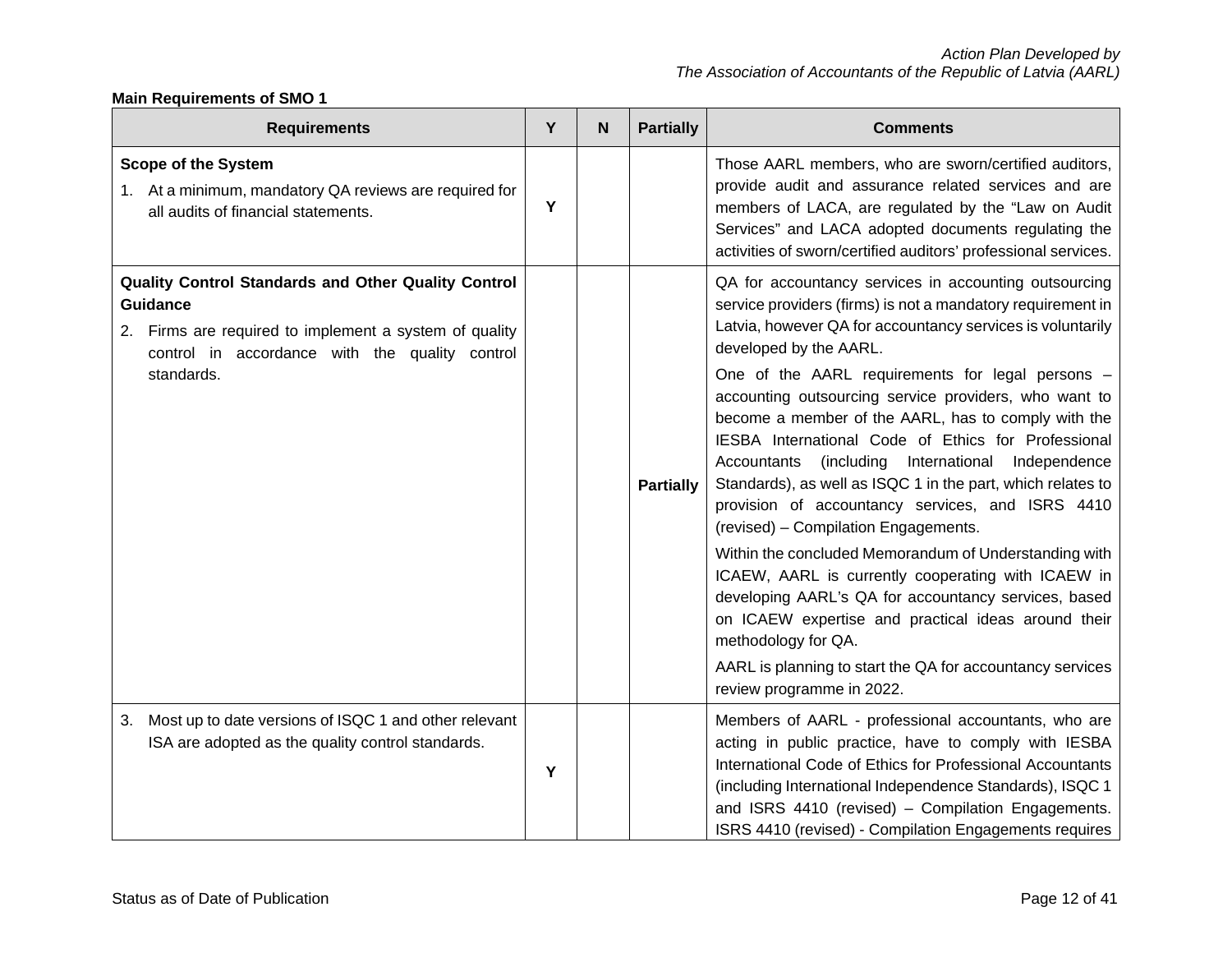| <b>Requirements</b>                                                                                                                                                            | Y | N | <b>Partially</b> | <b>Comments</b>                                                                                                                                                                                                                                                                                   |
|--------------------------------------------------------------------------------------------------------------------------------------------------------------------------------|---|---|------------------|---------------------------------------------------------------------------------------------------------------------------------------------------------------------------------------------------------------------------------------------------------------------------------------------------|
|                                                                                                                                                                                |   |   |                  | the use of ISQC 1 in the part, which relates to provision<br>of accountancy services.                                                                                                                                                                                                             |
| 4. Member Body assists firms in understanding the<br>objectives of quality control and in implementing and<br>maintaining appropriate systems of quality control.              | Y |   |                  | AARL<br>informed<br>about<br>members<br>in.<br>advance<br>implementation of the QA for accountancy services in the<br>nearest future.<br>AARL held seminars for its members - accounting<br>outsourcing firms on requirements of the ISQC 1 and ISRS<br>4410 (revised) - Compilation Engagements. |
| <b>Review Cycle</b><br>5. A cycle-based, risk-based, or a mixed approach for<br>selecting firms for QA review is used.                                                         |   |   | <b>Partially</b> | The QA review is not mandatory for accounting<br>outsourcing service providers (firms) in Latvia.<br>AARL plans to use mixed approach for selecting firms for<br>QA review.                                                                                                                       |
| 6. For cycle-based approach, quality control reviews are<br>required to take place at least every six years (and<br>every three years for audits of public interest entities). |   |   |                  | N/A                                                                                                                                                                                                                                                                                               |
| <b>QA Review Team</b><br>7. Independence of the QA Team is assessed and<br>documented.                                                                                         |   |   | <b>Partially</b> | AARL plans to start the QA for accountancy services<br>review programme in 2022.                                                                                                                                                                                                                  |
| 8. QA Team possesses appropriate levels of expertise.                                                                                                                          |   |   | <b>Partially</b> | AARL plans to start the QA for accountancy services<br>review programme in 2022.                                                                                                                                                                                                                  |
| <b>Reporting</b><br>9. Documentation of evidence supporting the quality<br>control review report is required.                                                                  |   |   | <b>Partially</b> | AARL plans to start the QA for accountancy services<br>review programme in 2022.                                                                                                                                                                                                                  |
| 10. A written report is issued upon conclusion of the QA<br>review and provided to the firm/partner reviewed.                                                                  |   |   | <b>Partially</b> | AARL plans to start the QA for accountancy services<br>review programme in 2022.                                                                                                                                                                                                                  |
| <b>Corrective and Disciplinary Actions</b><br>11. Reviewed firms/partners are required to make timely<br>adjustments to meet recommendations from the<br>review report.        |   |   | <b>Partially</b> | AARL plans to start the QA for accountancy services<br>review programme in 2022.                                                                                                                                                                                                                  |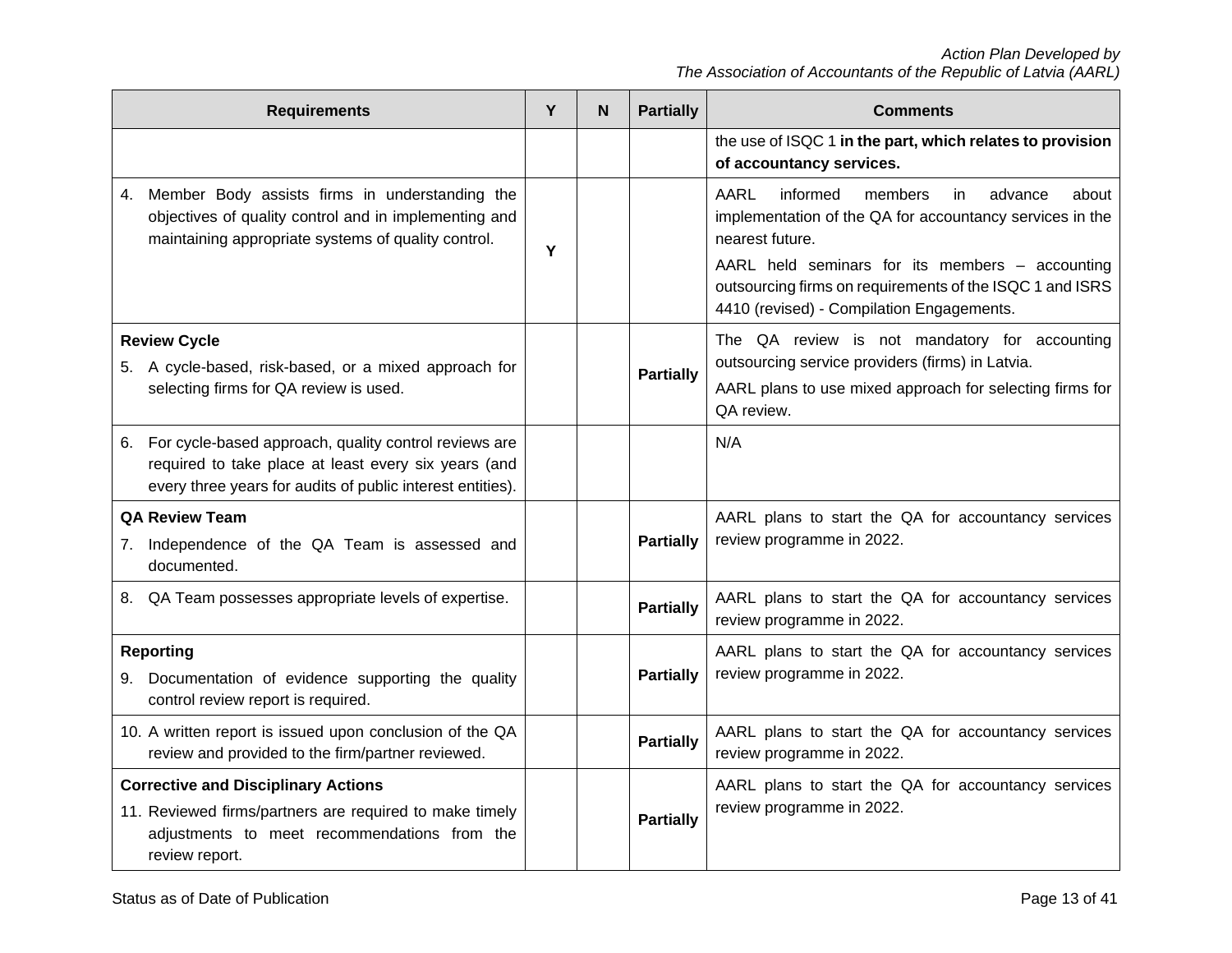| <b>Requirements</b>                                                                                                                                                                                        | ν | N | <b>Partially</b> | <b>Comments</b>                                                                        |
|------------------------------------------------------------------------------------------------------------------------------------------------------------------------------------------------------------|---|---|------------------|----------------------------------------------------------------------------------------|
| 12. QA review system is linked to the Investigation and<br>Discipline system.                                                                                                                              |   |   | <b>Partially</b> | AARL plans to start the QA for accountancy services<br>review programme in 2022.       |
| <b>Consideration of Public Oversight</b><br>13. The body responsible for QA reviews cooperates with<br>its oversight body and shares information on the<br>functioning of the QA review system, as needed. |   | N |                  | No public oversight for accountancy services exists in<br>Latvia, except for auditors. |
| <b>Regular Review of Implementation and Effectiveness</b><br>14. Regular reviews of implementation and effectiveness<br>of the system are performed.                                                       |   |   | <b>Partially</b> | AARL plans to start the QA for accountancy services<br>review programme in 2022.       |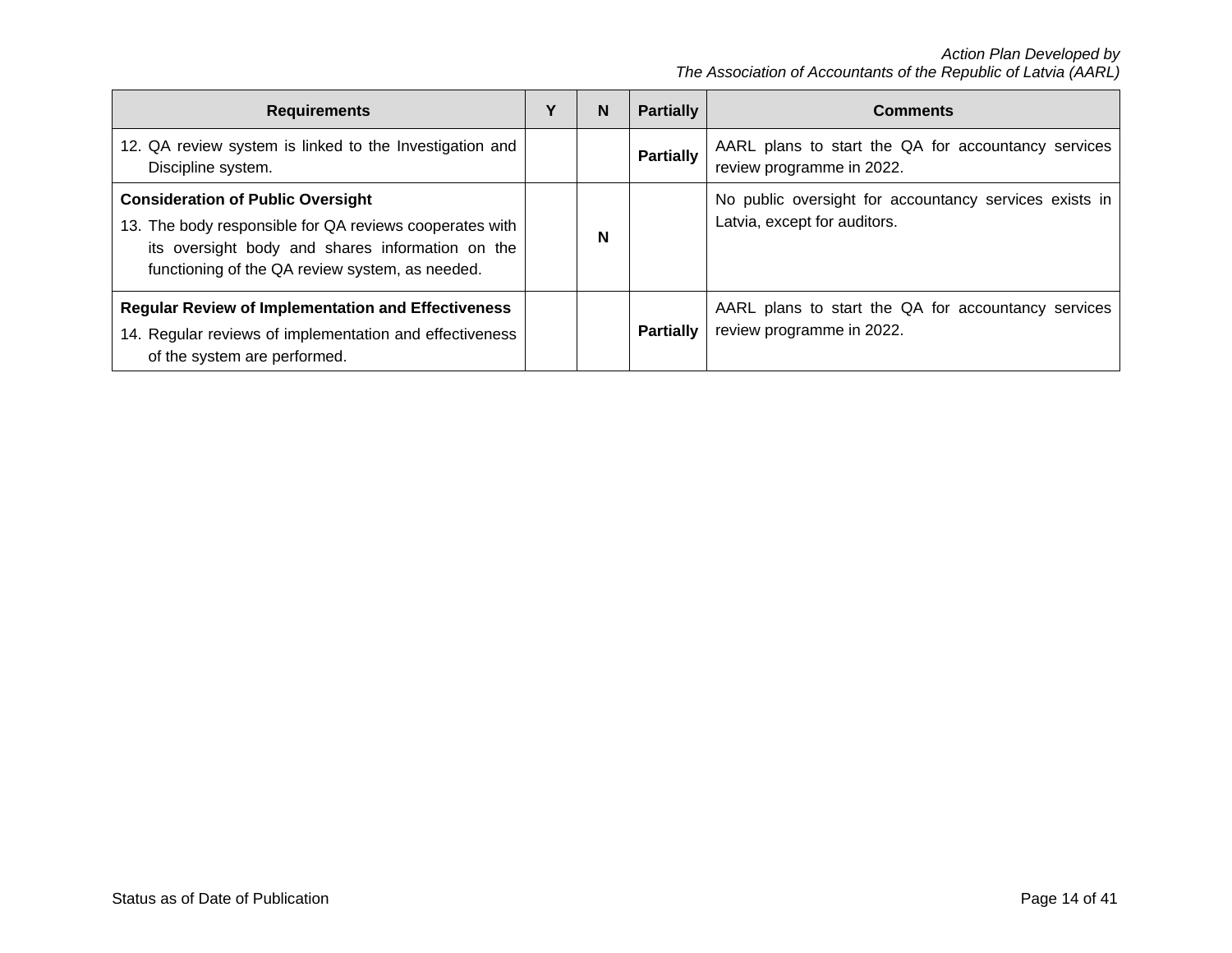**Action Plan Subject:** SMO 2–International Education Standards for Professional Accountants and Pronouncements issued by IAESB **Action Plan Objective:** Continuous Effort to Ensure all Requirements of IESs are incorporated in AARL Accountancy Education

*Background:* Currently no regulation of accountants' professional activity exists in Latvia except for certified auditors. Membership in the AARL or Certificate of Professional Accountant issued by the AARL are not compulsory in order to practice the profession. However, compliance with requirements of laws and regulations and standards governing accounting in Latvia impose certain requirements on the professional knowledge and skills required for the performance of professional accounting duties. Therefore, AARL is implementing a voluntary certification process to highlight the quality and professional skills of accountants.

AARL uses its best endeavours to satisfy the requirements set out in the IESs, particularly those relating to AARL members, certified professional accountants. The certification of professional accountants was initiated in 2000.

Professional accounting certification programs of AARL were developed in accordance with:

- 1) the criteria of professional qualification of accountants adopted by the United Nations International Conference in Geneva in 1999;
- 2) International Education Standards (IESs) developed by the International Accounting Education Standards Board (International Accounting Education Standards Board - IAESB);
- 3) rules, provisions and principles of the IFAC for continuous professional development and improvement for professional accountancy organizations.

Professional accounting certification programs of AARL include requirements for initial professional development (IPD), prequalification educational requirements and working experience requirements, define a content of educational programs for professional accountants, characterize a set of skills and abilities obligatory for a professional accountant, professional values, ethics, relations requirements, a system of professional knowledge and competences appraisal.

Requirements for obtaining a certificate of professional accountant:

- 1) applicant should have bachelor's / master's / doctor's degree or second level higher professional education in economics or accountancy;
- 2) work experience: 3 years professional experience in the position of accountant or 3 years professional experience in other senior position related to economics and requiring knowledge in accountancy.
- 3) Applicant should pass the following qualification exams:
	- Financial accounting,
	- Management accounting,
	- Tax system of the Republic of Latvia,
	- **•** Commercial law.

The applicant cannot be a person:

• who is convicted for intentional offence or for malicious bankruptcy;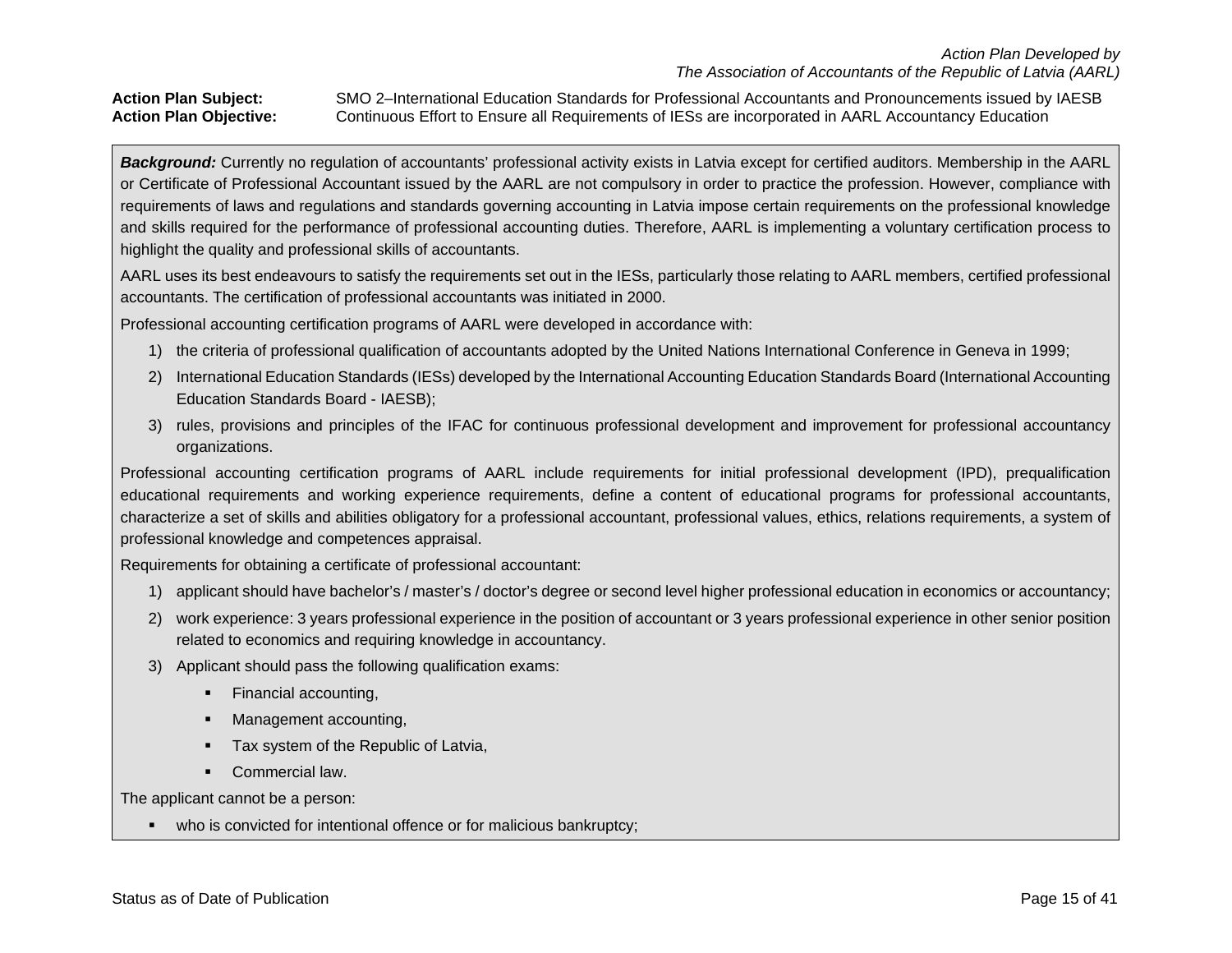- who is convinced for intentional offence even if this person is dismissed from punishment because of negative prescription, pardon, amnesty;
- whose criminal case for intentional offence is dismissed because of negative prescription or amnesty.

AARL has also a requirement for professional accountants for continuing professional development (CPD) and has in place an annual reporting and monitoring system for the actual education activities undertaken (in hours and subjects). AARL has also implemented control mechanism over members' compliance with CPD requirements. From September 2014 changes in Recertification Regulation for Professional Accountants were made: control of minimal volume of trainings is taken annually, not once in 5 years.

For detailed information regarding entry requirements and qualifications please visit the website [www.lrga.lv.](http://www.lrga.lv/)

In 2021, AARL together with LACA plans to translate the IAESB Handbook of International Education Standards into Latvian language and distribute to AARL and LACA members.

| #   | <b>Start Date</b> | <b>Completion</b><br><b>Actions</b><br>Date                                                                                                                                                                                                                                                       |                     | <b>Responsibility</b>                   | <b>Resource</b>          |
|-----|-------------------|---------------------------------------------------------------------------------------------------------------------------------------------------------------------------------------------------------------------------------------------------------------------------------------------------|---------------------|-----------------------------------------|--------------------------|
|     |                   | Development of Professional Education in Accordance with IESs                                                                                                                                                                                                                                     |                     |                                         |                          |
| 37. | 2000              | Follow all the new pronouncements issued by the International<br>Accounting Education Standards Board, as well as inform the<br>Board and the AARL members accordingly.                                                                                                                           | Ongoing             | Head of Attestation<br>Committee        | Attestation<br>Committee |
| 38. | 2000              | Continue working on necessary education courses in order to<br>provide relevant high quality education programs.                                                                                                                                                                                  | Ongoing             | <b>Head of Attestation</b><br>Committee | Attestation<br>Committee |
| 39. | 2000              | Execute controls over continuous professional development<br>procedures followed by members of AARL.                                                                                                                                                                                              | Ongoing             | <b>Head of Attestation</b><br>Committee | Attestation<br>Committee |
| 40. | 2012              | Collaboration<br>launched with<br>Professional<br>the<br>Education<br>Competence Centre of Northern Kurzeme "Ventspils Vocational<br>secondary school"<br>providing support to accountants on<br>educational issues.                                                                              | 2012 and<br>ongoing | <b>Head of Attestation</b><br>Committee | Attestation<br>Committee |
| 41. | 2013              | Cooperation agreement with the University of Latvia signed on<br>realization<br>of accountants'<br>continuing<br>education<br>and<br>implementation of modern accounting practice.                                                                                                                | Ongoing             | <b>Head of Attestation</b><br>Committee | Attestation<br>Committee |
| 42. | 2013              | Provide recommendations to the students of Doctoral programs<br>of Faculty of Economics and Management of the University of<br>Latvia regarding developed game (www.manabilance.lv), which<br>is designed to raise interest of young entrepreneurs on focusing<br>on mastering accounting skills. | 2013                | <b>Head of Attestation</b><br>Committee | Attestation<br>Committee |
| 43. | 2013              | Provide recommendations to participants of Business Incubator<br>of the University of Latvia on organization of accounting, financial                                                                                                                                                             | 2013                | <b>Head of Attestation</b><br>Committee | Attestation<br>Committee |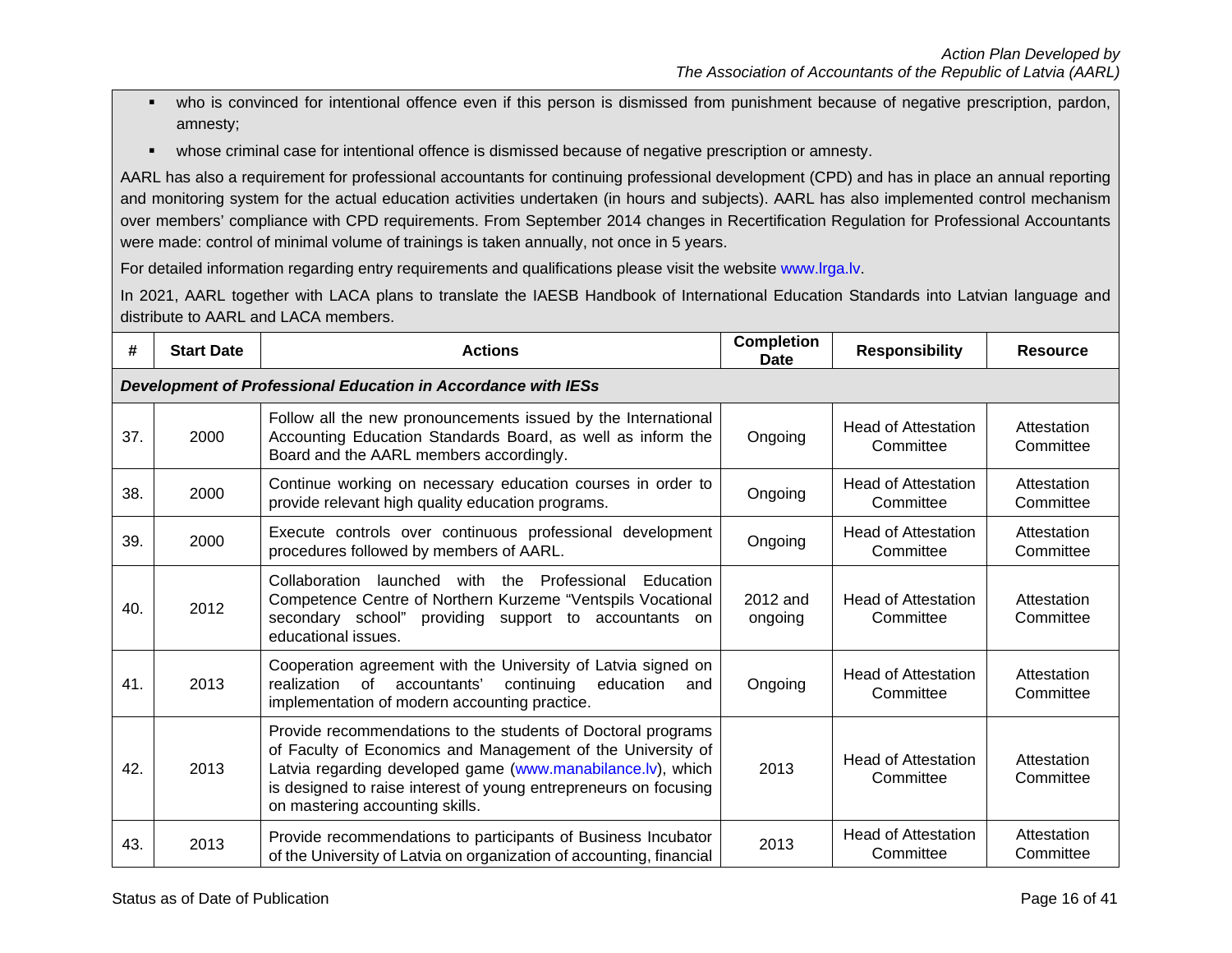|     |                   | statements in electronic declaration system (EDS) and related tax<br>issues.                                                                                                                                                                                                                                                            |                             |                                                                       |                                                        |
|-----|-------------------|-----------------------------------------------------------------------------------------------------------------------------------------------------------------------------------------------------------------------------------------------------------------------------------------------------------------------------------------|-----------------------------|-----------------------------------------------------------------------|--------------------------------------------------------|
| 44. | February<br>2014  | Study and implement guidance contained in the Information<br>Paper (Revised)" Development and Management of Written<br>Examinations" issued by IAESB in February 2014.                                                                                                                                                                  | September<br>2014           | <b>Head of Attestation</b><br>Committee                               | Attestation<br>Committee                               |
| 45. | March 2014        | Cooperate with other organizations of professional accountants<br>on such issues, as professional education, certification, update of<br>study programs, implementation of the requirements of IESs, etc.                                                                                                                               | Ongoing                     | <b>Head of Attestation</b><br>Committee                               | Attestation<br>Committee                               |
| 46. | March 2017        | Review AARL learning programs and qualification exams and<br>add questions aimed at evaluation of competence of the<br>applicant.                                                                                                                                                                                                       | Ongoing                     | <b>Head of Attestation</b><br>Committee                               | Attestation<br>Committee                               |
| 47. | <b>June 2019</b>  | Establish new AARL Committee - Accounting Educational<br>Institutions Committee, which will be engaged in cooperation with<br>universities and higher educational institutions, as well as support<br>AARL members - higher educational institutions and schools.                                                                       | Ongoing                     | The Board                                                             | Members of the<br><b>Board</b>                         |
| 48. | September<br>2019 | Organise annual meetings with students at universities and<br>higher educational institutions and discuss the need for program<br>changes.                                                                                                                                                                                              | October 2019<br>and ongoing | <b>Head of Accounting</b><br>Educational<br>Institutions<br>Committee | Accounting<br>Educational<br>Institutions<br>Committee |
| 49. | September<br>2020 | Participate in the conferences with presentations on the following<br>topics: "Paperless Accounting", "New Accounting Law", "Digital<br>Accounting", "Electronic Documents in Accounting".                                                                                                                                              | December<br>2020            | <b>Head of Accounting</b><br>Educational<br>Institutions<br>Committee | Accounting<br>Educational<br>Institutions<br>Committee |
| 50. | <b>July 2021</b>  | Organise a meeting with AARL members - higher educational<br>institutions and schools and discuss the following topics:<br>revised IESs (2021);<br>$\bullet$<br>modern accounting;<br>$\bullet$<br>training programs and problems;<br>$\bullet$<br>organisation of seminars for raising the qualification of<br>$\bullet$<br>lecturers. | <b>July 2021</b>            | <b>Head of Accounting</b><br>Educational<br>Institutions<br>Committee | Accounting<br>Educational<br>Institutions<br>Committee |
| 51. | December<br>2021  | Review the revised requirements of the IES, especially IES 2, 3<br>and 4 that are effective as of January 2021 and make appropriate<br>changes in AARL learning programs.                                                                                                                                                               | January 2022                | <b>Head of Accounting</b><br>Educational<br>Institutions<br>Committee | Accounting<br>Educational<br>Institutions<br>Committee |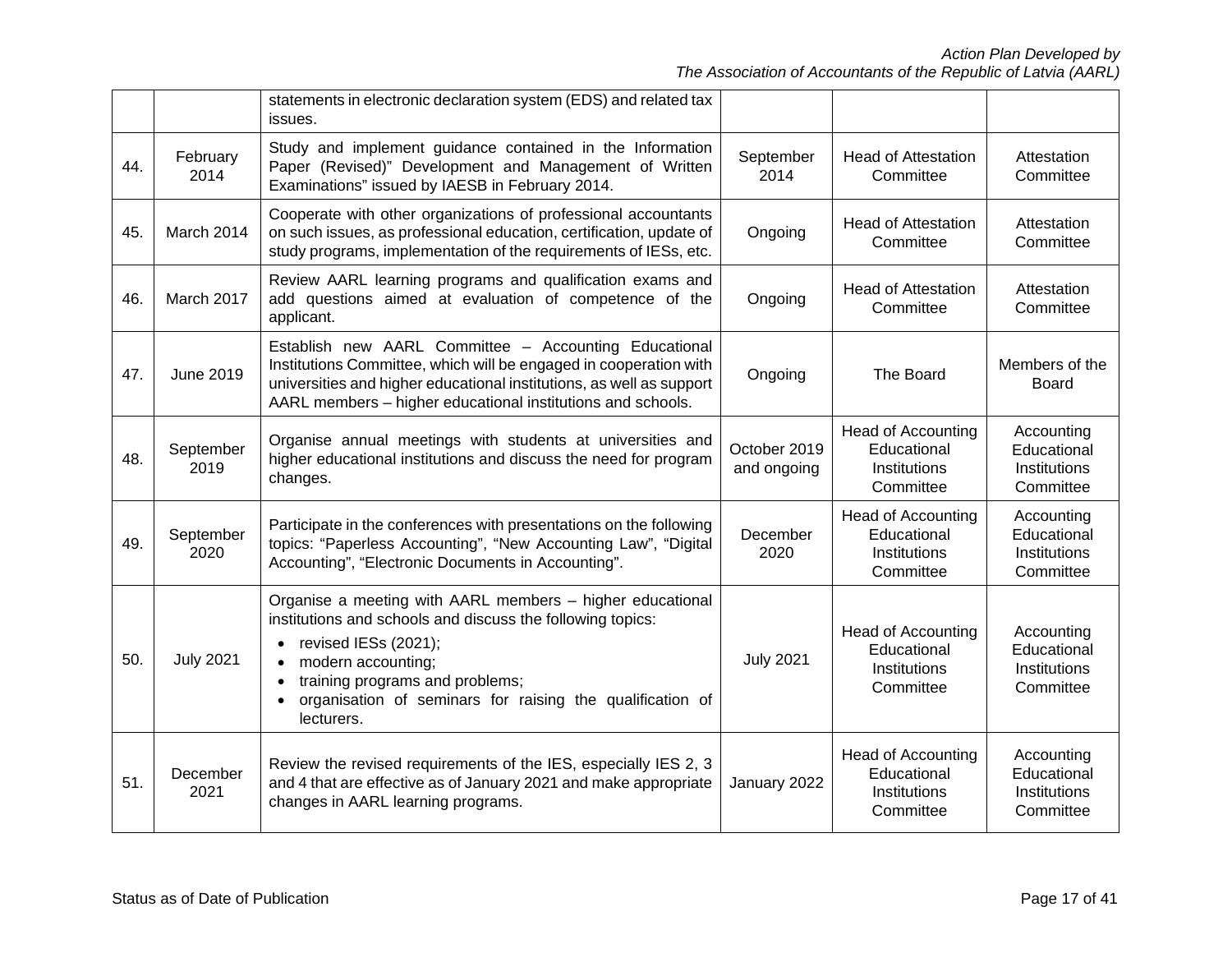| #   | <b>Start Date</b>                    | <b>Actions</b>                                                                                                                                                                                                                                    | <b>Completion</b><br><b>Date</b> | <b>Responsibility</b>                              | <b>Resource</b>                                      |
|-----|--------------------------------------|---------------------------------------------------------------------------------------------------------------------------------------------------------------------------------------------------------------------------------------------------|----------------------------------|----------------------------------------------------|------------------------------------------------------|
|     |                                      | <b>Bringing AARL's CPD in Line with the IES 7 Requirement</b>                                                                                                                                                                                     |                                  |                                                    |                                                      |
| 52. | September<br>2013                    | Implement changes to the AARL's Recertification Regulation for<br>Professional Accountants, where the monitoring and control of<br>minimal volume of CPD hours in line with the IESs requirements<br>will be taken annually, not once in 5 years. | September<br>2014                | <b>Head of Attestation</b><br>Committee            | Attestation<br>Committee                             |
|     |                                      | <b>Bringing AARL's Practical Experience Requirements in Line with the IES 5 Requirement</b>                                                                                                                                                       |                                  |                                                    |                                                      |
| 53. | June 2015                            | Implement supervision and monitoring of practical experience of<br>aspiring professional accountants.                                                                                                                                             | August 2015                      | <b>Head of Attestation</b><br>Committee            | Attestation<br>Committee                             |
|     | <b>Maintaining Ongoing Processes</b> |                                                                                                                                                                                                                                                   |                                  |                                                    |                                                      |
| 54. | Ongoing                              | Promote information about IESs, other IAESB documents, other<br>best practice to AARL members.<br>(http://www.lrga.lv/sertifikacija/sertifikacijas-programma)                                                                                     | Ongoing                          | <b>Head of Attestation</b><br>Committee            | Attestation<br>Committee                             |
| 55. | November<br>2013 and<br>ongoing      | Continue to monitor new developments of IAESB and new or<br>revised IESs to make necessary changes in AARL professional<br>accounting education programs.                                                                                         | Ongoing                          | <b>Head of Attestation</b><br>Committee            | Attestation<br>Committee                             |
| 56. | Ongoing                              | The ongoing support of members throughout the year with<br>various programmes based on feedback and requests/required<br>skills updates.                                                                                                          | Ongoing                          | The Board                                          | Members of the<br>Board,<br>Attestation<br>Committee |
| 57. | Ongoing                              | Have a dialogue with higher educational institutions, learning<br>providers and representatives of business on skills necessary for<br>accountants, as well as trends in education.                                                               | Ongoing                          | The Board, Head of<br>Attestation<br>Committee     | Members of the<br>Board,<br>Attestation<br>Committee |
| 58. | January<br>2016                      | Cooperation with global accountancy training provider Kaplan on<br>upskilling current members, encouraging new members,<br>promoting careers in accountancy, and encouraging a greater<br>uptake of professional training towards qualifications. | Ongoing                          | The Board, Head of<br>International<br>Secretariat | Members of the<br>Board,<br>Attestation<br>Committee |
| 59. | January<br>2016                      | Sign Memorandum of Understanding with Kaplan on<br>development of accountancy profession, as well as with the aim<br>to maintain, improve and extend knowledge and skills of AARL<br>members for the purpose of maintaining CPD.                  | May 2016<br>and ongoing          | President                                          | Members of the<br>Board,<br>Attestation<br>Committee |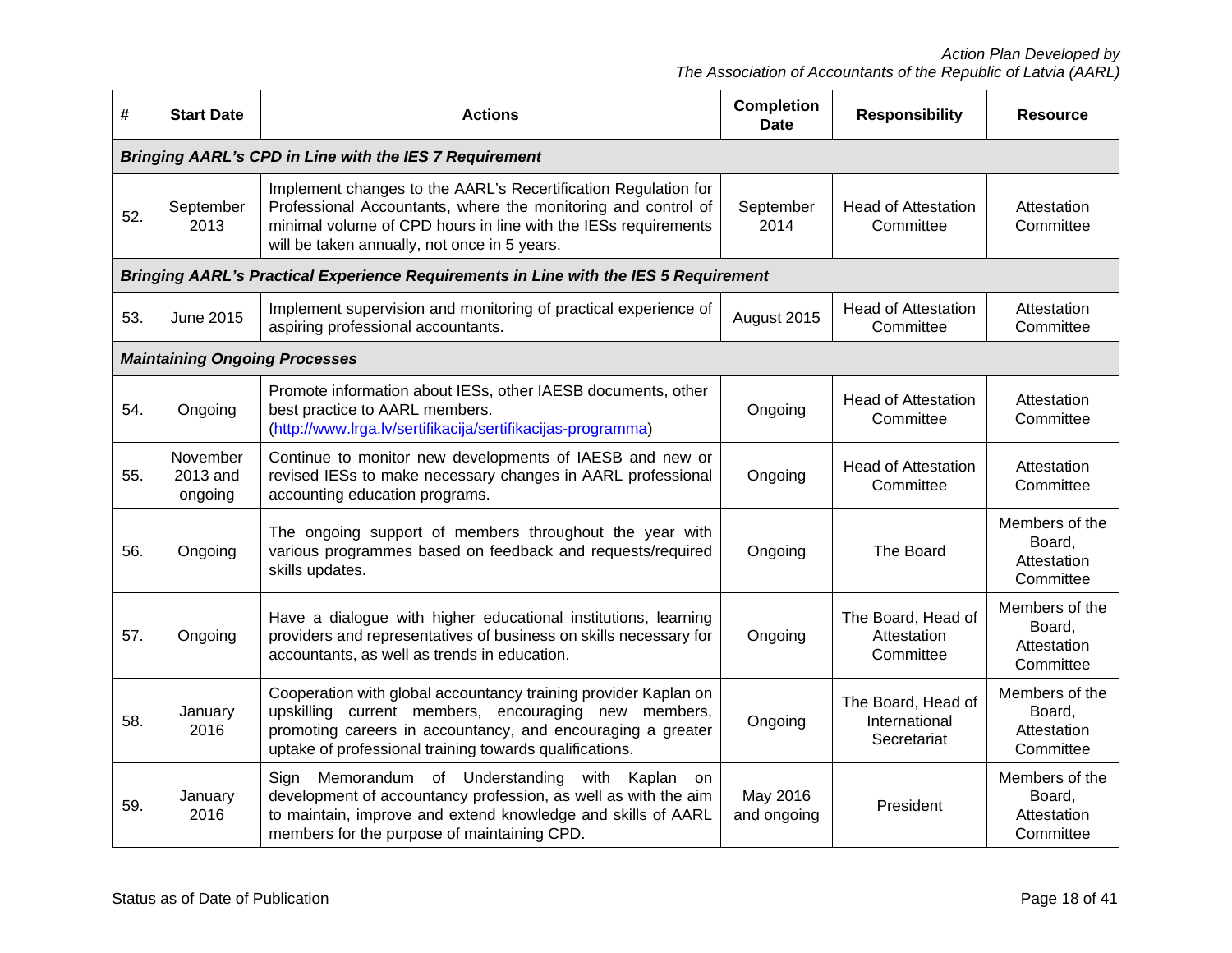| #   | <b>Start Date</b> | <b>Actions</b>                                                                                                                                                                                                                                                                                                                                                                                                                                                                                                                                                                                                                                                                                      | <b>Completion</b><br><b>Date</b> | <b>Responsibility</b>                              | <b>Resource</b>                                                                                                     |
|-----|-------------------|-----------------------------------------------------------------------------------------------------------------------------------------------------------------------------------------------------------------------------------------------------------------------------------------------------------------------------------------------------------------------------------------------------------------------------------------------------------------------------------------------------------------------------------------------------------------------------------------------------------------------------------------------------------------------------------------------------|----------------------------------|----------------------------------------------------|---------------------------------------------------------------------------------------------------------------------|
| 60. | March 2016        | Hold a joint event with Kaplan "Professional development trends<br>and opportunities in the financial sector".                                                                                                                                                                                                                                                                                                                                                                                                                                                                                                                                                                                      | May 2016                         | The Board, Head of<br>International<br>Secretariat | Members of the<br>Board,<br>Attestation<br>Committee                                                                |
| 61. | May 2016          | Organize a joint meeting with ICAEW, Kaplan, Association of<br>Lithuanian Accounting Firms, LACA on specific opportunities for<br>cooperation on education and professional matters, including<br>APSF Quality Assurance Network.                                                                                                                                                                                                                                                                                                                                                                                                                                                                   | <b>July 2016</b>                 | The Board, Head of<br>International<br>Secretariat | ibid                                                                                                                |
| 62. | <b>July 2016</b>  | Participate in the ICAEW launch event "Future professionals and<br>future professionalism". The key focus of the seminar was to look<br>at the most important skills and values new professionals will<br>need to operate in the changing market environment and the<br>technological developments they will need to consider, through a<br>European lens. The discussion was primarily focused on the<br>underlying education and training of new professionals, as well<br>as ways in which professional bodies can work with government<br>and other stakeholders to achieve proportionate regulation and a<br>business environment which is ethical and favourable to growth<br>and employment. | September<br>2016                | The Board, Head of<br>International<br>Secretariat | Members of the<br>Board,<br>Attestation<br>Committee                                                                |
| 63. | <b>July 2016</b>  | Sign Memorandum of Understanding with ICAEW, which<br>and<br>credits<br>addresses<br>education<br>cooperation<br>for<br>examinations/practical experience requirements and work on<br>technical/quality assurance issues.                                                                                                                                                                                                                                                                                                                                                                                                                                                                           | September<br>2016                | President                                          | Members of the<br>Board,<br>Attestation<br>Committee                                                                |
| 64. | March 2017        | Adaptation of AARL learning programs to ICAEW learning<br>programs, so that AARL certified professional accountants could<br>get exemptions in these subjects in ICAEW qualification.                                                                                                                                                                                                                                                                                                                                                                                                                                                                                                               | Ongoing                          | <b>Head of Attestation</b><br>Committee            | Attestation<br>Committee                                                                                            |
| 65. | <b>July 2021</b>  | Translate together with LACA the IAESB Handbook of<br>International Education Standards into Latvian language and<br>distribute to AARL members.                                                                                                                                                                                                                                                                                                                                                                                                                                                                                                                                                    | December<br>2021                 | The Board, Head of<br>International<br>Secretariat | <b>IFAC</b><br>Permissions,<br>Members of the<br>Board,<br>Methodological<br>Committee,<br>Attestation<br>Committee |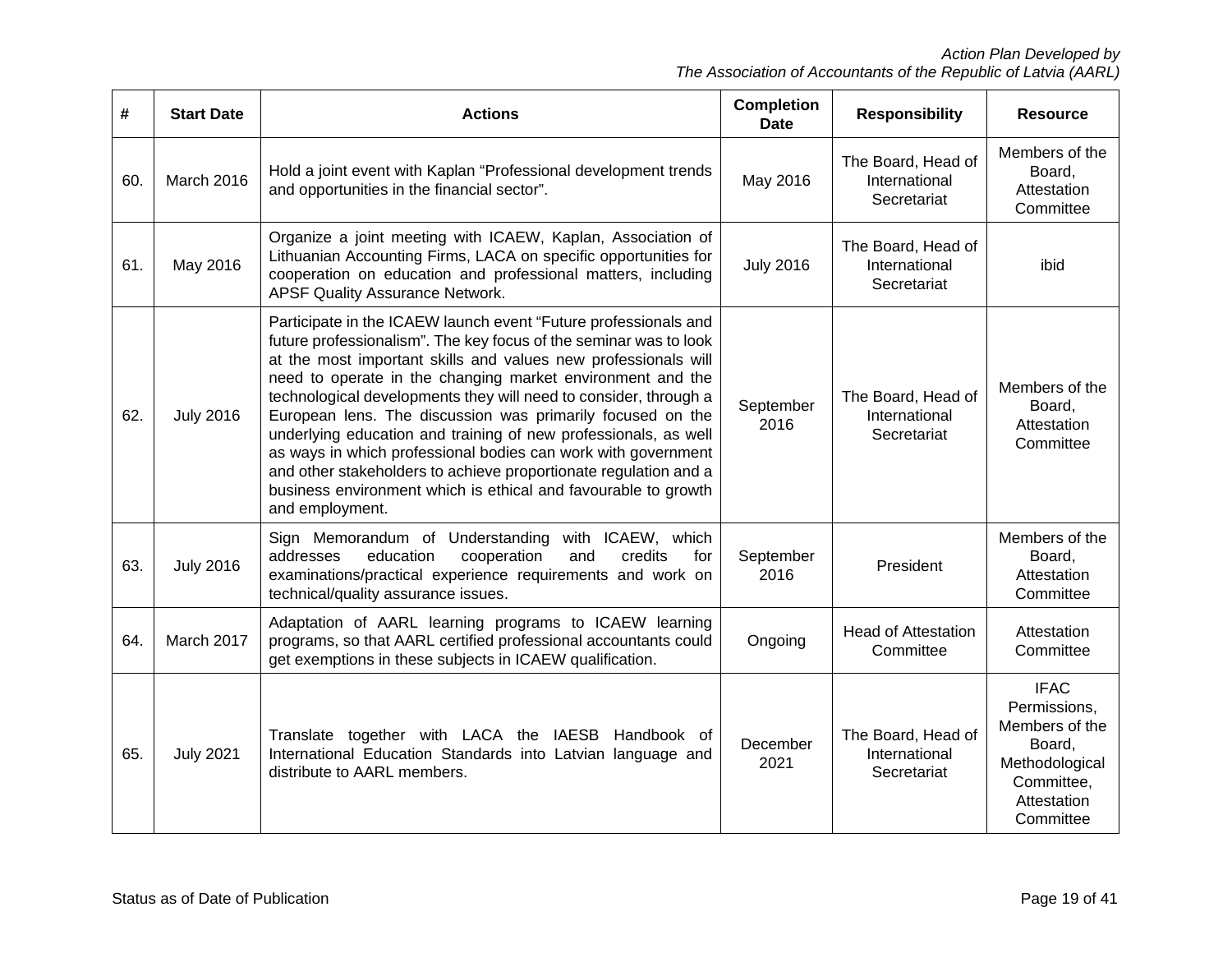| #                                              | <b>Start Date</b> | <b>Actions</b>                                                                                                                                                                                               | <b>Completion</b><br>Date | <b>Responsibility</b>                              | <b>Resource</b>                                                                                                     |  |
|------------------------------------------------|-------------------|--------------------------------------------------------------------------------------------------------------------------------------------------------------------------------------------------------------|---------------------------|----------------------------------------------------|---------------------------------------------------------------------------------------------------------------------|--|
| 66.                                            | November<br>2021  | Use the IFAC Accountancy Education E-Tool to review the<br>current version of IESs and share these requirements with<br>AARL members (higher educational institutions and schools)<br>and other stakeholders | November<br>2021          | The Board, Head of<br>International<br>Secretariat | <b>IFAC</b><br>Permissions,<br>Members of the<br>Board.<br>Methodological<br>Committee,<br>Attestation<br>Committee |  |
| <b>Review of AARL's Compliance Information</b> |                   |                                                                                                                                                                                                              |                           |                                                    |                                                                                                                     |  |
| 67.                                            | 2013              | Perform periodic review and update of section relevant to SMO 2<br>as necessary.                                                                                                                             | Ongoing                   | <b>Head of Attestation</b><br>Committee            | Attestation<br>Committee                                                                                            |  |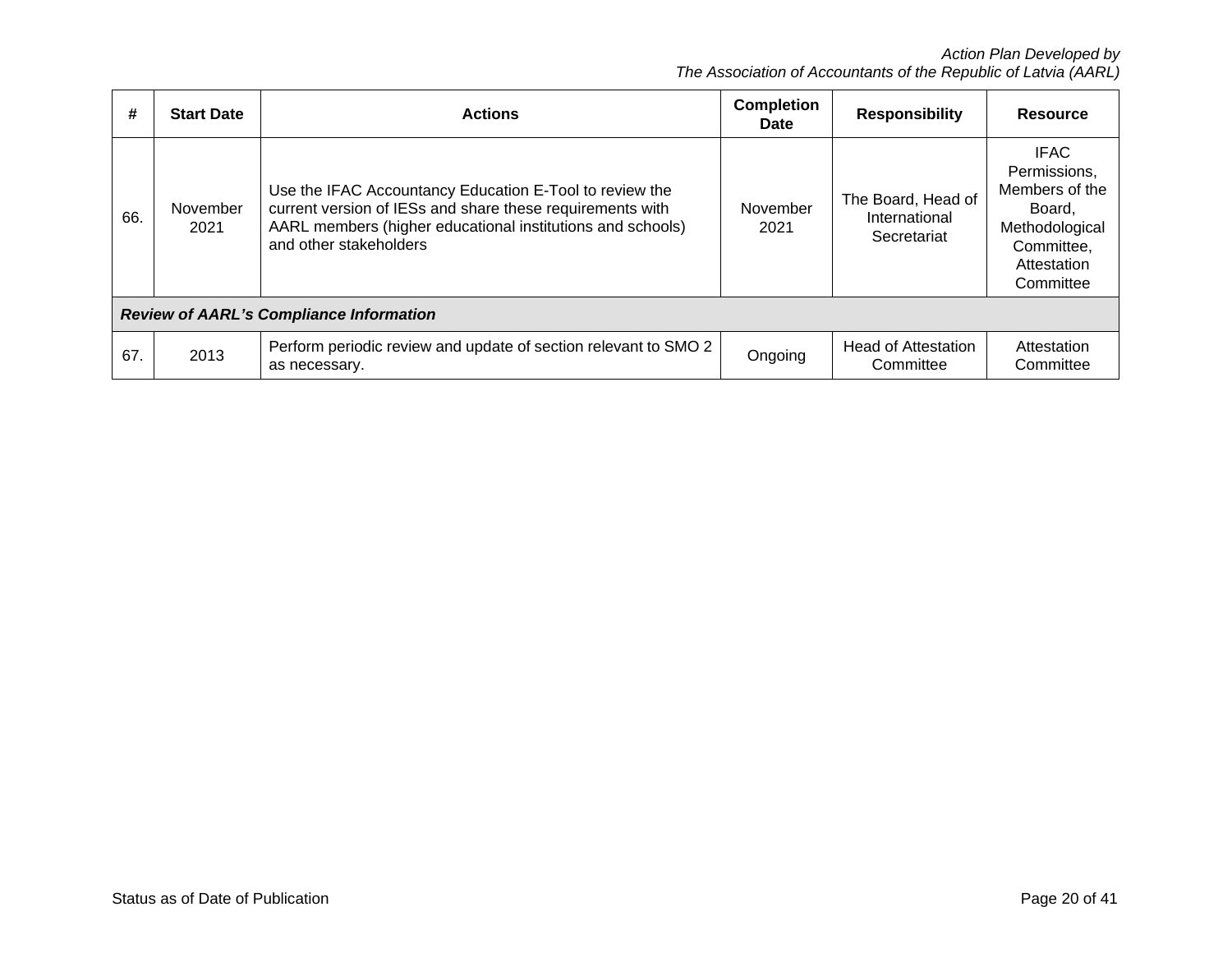**Action Plan Subject:** SMO 3–International Standards and other Pronouncements Issued by the IAASB **Action Plan Objective:** Develop infrastructure and its elements for raising users' confidence in financial reporting

### *Background*

The Law on Audit Services requires the use of International Standards on Auditing (ISAs) in Latvia as approved by LACA, hence the important role of LACA with regards to the ISAs adoption and implementation process. LACA is also authorized to translate ISAs and other IFAC standards and publications and publish them in Latvian language. Translation of Clarity ISAs has been completed and approved for mandatory use in statutory audits in respect of financial statements ending 31 December 2011 and later.

To facilitate consistent reporting according to ISAs, LACA prepares sample independent auditor's reports and accompanying guidelines to auditors. There are regular training courses on various ISAs available to the public and certified auditors as well. The Education Centre provides education courses on ISAs as well as updates on a regular basis.

After adoption of Statutory Audit Directive and new Audit Regulation in Latvia, as well as revised ISAs, AAC made recommendations to LACA regarding ISAs, new auditor's reports and Law on Audit Services. AAC also actively participated in the development of oversight rules over auditors of PIEs.

Members of AARL - professional accountants, who are acting in public practice, have to comply with IESBA Code of Ethics for Professional Accountants, ISQC 1 and International Standard on Related Services (ISRS) 4410 (revised) – Compilation Engagements. AARL obtained a permission of IFAC to use official translation into Latvian of ISRS 4410 (revised), as well as provided a link from its website [\(http://www.lrga.lv/ifac/ifac-publikacijas\)](http://www.lrga.lv/ifac/ifac-publikacijas) to the original English version of this standard. AARL also clarified the application of ISRS 4410 (revised) to AARL members [\(http://www.lrga.lv/lrga-jaunumi/gramatveza-paraksts-uz-finansu-parskata-nostadnes-gramatvedibas-firmam.html\)](http://www.lrga.lv/lrga-jaunumi/gramatveza-paraksts-uz-finansu-parskata-nostadnes-gramatvedibas-firmam.html). In turn, ISRS 4410 (revised) requires the use of ISQC 1 in the part, which relates to provision of accounting services. AARL is also working with the MoF to make these requirements mandatory for accountants acting in the public practice, but who are not members of AARL.

In July 2019 AARL obtained permission of IFAC to translate the IFAC Guide to Compilation Engagements into Latvian language; in November 2019 the translation was finished (the IFAC Policy on Translations has been followed) and distributed to AARL members.

In 2021, LACA together with AARL participate in the translation of the new and revised IAASB quality management standards (ISQM 1 and ISQM 2) that will become effective on December 15, 2022. LACA and AARL plan to adopt new and revised ISQM in December 2022.

|     | <b>Start Date</b>                                                            | <b>Actions</b>                                                                                               | <b>Completion</b><br><b>Date</b> | Responsibility | <b>Resource</b>                                            |  |  |  |
|-----|------------------------------------------------------------------------------|--------------------------------------------------------------------------------------------------------------|----------------------------------|----------------|------------------------------------------------------------|--|--|--|
|     | Support the Establishment of a Sound Financial Reporting Framework in Latvia |                                                                                                              |                                  |                |                                                            |  |  |  |
| 68. | Ongoing                                                                      | Support LACA in the process of an on-going adoption of ISAs and<br>other pronouncements issued by the IAASB. | Ongoing                          | President      | Members of the<br>Board, AARL<br>representatives in<br>AAC |  |  |  |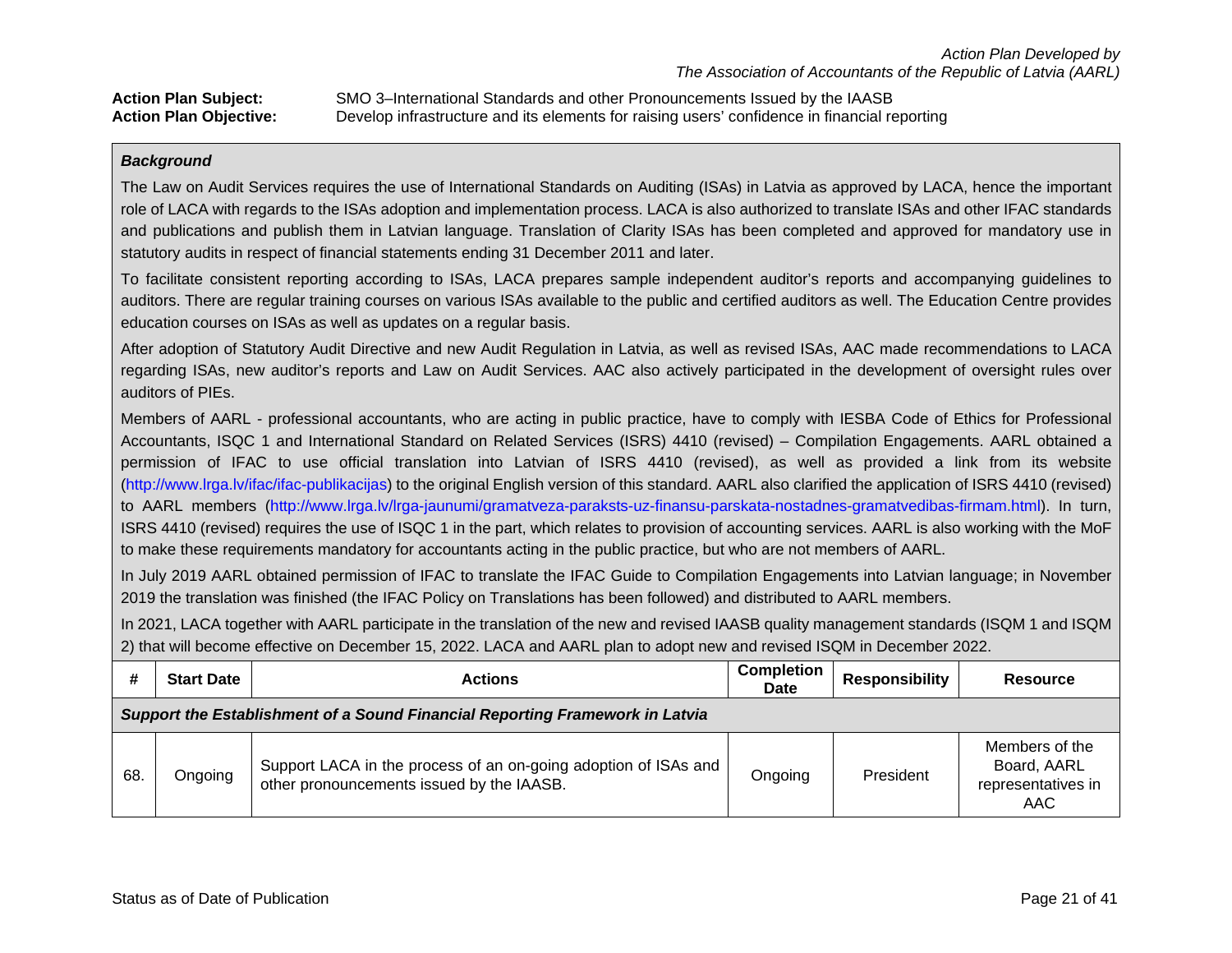| #   | <b>Start Date</b>                                                                                          | <b>Actions</b>                                                                                                                                                                | <b>Completion</b><br><b>Date</b> | <b>Responsibility</b> | <b>Resource</b>                                                                   |  |
|-----|------------------------------------------------------------------------------------------------------------|-------------------------------------------------------------------------------------------------------------------------------------------------------------------------------|----------------------------------|-----------------------|-----------------------------------------------------------------------------------|--|
| 69. | Ongoing                                                                                                    | Perform policy dialogues and participate in public consultations on<br>auditing with the government, regulators and other stakeholders.                                       | Ongoing                          | President             | Members of the<br>Board, AARL<br>representatives in<br>AAC, MoF working<br>groups |  |
| 70. | <b>July 2009</b>                                                                                           | Hold regular meetings of AAC.                                                                                                                                                 | Ongoing                          | President             | <b>AARL</b> representative<br>in AAC                                              |  |
| 71. | <b>July 2009</b>                                                                                           | Inform the MoF at least annually of the recommendations AAC<br>made to LACA regarding ISAs and ethical guidelines recognised in<br>Latvia.                                    | Ongoing                          | President             | <b>AARL</b> representative<br>in AAC                                              |  |
| 72. | December<br>2016                                                                                           | Perform a review by AAC and MoF on implementation of 2016 ISA<br>by LACA.                                                                                                     | February<br>2017                 | President             | <b>AARL</b> representative<br>in AAC                                              |  |
| 73. | January<br>2017                                                                                            | Publish AAC Minutes of meetings on the MoF website on LACA's<br>2017,<br>activities<br>for<br>new<br>auditor's<br>reports<br>https://www.fm.gov.lv/lv/padomes-sezu-protokoli. | January<br>2017                  | President             | AARL representative<br>in AAC                                                     |  |
| 74. | February<br>2017                                                                                           | Perform a review by AAC and MoF on implementation of new<br>auditors reports by LACA.                                                                                         | February<br>2017                 | President             | AARL representative<br>in AAC                                                     |  |
| 75. | May 2018                                                                                                   | Publish AAC Minutes of meetings on the MoF website on AAC and<br>LACA's activities for 2018 - https://www.fm.gov.lv/lv/padomes-<br>sezu-protokoli                             | May 2018                         | President             | <b>AARL</b> representative<br>in AAC                                              |  |
| 76. | <b>July 2019</b>                                                                                           | Publish AAC Minutes of meetings on the MoF website on AAC and<br>LACA's activities for 2019 - https://www.fm.gov.lv/lv/padomes-<br>sezu-protokoli                             | <b>July 2019</b>                 | President             | AARL representative<br>in AAC                                                     |  |
| 77. | <b>June 2021</b>                                                                                           | Publish AAC Minutes of meetings on the MoF website on AAC and<br>LACA's activities for 2021 - https://www.fm.gov.lv/lv/padomes-<br>sezu-protokoli                             | <b>June 2021</b>                 | President             | <b>AARL</b> representative<br>in AAC                                              |  |
|     | Disseminate Information on the Developments in the National and International Standard-setting in the Area |                                                                                                                                                                               |                                  |                       |                                                                                   |  |
| 78. | <b>July 2009</b>                                                                                           | Promote ISAs and other pronouncements issued by IAASB in AAC.                                                                                                                 | Ongoing                          | President             | AARL representative<br>in AAC                                                     |  |
| 79. | <b>July 2009</b>                                                                                           | Discuss current version of ISA and other pronouncements issued<br>by IAASB in AAC and how to implement ISA in Latvia.                                                         | Ongoing                          | President             | AARL representative<br>in AAC                                                     |  |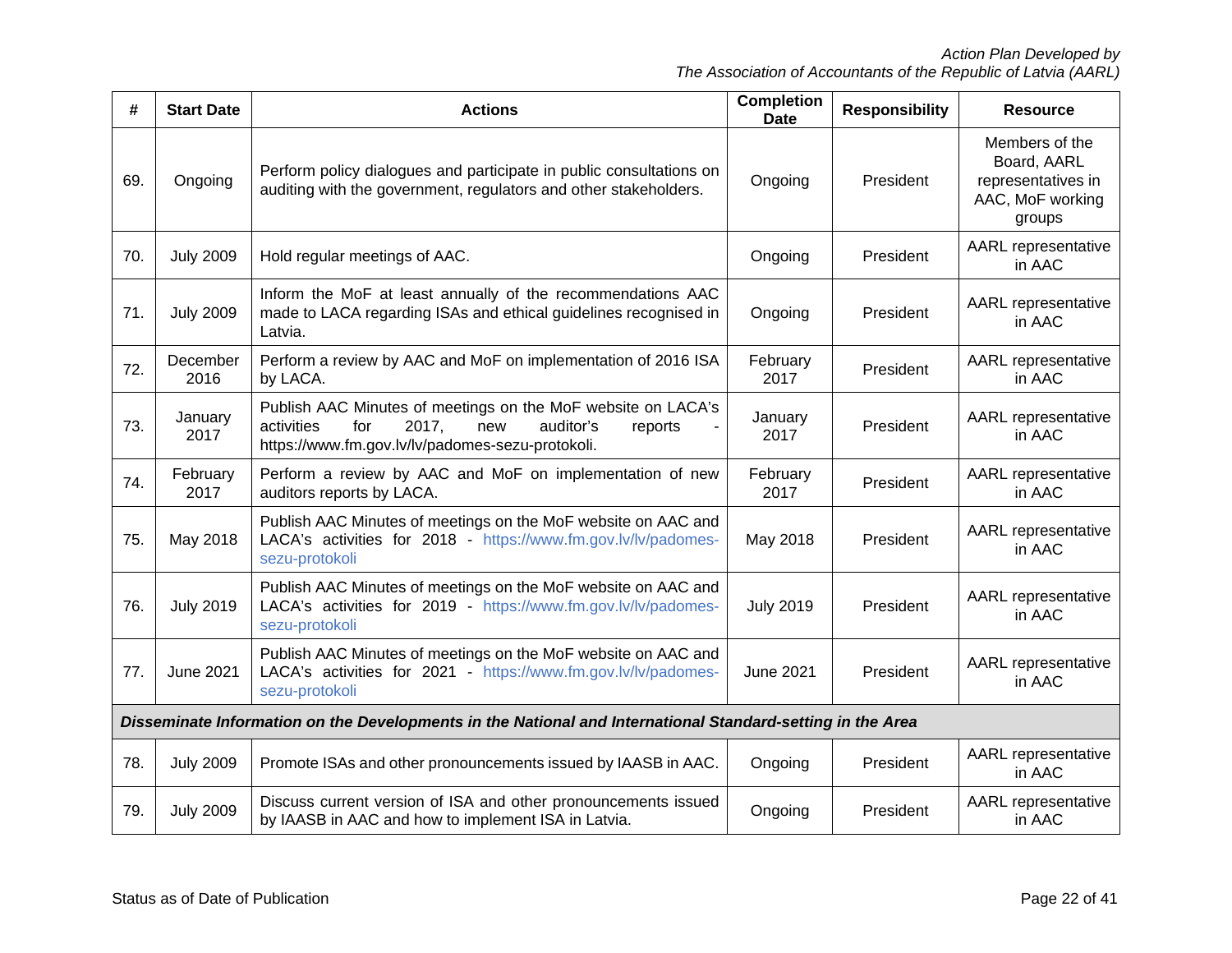| #   | <b>Start Date</b> | <b>Actions</b>                                                                                                                                                                                                                     | <b>Completion</b><br><b>Date</b> | <b>Responsibility</b> | <b>Resource</b>                      |
|-----|-------------------|------------------------------------------------------------------------------------------------------------------------------------------------------------------------------------------------------------------------------------|----------------------------------|-----------------------|--------------------------------------|
| 80. | 2015              | Raise members' awareness about the standard-setting activities of<br>LACA through AARL's website and other communication means.                                                                                                    | Ongoing                          | The Board             | Methodological<br>Committee          |
| 81. | December<br>2016  | Discuss within AAC implementation of 2016 ISA, new auditor's<br>report, 700, 701, 705, 706 ISA in the work of sworn auditors.                                                                                                      | February<br>2017                 | President             | AARL representative<br>in AAC        |
| 82. | May 2018          | Analyse and summarise audit practice of listed companies in Latvia<br>- application of the ISA 701 (New) Communicating key audit<br>matters in the independent auditor's report                                                    | May 2018                         | President             | AARL representative<br>in AAC        |
| 83. | May 2018          | Discuss within AAC application of the ISA 701<br>(New)<br>Communicating key audit matters in the independent auditor's<br>report in Latvia.                                                                                        | May 2018                         | President             | AARL representative<br>in AAC        |
| 84. | <b>July 2019</b>  | Discuss within AAC IAASB discussion paper "Audits of Less<br>Complex Entities: Exploring Possible Options to Address the<br>Challenges in Applying the ISAs".                                                                      | <b>July 2019</b><br>President    |                       | AARL representative<br>in AAC        |
| 85. | <b>July 2019</b>  | Monitor IAASB developments for creation of a separate standard<br>for audits of financial statements of a less complex entity.                                                                                                     | Ongoing                          | President             | <b>AARL</b> representative<br>in AAC |
| 86. | May 2021          | Discuss within AAC implementation of the ISA 600 (Revised)<br>Special Considerations - Audits of Group Financial Statements<br>(Including the Work of Component Auditors) in the work of sworn<br>auditors.                        | <b>June 2021</b>                 | President             | AARL representative<br>in AAC        |
| 87. | <b>June 2021</b>  | Monitor the European Commission's (EC) proposal for EU audit<br>reform before the end of 2022, participate in the public consultation<br>in Latvia and monitor the outcome of a study on the EU Audit<br>Regulation and Directive. | September<br>2021                | President             | AARL representative<br>in AAC        |
| 88. | October<br>2021   | Send the IAASB issued exposure draft of the Proposed<br>International Standard on Auditing for Audits of Financial<br>Statements of Less Complex Entities to AAC and initiate a<br>discussion and exchange of opinions             | December<br>2021                 | President             | AARL representative<br>in AAC        |
| 89. | November<br>2021  | Participate in the public discussion panel organised by the MoF on<br>implementation perspectives of the International Standard on<br>Auditing for Audits of Financial Statements of Less Complex<br><b>Entities</b>               | February<br>2022                 | President             | AARL representative<br>in AAC        |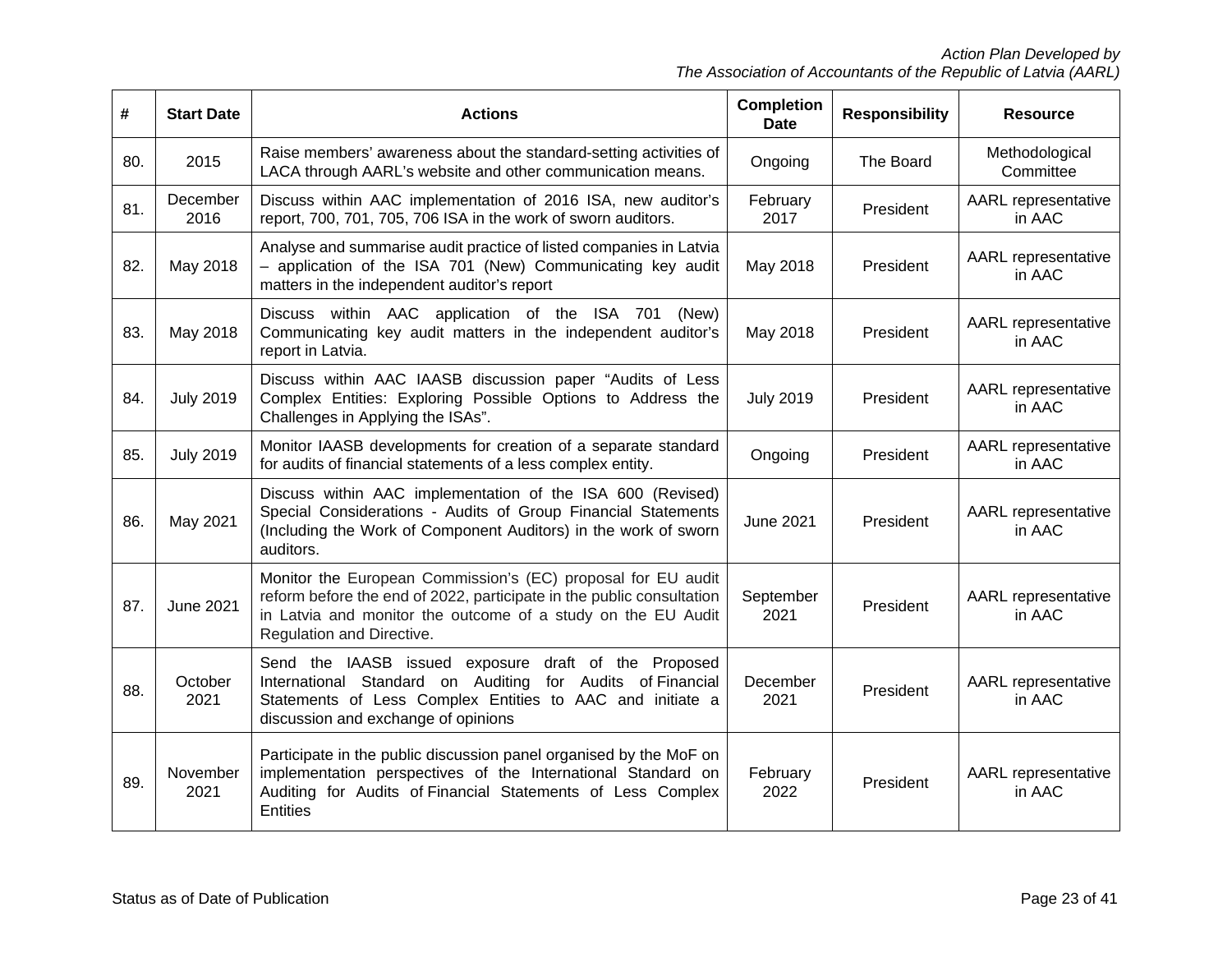| #                                              | <b>Start Date</b> | <b>Completion</b><br><b>Actions</b>                                                                          |         | <b>Responsibility</b>                  | <b>Resource</b>                                         |  |
|------------------------------------------------|-------------------|--------------------------------------------------------------------------------------------------------------|---------|----------------------------------------|---------------------------------------------------------|--|
|                                                |                   | <b>Maintaining Ongoing Processes</b>                                                                         |         |                                        |                                                         |  |
| 90                                             | Ongoing           | Participation in seminars, conferences, round table discussions,<br>forums and other events concerning ISAs. | Ongoing | The Board                              | Members of the<br>Board,<br>Methodological<br>Committee |  |
| 91.                                            | Ongoing           | Participation in the Audit and Assurance Policy Group of the<br>Accountancy Europe.                          | Ongoing | <b>President</b>                       | <b>AARL</b> representative<br>in AAC                    |  |
| <b>Review of AARL's Compliance Information</b> |                   |                                                                                                              |         |                                        |                                                         |  |
| 92                                             | 2013              | Perform periodic review and update of section relevant to SMO 3<br>as necessary.                             | Ongoing | Head of<br>Methodological<br>Committee | Methodological<br>Committee                             |  |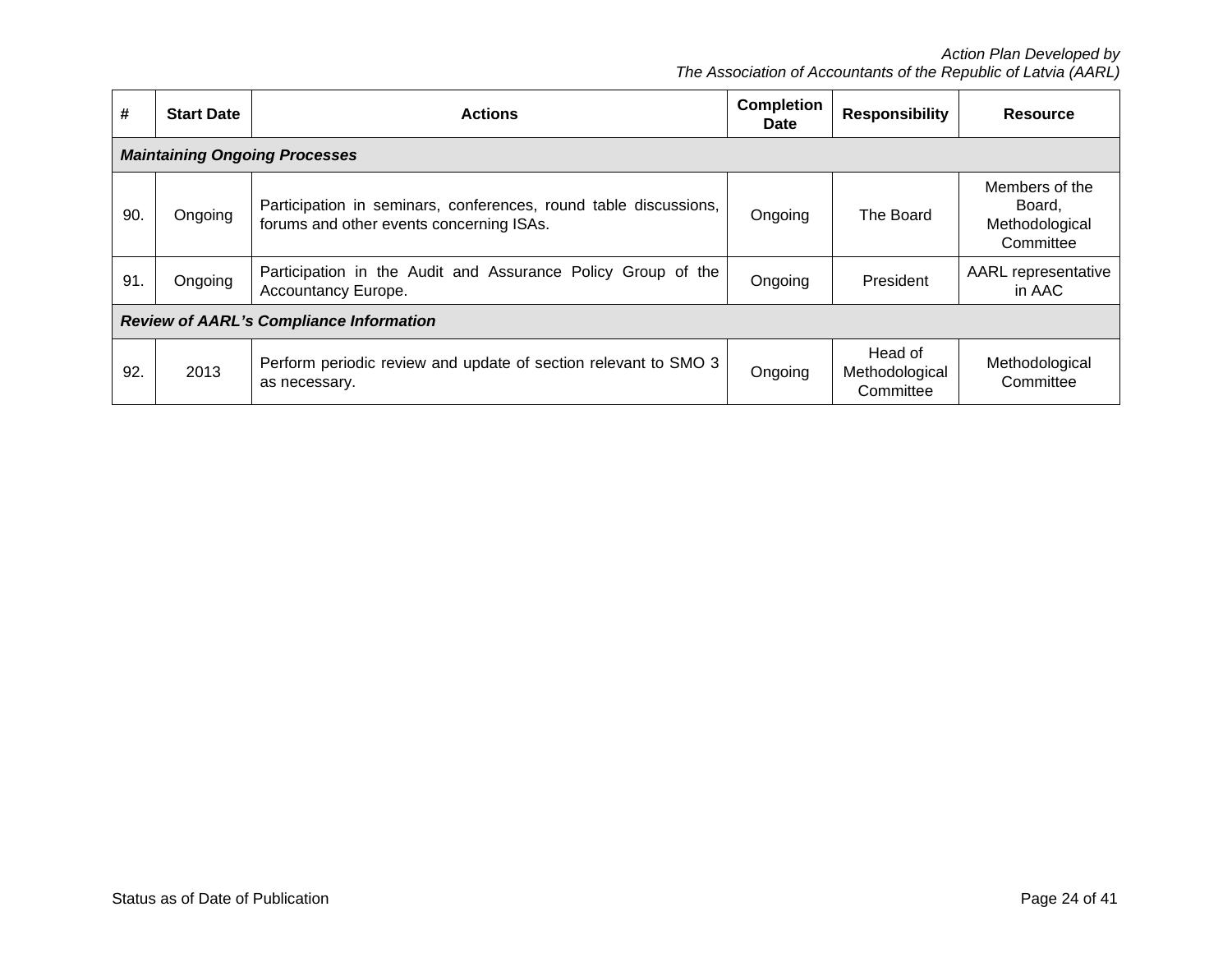| <b>Action Plan Subject:</b>   | SMO 4–IESBA Code of Ethics for Professional Accountants                                              |
|-------------------------------|------------------------------------------------------------------------------------------------------|
| <b>Action Plan Objective:</b> | Ongoing Convergence with Requirements of SMO 4. Further Improvement and Maintenance of Processes for |
|                               | Ongoing Compliance with the IESBA Code of Ethics                                                     |

### *Background*

In Latvia IESBA International Code of Ethics for Professional Accountants (including International Independence Standards) is fully adopted by AARL and LACA. However, ethical standards for accountants (except for certified auditors) are not set at the jurisdiction level.

Code of Ethics for Professional Accountants, which was adopted on the General Meeting of the Association of Accountants of the Republic of Latvia in 2002, was based on the published IESBA Code of Ethics. In 2011, AARL decided not to develop and amend further its Code of Ethics, but to use the Code of Ethics of the IESBA.

In November 2014, AARL adopted the actual effective version of the IESBA Code of Ethics - 2014 Handbook of the Code of Ethics for Professional Accountants - as binding for members of AARL starting from 1 December 2014. With the permission of the IFAC AARL provided a link from its website [\(http://www.lrga.lv/ifac/ifac-publikacijas\)](http://www.lrga.lv/ifac/ifac-publikacijas) to the original English version of the 2014 Handbook of the Code of Ethics for Professional Accountants on IFAC's website. AARL also provided a link from its website to that of LACA [\(www.lzra.lv\)](http://www.lzra.lv/) for AARL's members to access the Latvian translation of the 2010 Handbook of the Code of Ethics for Professional Accountants that resides on LACA's site.

In 2019, the International Code of Ethics for Professional Accountants (including International Independence Standards) was adopted by AARL as binding for its members. Later this year permission of IFAC to translate the Code of Ethics into Latvian language was obtained by LACA and in September 2020 the Latvian translation of the Code of Ethics jointly performed by AARL and LACA was finished (the IFAC Policy on Translations has been followed) and distributed to AARL and LACA members.

One of the most important AARL tasks is also accountants training and assisting on professional ethics issues. To ensure effective implementation of the Code, AARL endeavours to ensure that its education and the Continuous Professional Development (CPD) program include courses on the revised IESBA's Code.

| #   | <b>Start Date</b>                                                                     | <b>Actions</b>                                                                                                                                         | <b>Completion</b><br><b>Date</b> | <b>Responsibility</b>                                  | <b>Resource</b>         |  |  |  |
|-----|---------------------------------------------------------------------------------------|--------------------------------------------------------------------------------------------------------------------------------------------------------|----------------------------------|--------------------------------------------------------|-------------------------|--|--|--|
|     | <b>Adopting Currently Effective IESBA Code of Ethics for Professional Accountants</b> |                                                                                                                                                        |                                  |                                                        |                         |  |  |  |
| 93. | November<br>2014                                                                      | Adopt 2014 IESBA Code of Ethics for Professional<br>Accountants.                                                                                       | November<br>2014                 | The Board, Head of Head<br>of Ethics Committee         | <b>Ethics Committee</b> |  |  |  |
| 94. | September<br>2014                                                                     | Obtain a permission of IFAC to use official translation into<br>Latvian of the IESBA Code of Ethics, which is publicly<br>available on LACA's website. | November<br>2014 and<br>ongoing  | The Board, Head of<br><b>International Secretariat</b> | <b>IFAC Permissions</b> |  |  |  |
| 95. | 2015                                                                                  | Adopt the actual effective version of the IESBA Code of<br>Ethics as binding for members of AARL.                                                      | 2015                             | The Board, Head of Head<br>of Ethics Committee         | <b>Ethics Committee</b> |  |  |  |
| 96. | 2016                                                                                  | Adopt the actual effective version of the IESBA Code of<br>Ethics as binding for members of AARL.                                                      | 2016                             | The Board, Head of Head<br>of Ethics Committee         | <b>Ethics Committee</b> |  |  |  |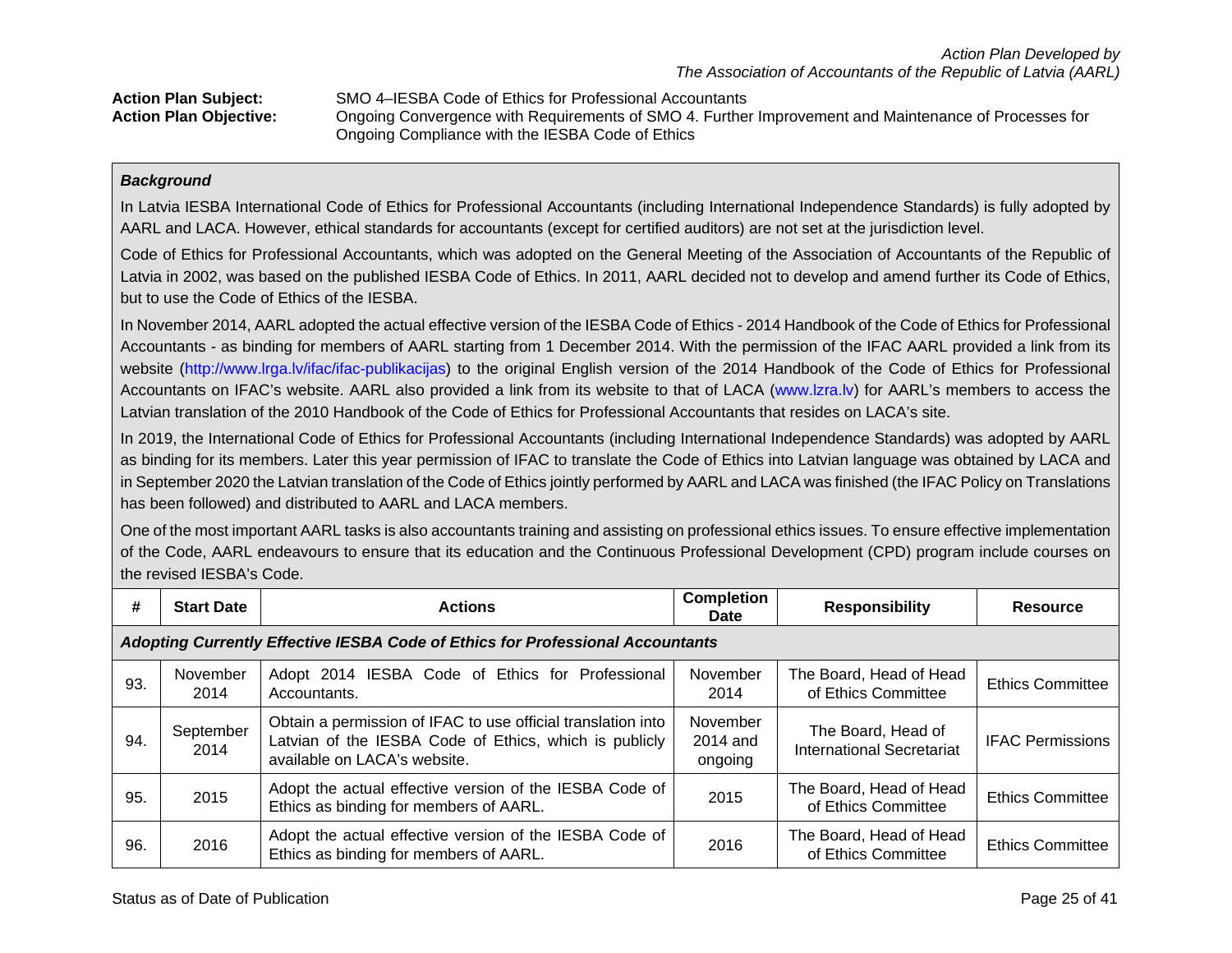| #    | <b>Start Date</b> | <b>Actions</b>                                                                                                                                                                                                          | <b>Completion</b><br><b>Date</b> | <b>Responsibility</b>                                   | <b>Resource</b>                                                                                                    |
|------|-------------------|-------------------------------------------------------------------------------------------------------------------------------------------------------------------------------------------------------------------------|----------------------------------|---------------------------------------------------------|--------------------------------------------------------------------------------------------------------------------|
| 97.  | 2019              | Adopt the International Code of Ethics for Professional<br>International<br>Accountants<br>(including<br>Independence<br>Standards) as binding for members of AARL.                                                     | June 2019                        | The Board, Head of Head<br>of Ethics Committee          | <b>Ethics Committee</b>                                                                                            |
| 98.  | <b>July 2019</b>  | Obtain permission of IFAC to translate the International<br>Code of Ethics for Professional Accountants (including<br>International Independence Standards) into Latvian<br>language together with LACA.                | <b>July 2019</b>                 | The Board, Head of<br><b>International Secretariat</b>  | <b>IFAC</b><br>Permissions,<br>Members of the<br>Board,<br>Methodological<br>Committee,<br><b>Ethics Committee</b> |
| 99.  | August<br>2019    | Translate the International Code of Ethics for Professional<br>(including<br>International Independence<br>Accountants<br>Standards) into Latvian language together with LACA and<br>distribute to AARL members.        | September<br>2020                | The Board, Head of<br><b>International Secretariat</b>  | <b>IFAC</b><br>Permissions,<br>Members of the<br>Board,<br>Methodological<br>Committee,<br><b>Ethics Committee</b> |
| 100. | 2021              | Adopt the actual effective version of the IESBA<br>International Code of Ethics as binding for members of<br>AARL.                                                                                                      | <b>June 2021</b>                 | The Board, Head of Head<br>of Ethics Committee          | <b>Ethics Committee</b>                                                                                            |
|      |                   | <b>Education &amp; Promotion Activities for the Updated IESBA Code of Ethics</b>                                                                                                                                        |                                  |                                                         |                                                                                                                    |
| 101. | Ongoing           | Discuss amendments to the IESBA Code of Ethics with<br>AARL members and work out the training plan.                                                                                                                     | Ongoing                          | The Board, Head of Head<br>of Ethics Committee          | <b>Ethics Committee</b>                                                                                            |
| 102. | Ongoing           | Update education and CPD programs and qualification<br>exam tests in respect to ethics.                                                                                                                                 | Ongoing                          | Head of Head of Ethics<br>and Attestation<br>Committees | <b>Ethics</b><br>Committee,<br>Attestation<br>Committee                                                            |
| 103. | 2011              | Conduct training courses on the IESBA Code of Ethics<br>requirements on a regular basis.                                                                                                                                | Ongoing                          | <b>Head of Ethics Committee</b>                         | <b>Ethics Committee</b>                                                                                            |
| 104. | 2013              | Publish the information on recent discussions of the IFAC,<br>as well as provide information on upcoming changes<br>related to the issues of the IESBA Code of Ethics and ask<br>the members to express their opinions. | Ongoing                          | <b>Head of Ethics Committee</b>                         | <b>Ethics Committee</b>                                                                                            |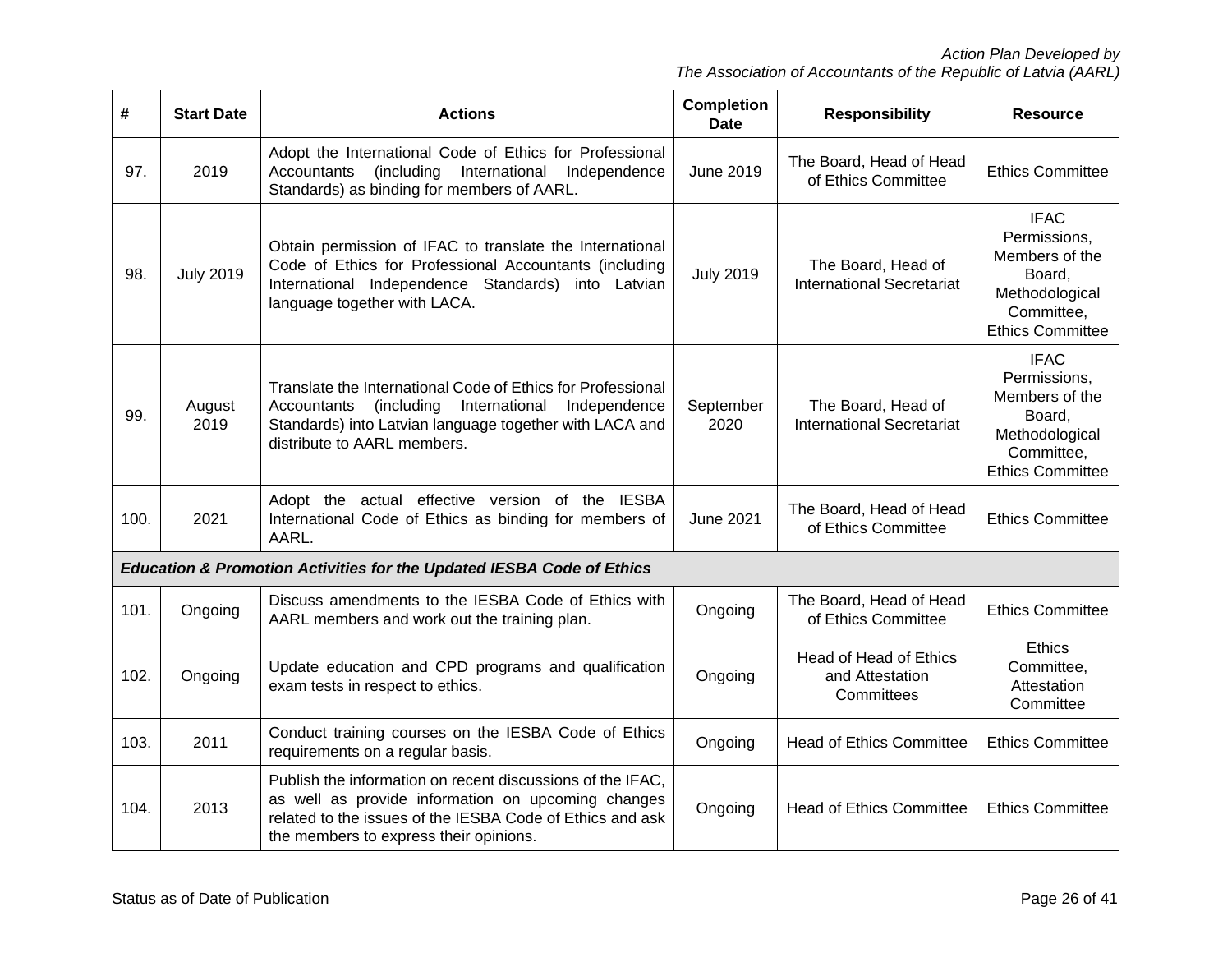| #                                    | <b>Start Date</b>                                                                                                                                                                                  | <b>Actions</b>                                                                                                                                                                                                                                                                                                                                                                                                               | <b>Completion</b><br><b>Date</b> | <b>Responsibility</b>                          | <b>Resource</b>         |
|--------------------------------------|----------------------------------------------------------------------------------------------------------------------------------------------------------------------------------------------------|------------------------------------------------------------------------------------------------------------------------------------------------------------------------------------------------------------------------------------------------------------------------------------------------------------------------------------------------------------------------------------------------------------------------------|----------------------------------|------------------------------------------------|-------------------------|
| 105.                                 | 2013                                                                                                                                                                                               | Organize a seminar on recent developments in the Code<br>of Ethics and provide information on problems considered<br>by the Ethics Committee.                                                                                                                                                                                                                                                                                | Ongoing                          | <b>Head of Ethics Committee</b>                | <b>Ethics Committee</b> |
| 106.                                 | September<br>2015                                                                                                                                                                                  | Publish articles for AARL members on ethics and key<br>Ethics.<br>of<br>the<br><b>IESBA</b><br>of<br>aspects<br>Code<br>http://www.lrga.lv/ifac/ifac-publikacijas<br>http://www.lrga.lv/lrga-jaunumi/gramatvezu-un-revidentu-<br>profesionala-etika.html<br>http://www.lrga.lv/lrga-jaunumi/gramatvezu-un-revidentu-<br>profesionala-etika-apmacibas-metodes.html                                                            | September<br>2015                | <b>Head of Ethics Committee</b>                | <b>Ethics Committee</b> |
| 107.                                 | <b>July 2019</b>                                                                                                                                                                                   | Publish articles for AARL members on the new<br>International Code of Ethics for Professional Accountants<br>(including International Independence Standards).<br>http://www.lrga.lv/lrga-jaunumi/jauns-ifac-iesba-<br>starptautiskais-profesionalu-gramatvezu-etikas-kodekss-<br>1-dala.html<br>http://www.lrga.lv/lrga-jaunumi/jauns-ifac-iesba-<br>starptautiskais-profesionalu-gramatvezu-etikas-kodekss-<br>2-dala.html | August<br>2019                   | <b>Head of Ethics Committee</b>                | <b>Ethics Committee</b> |
| 108.                                 | September<br>2019                                                                                                                                                                                  | Organise a seminar on NOCLAR - Non-compliance with<br>laws and regulations and new sections in the International<br>Code of Ethics for Professional Accountants (including<br>International Independence Standards) - Responding to<br>non-compliance with laws and regulations.                                                                                                                                             | September<br>2019                | <b>Head of Ethics Committee</b>                | <b>Ethics Committee</b> |
| 109.                                 | Present translation of the the International Code of Ethics<br>September<br>for Professional Accountants (including International<br>2020<br>Independence Standards) into Latvian to AARL members. |                                                                                                                                                                                                                                                                                                                                                                                                                              | September<br>2020                | The Board, Head of Head<br>of Ethics Committee | <b>Ethics Committee</b> |
| <b>Maintaining Ongoing Processes</b> |                                                                                                                                                                                                    |                                                                                                                                                                                                                                                                                                                                                                                                                              |                                  |                                                |                         |
| 110.                                 | 2013                                                                                                                                                                                               | Encourage AARL members to discuss potential conflicts<br>of ethics, consult their colleagues and include such<br>discussion in the agenda of the meetings.                                                                                                                                                                                                                                                                   | Ongoing                          | <b>Head of Ethics Committee</b>                | <b>Ethics Committee</b> |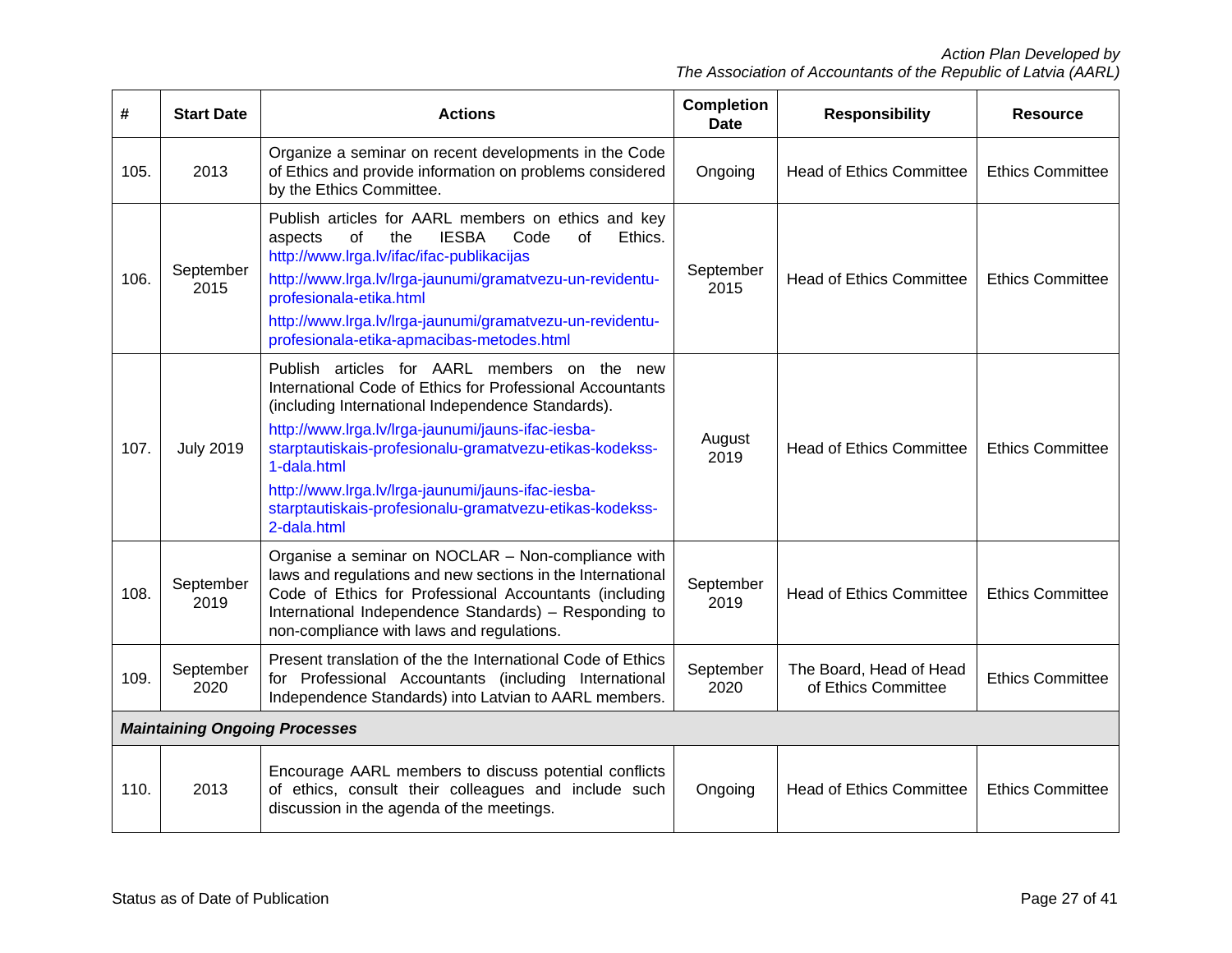| #                                              | <b>Start Date</b> | <b>Actions</b>                                                                                             | <b>Completion</b><br><b>Date</b> | <b>Responsibility</b>                   | <b>Resource</b>                                      |  |  |  |
|------------------------------------------------|-------------------|------------------------------------------------------------------------------------------------------------|----------------------------------|-----------------------------------------|------------------------------------------------------|--|--|--|
| 111.                                           | Ongoing           | Periodic review of CPD and training materials.                                                             | Ongoing                          | <b>Head of Attestation</b><br>Committee | Attestation<br>Committee.<br><b>Ethics Committee</b> |  |  |  |
| 112.                                           | Ongoing           | Review of the revisions to the IESBA Code of Ethics and<br>translate the revisions into Latvian language.  | Ongoing                          | <b>Head of Attestation</b><br>Committee | Attestation<br>Committee,<br><b>Ethics Committee</b> |  |  |  |
| <b>Review of AARL's Compliance Information</b> |                   |                                                                                                            |                                  |                                         |                                                      |  |  |  |
| 113.                                           | 2013              | Perform periodic review and update of section relevant to<br>SMO 4 as necessary. Once updated inform IFAC. | Ongoing                          | <b>Head of Ethics Committee</b>         | <b>Ethics Committee</b>                              |  |  |  |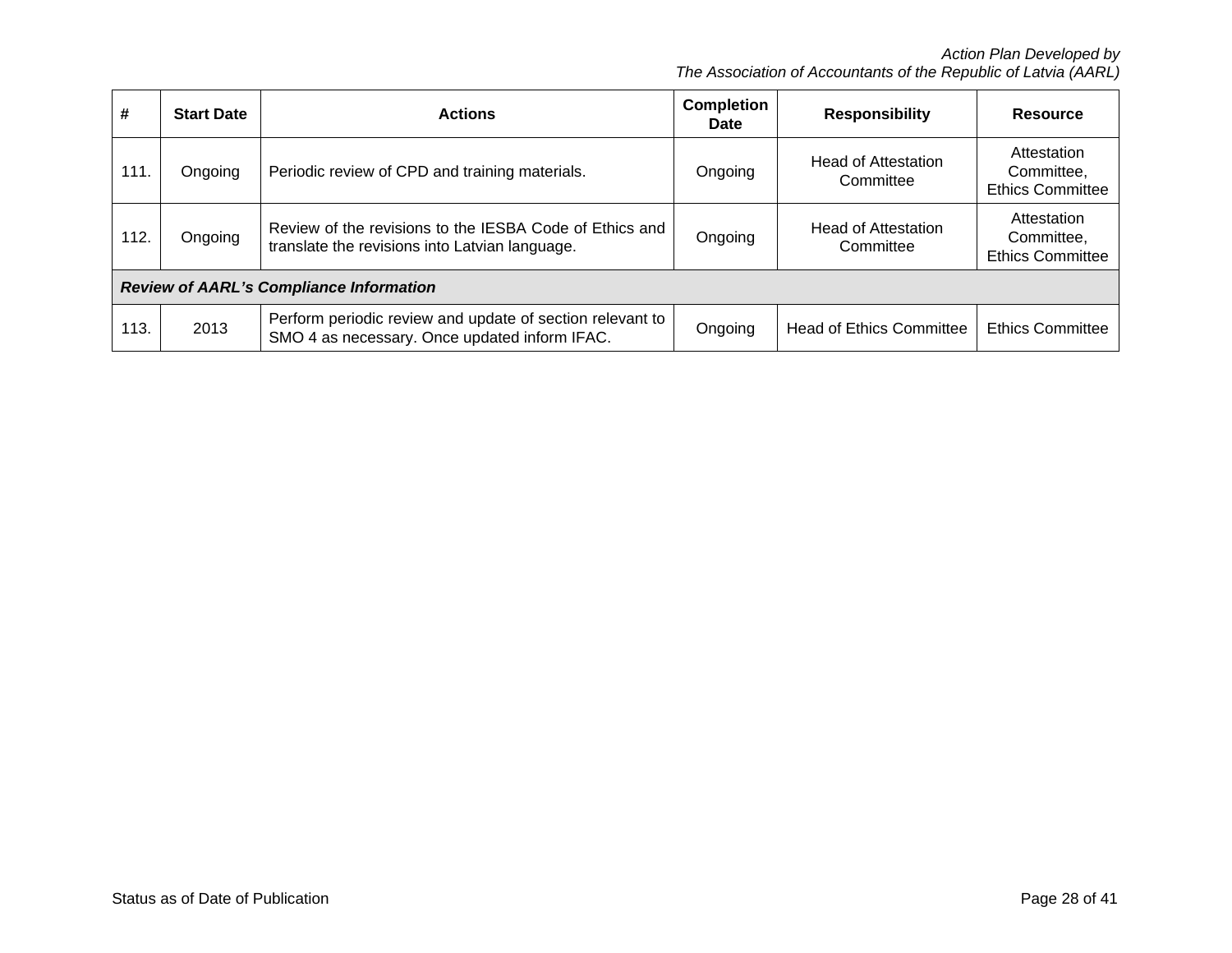Action Plan Subject: SMO 5–International Public Sector Accounting Standards and Other Pronouncements Issued by the IPSASB<br>Action Plan Objective: Ongoing Convergence with Requirements of SMO 5 **Action Plan Objective:** Ongoing Convergence with Requirements of SMO 5

**Background:** Development of legislative acts in the public sector in Latvia is driven by the Treasury under the supervision of the Ministry of Finance of the Republic of Latvia. The Treasury, as a direct administration institution subordinate to MoF, has been tasked with organizing the implementation and financial accounting of the central government budget and granting expenditure allocations and executing payments within the limits of the appropriations specified in the annual central government budget. With a view to ensuring uniform accounting for public finances, the Treasury drafts legislation concerning accounting at central and local government budget institutions, defining uniform accounting principles and methods, a single chart of accounts and a reporting system that is based on the classifications of financial information approved by the Cabinet, thus enabling the obtaining of good quality information regarding the implementation of the central government budget both under the cash flow principle and the accruals principle.

The Treasury prepares the Annual Report on Central Government and Local Government Budget Implementation by consolidating the information from the annual reports submitted by the ministries, central government institutions and local governments. The Annual Report audited by the State Audit Office is the most significant and credible source of information regarding the financial position of the State at the end of the reporting period and the results of the implementation of the central government budget in the reporting year. The opinion issued by the State Audit Office provides assurance that the report gives a true and fair view of the completeness and credibility of the information disclosed in the reports and the quality of the information included in the Annual Report, the users whereof are the Saeima (the Parliament), the Bank of Latvia, various international institutions (European Commission, EUROSTAT, International Monetary Fund and international rating agencies) and potential investors who decide on potential investment in the economy of Latvia based on the information provided in the Annual Report. In order to include uniform and comparable information in the Annual Report, the Treasury is engaged in developing and updating the regulatory enactments governing the accounting and reporting of budget institutions. In ensuring compliance with uniform principles in the financial accounting and reporting of central and local government budget institutions, measures aimed at improving accounting at the budget institutions have been carried out, including the drafting of supplements to the existing regulatory enactments and the provision of detailed explanations to the preparers of the reports.

Cabinet Regulation No. 1486 adopted 15 December 2009 "Procedures by Which Budget Institutions shall Organise the Accounting Thereof" [\(https://likumi.lv/doc.php?id=202636\)](https://likumi.lv/doc.php?id=202636). The Cabinet Regulation prescribes the procedures by which budget institutions organise the accounting thereof:

- 1. by using uniform basic principles for accounting and the chart of accounts;
- 2. in compliance with the laws and regulations governing accounting, and the International Public Sector Accounting Standards; and
- 3. observing the property, plant and equipment depreciation norms and application conditions.

In 2013, the Cabinet Regulation specifying accounting procedures at budget institutions was amended to specify the requirements of the regulation in connection with the introduction of the euro in accounting starting from 2014. In turn, the 2013 changes to the Cabinet Regulation on the preparation of the annual report of budget institutions complemented information disclosure requirements regarding the assessment of the impact of the financial performance of a capital company on central or local government budget expenditure. The amount of information to be provided on non-chargeable transactions carried out between budget institutions has been reduced because budget institutions provide such information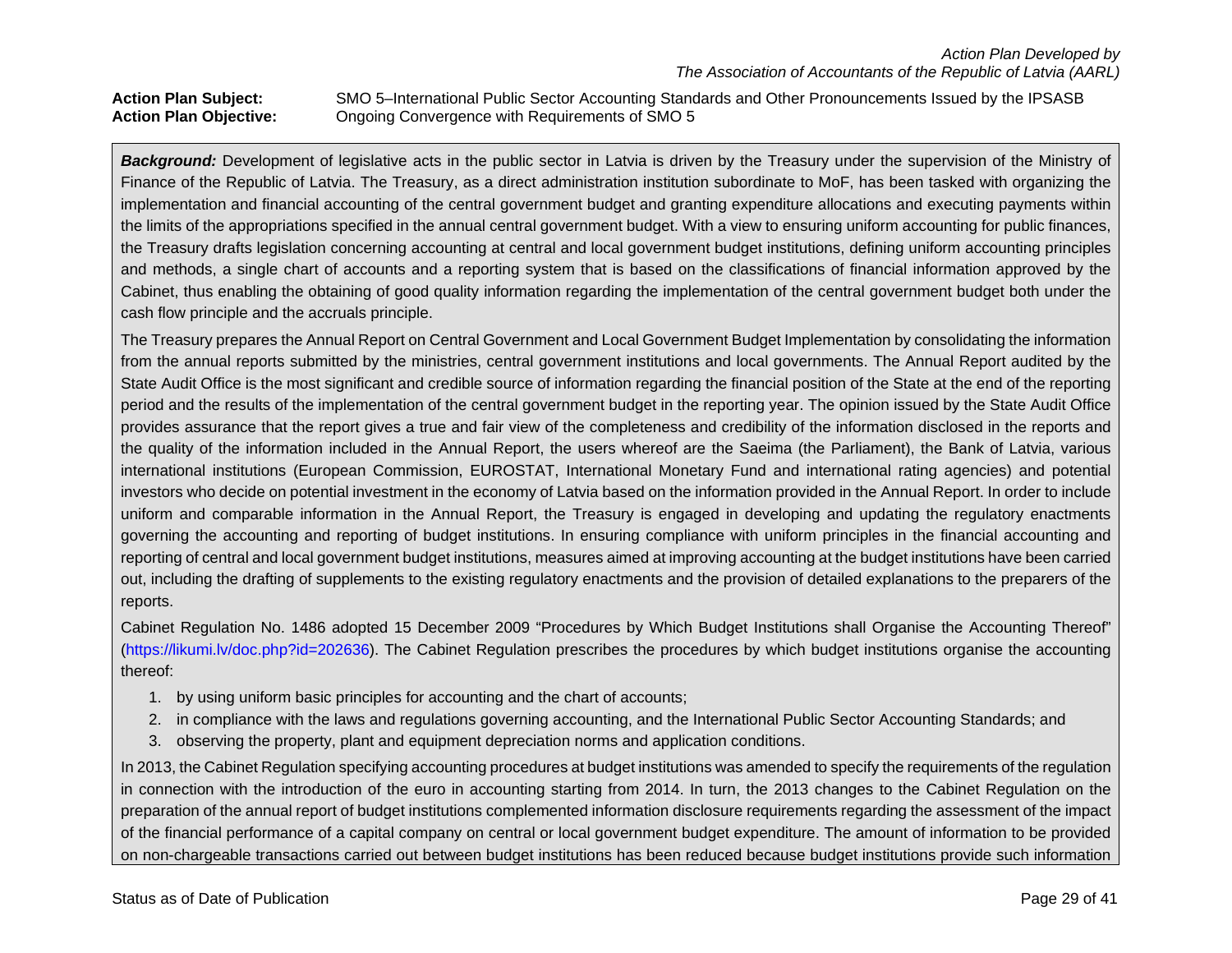in the course of their annual stock-taking and when preparing reconciliation statements on the assets and liabilities transferred/received free of charge. The procedure for the preparation of local government representations regarding the responsibility of the management to the Minister of Finance has been defined as well. The requirements have been clarified with a view to improving the clarity and easier presentation of the information disclosed in the reports and providing more detailed explanations, same as the requirements in connection with the introduction of the euro in the preparation of monthly and quarterly reports.

In 2013, the European Commission assessed the suitability of IPSASs for the EU Member States and prepared a report "Towards implementing harmonised public sector accounting standards in Member States: The suitability of IPSAS for the Member States" (IPSAS report) to the European Council and the European Parliament. The European Commission's own accounting rules for the EU Institutions and bodies are based on IPSAS and, IPSAS are main reference in the guidance for public sector accounting standards in over half of EU Member States. The IPSAS report concluded that, although IPSASs, as they stood at the time when the report was written, could not be simply implemented in the EU Member States, IPSASs represented a starting reference for future harmonised EPSASs – the European Public Sector Accounting Standards, an initiative that aims to provide harmonised accruals-based public sector accounting.

In 2019, the Cabinet Regulation No. 1486 expired and new Cabinet Regulation No. 87 adopted 13 February 2018 "Accounting Procedures in Budget Institutions" entered into force (https://likumi.lv/ta/id/297134-gramatvedibas-uzskaites-kartiba-budzeta-iestades). One of its aims was to ensure compliance of financial statements with the guidelines of the IPSASs.

In 2019, the European Commission (EUROSTAT) conducted a study on the level of development of EU Member States' government accounts in accordance with the IPSASs. The study assesses the compliance of the basic principles of Latvian state and local government accounting with 89%, while the support of related information technologies for the full provision of accrual information - with 91%. In comparison, the EU average is 63% and 65% respectively. These indicators show that the basic principles of public sector accounting in Latvia are largely in line with internationally accepted best practice, and with the introduction of the European Public Sector Accounting Standard (EPSAS), Latvia will require less changes than the EU average.

The Treasury supports the European Commission's initiative to improve the quality of accounting data and the compliance of financial statements with the IPSASs in order to provide decision-makers, the public, investors and international credit rating agencies with high-quality, timely and internationally comparable best practice information (reports) on financial position of the state. By organizing unified public finance accounting, the Treasury develops regulatory enactments in the field of accounting and preparation of reports of state and local government budget institutions, evaluating the requirements of the IPSASs in accordance with Latvia's capabilities.

|      | <b>Start Date</b>                                  | <b>Actions</b>                                                                                                  | <b>Completion</b><br>Date | <b>Responsibility</b>               | <b>Resource</b>             |  |  |  |
|------|----------------------------------------------------|-----------------------------------------------------------------------------------------------------------------|---------------------------|-------------------------------------|-----------------------------|--|--|--|
|      | <b>Further Process Improvement and Maintenance</b> |                                                                                                                 |                           |                                     |                             |  |  |  |
| 114. | 2005                                               | Promote IPSAS fundamentals to the State Treasury (under<br>the Ministry of Finance) and the State Audit Office. | Ongoing                   | Head of Methodological<br>Committee | Methodological<br>Committee |  |  |  |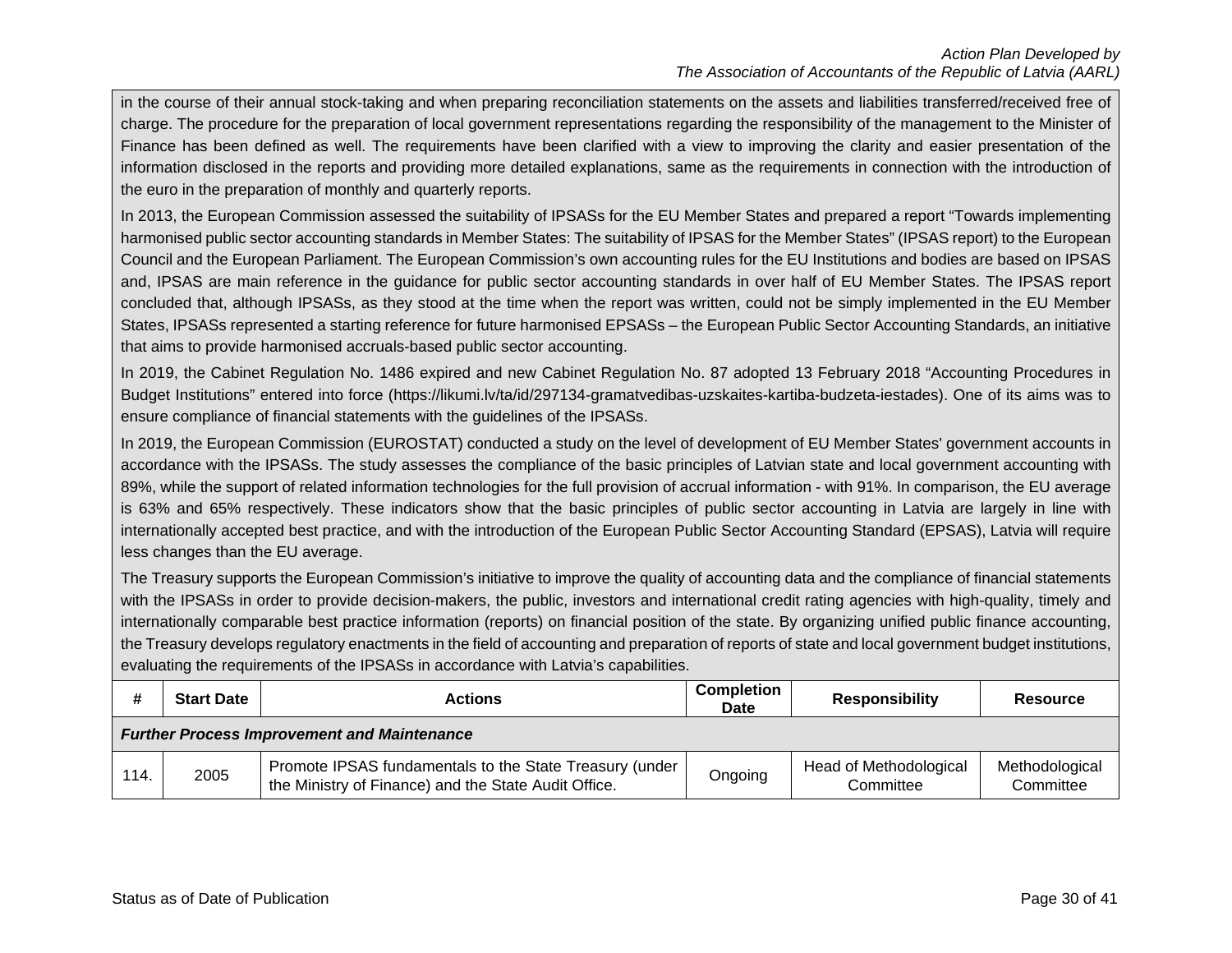| #    | <b>Start Date</b>                    | <b>Actions</b>                                                                                                                                                                 | <b>Completion</b><br>Date | <b>Responsibility</b>               | <b>Resource</b>             |  |  |  |
|------|--------------------------------------|--------------------------------------------------------------------------------------------------------------------------------------------------------------------------------|---------------------------|-------------------------------------|-----------------------------|--|--|--|
| 115. | 2005                                 | Participate in improvements of the existing public sector<br>accounting legislation, to comment on draft new legislation<br>in public sector accounting area.                  | Ongoing                   | Head of Methodological<br>Committee | Methodological<br>Committee |  |  |  |
| 116. | 2013                                 | Monitoring of changes in IPSASs. Promotion of information<br>about IPSASs and practice of implementation.                                                                      | Ongoing                   | Head of Methodological<br>Committee | Methodological<br>Committee |  |  |  |
| 117. | 2015                                 | Consider inviting specialists from other organizations of<br>professional accountants or learning providers to provide<br>training / assistance / advice on the use of IPSASs. | Ongoing                   | Head of Methodological<br>Committee | Methodological<br>Committee |  |  |  |
| 118. | June 2017                            | Cooperate with ICAEW / Kaplan on organising a seminar<br>and CPD event / workshop on IPSASs to AARL members.                                                                   | 2018                      | Head of Methodological<br>Committee | Methodological<br>Committee |  |  |  |
| 119. | 2019                                 | Monitoring of the development and implementation of<br>EPSASs in the EU and Latvia.                                                                                            | Ongoing                   | Head of Methodological<br>Committee | Methodological<br>Committee |  |  |  |
| 120. | November<br>2021                     | Use the IFAC's Train the Trainers: Introduction to IPSAS<br>resource for training and educational activities                                                                   | Ongoing                   | Head of Methodological<br>Committee | Methodological<br>Committee |  |  |  |
|      | <b>Maintaining Ongoing Processes</b> |                                                                                                                                                                                |                           |                                     |                             |  |  |  |
| 121. | 2013                                 | Perform periodic review and update of section relevant to<br>SMO 5 as necessary. Once updated inform IFAC.                                                                     | Ongoing                   | Head of Methodological<br>Committee | Methodological<br>Committee |  |  |  |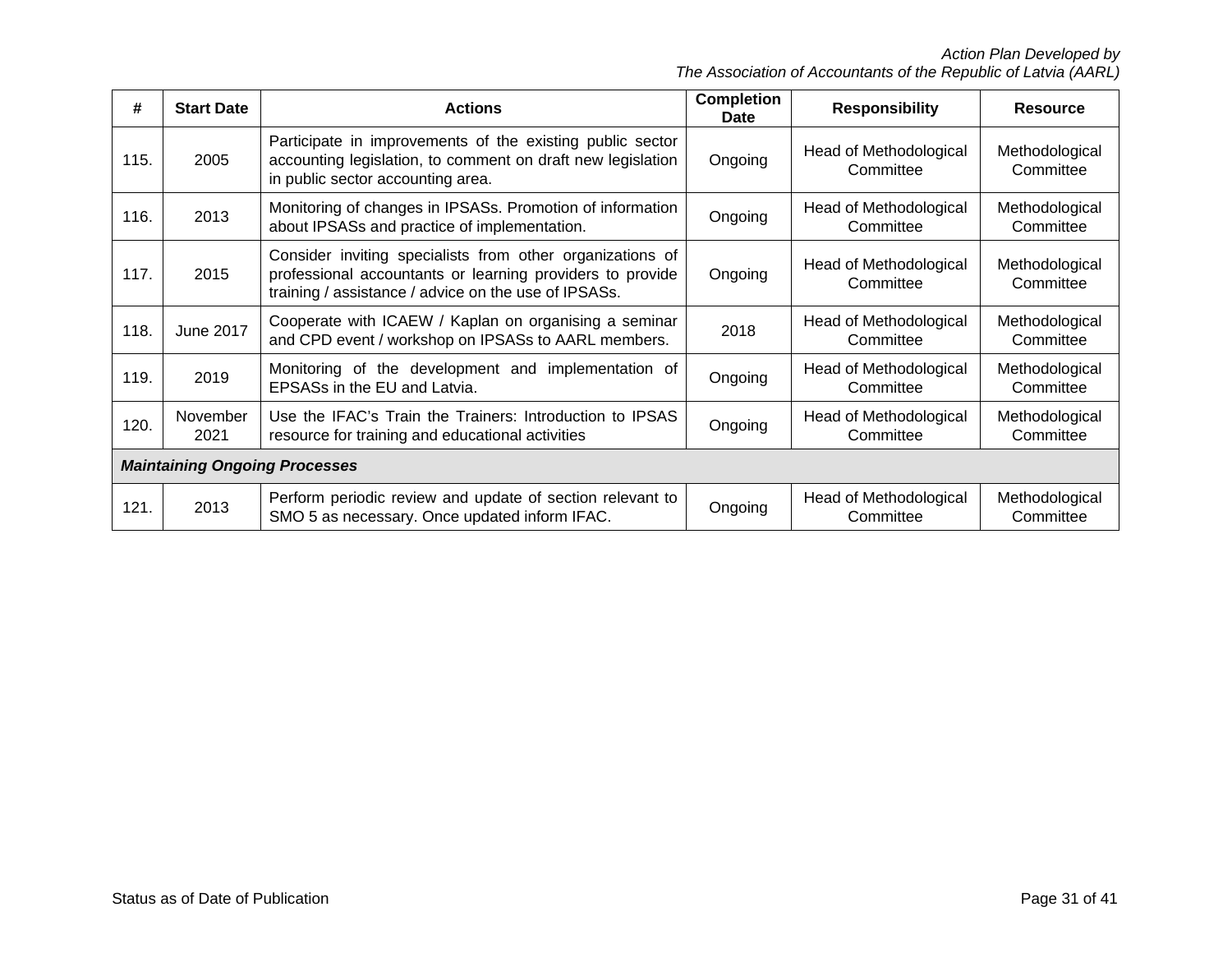### Action Plan Subject: SMO 6–Investigation and Discipline<br>Action Plan Objective: Ongoing Convergence with Require **Action Plan Objective:** Ongoing Convergence with Requirements of SMO 6. Development and Maintenance of the AARL Investigation and Discipline System

*Background:* AARL adopted a "complaints-based" approach and an "information-based" approach to investigation and discipline. Examination of complaints, objections and misconduct (e.g. breaches of professional standards, ethical requirements, professional negligence, unsatisfactory work) against AARL members and certified professional accountants is performed in line with Disciplinary Regulations of AARL, as well as preparation of respective reports is performed by the AARL's Ethics Committee.

Disciplinary proceedings may be brought not later than three years after the event giving rise to the claim, after receipt of a written complaint from the Board of AARL, AARL Ethics Committee, the court or any interested legal or natural person. The application of the disciplinary proceedings is submitted to the Board of AARL, where it is registered in a special journal and within three working days is submitted to the Ethics Committee. Members of the Ethics Committee are independent of the subject of the investigation and other related parties. Investigation process may involve also individuals from different professional backgrounds, including non-accountants and "public interest" representation. The Ethics Committee shall examine the circumstances referred to in the application, if necessary, compile additional information and decide on the disciplinary proceedings. If, after the investigation of the conditions mentioned in the application reveals that the disciplinary offense cannot be established, the Ethics Committee shall give a reasoned refusal to initiate disciplinary proceedings, and no later than one month from the receipt of application it shall be sent to the applicant. The Ethics Committee's refusal to initiate disciplinary proceedings may be appealed by the applicant by submitting a relevant application to the Board of AARL. The Board shall consider the application within one month of its submission. The Board decision cannot be appealed.

Depending on the disciplinary offense, the following disciplinary penalties are possible:

- **warning**;
- **•** reprimand;
- cancellation of certificate of professional accountant; member's exclusion from the AARL.

Disciplinary penalties against the defendant do not exclude the civil, administrative, and criminal liability.

AARL is currently developing regulations on I&D for AARL members - professional accountants, who are acting in public practice regarding violation of the quality of accountancy services provided and will incorporate these regulations within AARL methodology for QA for accountancy services provided by AARL members - professional accountants, who are acting in public practice. AARL is planning to start the QA for accountancy services review program in 2022.

Starting with 2022 the AARL's Accounting Outsourcing Committee will have an investigation function regarding quality of services and work performed by AARL members - professional accountants, who are acting in public practice; the AARL's Ethics Committee will continue to perform disciplinary function regarding all AARL members - accountants-physical persons and professional accountants, who are acting in public practice.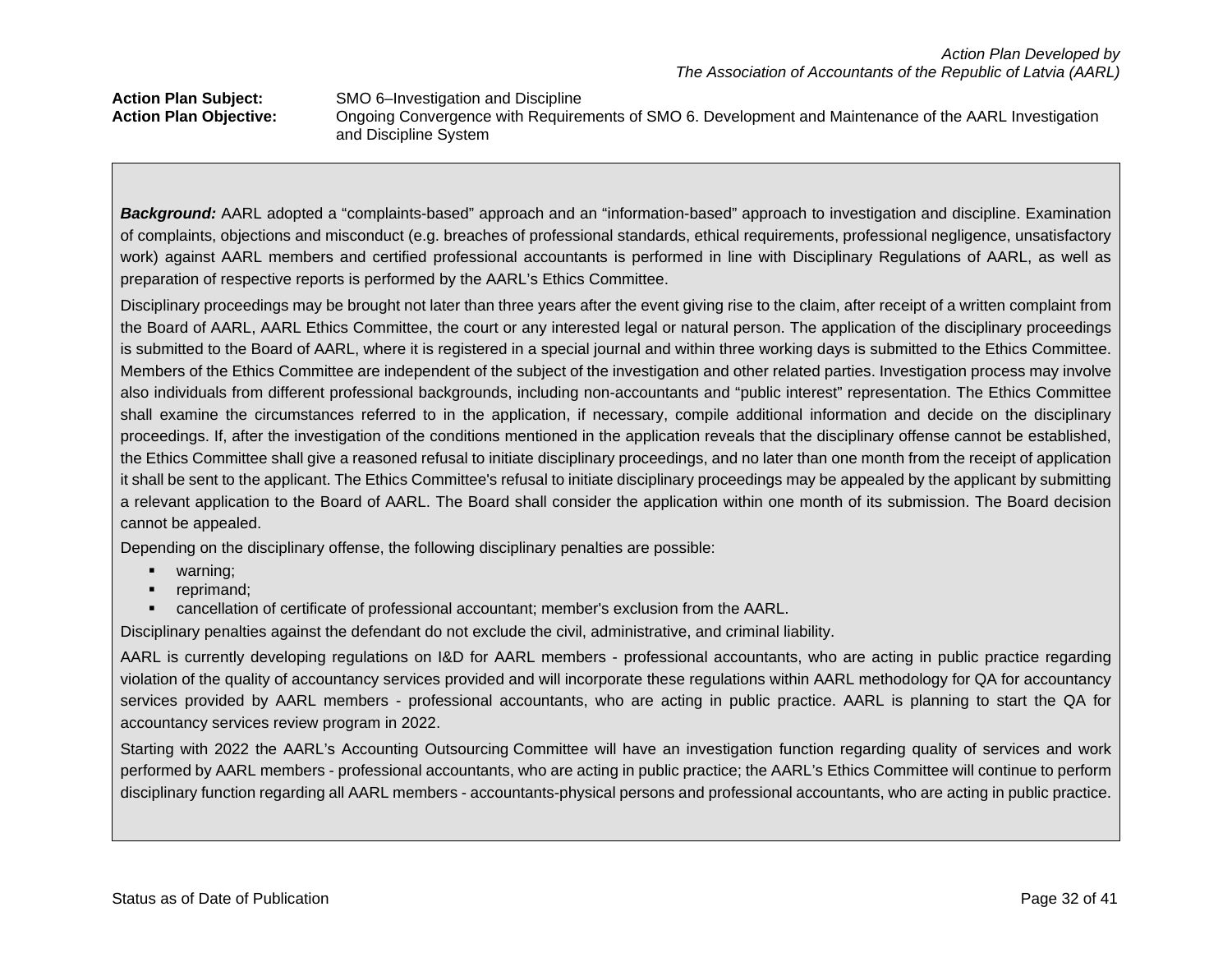*Action Plan Developed by*

*The Association of Accountants of the Republic of Latvia (AARL)*

| #    | <b>Start Date</b> | <b>Actions</b>                                                                                                                                                                                                                                                                                                                                                                                                               | <b>Completion</b><br><b>Date</b> | <b>Responsibility</b>                         | <b>Resource</b>                                                                          |
|------|-------------------|------------------------------------------------------------------------------------------------------------------------------------------------------------------------------------------------------------------------------------------------------------------------------------------------------------------------------------------------------------------------------------------------------------------------------|----------------------------------|-----------------------------------------------|------------------------------------------------------------------------------------------|
|      |                   | Developing and enhancing I&D system                                                                                                                                                                                                                                                                                                                                                                                          |                                  |                                               |                                                                                          |
| 122. | 2013              | Enhance the mechanisms for investigations and<br>disciplinary actions to keep up with developments in<br>professional environment.                                                                                                                                                                                                                                                                                           | Ongoing                          | The Board, Head of<br><b>Ethics Committee</b> | Members of the Board,<br><b>Ethics Committee</b>                                         |
| 123. | 2013              | Involve a lawyer in the disciplinary process, acting on a<br>contractual basis.                                                                                                                                                                                                                                                                                                                                              | Ongoing                          | The Board, Head of<br><b>Ethics Committee</b> | Members of the Board,<br><b>Ethics Committee</b>                                         |
| 124. | 2013              | Prepare the procedure for controlling the disciplinary<br>process stating at which stages a lawyer must be<br>involved, approve it with the Board and implement.                                                                                                                                                                                                                                                             | 2014                             | The Board, Head of<br><b>Ethics Committee</b> | Members of the Board,<br><b>Ethics Committee</b>                                         |
| 125. | 2013              | Prepare and implement the changes to the statutes<br>according to the chosen model of disciplinary process<br>improvement.                                                                                                                                                                                                                                                                                                   | 2014                             | The Board, Head of<br><b>Ethics Committee</b> | Members of the Board,<br><b>Ethics Committee</b>                                         |
| 126. | 2013              | Prepare and implement the rules, amendments to the<br>internal regulation and work/service agreements<br>according to the chosen model of disciplinary process<br>improvement.                                                                                                                                                                                                                                               | 2014                             | The Board, Head of<br><b>Ethics Committee</b> | Members of the Board,<br><b>Ethics Committee</b>                                         |
| 127. | May 2021          | Develop regulations on I&D for AARL members -<br>professional accountants, who are acting in public<br>practice regarding violation of the quality of<br>accountancy services provided and incorporate it<br>within AARL methodology for QA for accountancy<br>services provided by AARL members - professional<br>accountants, who are acting in public practice.                                                           | August 2021                      | The Board                                     | Members of the Board,<br><b>Accounting Outsourcing</b><br>Committee                      |
| 128. | January<br>2022   | AARL's Accounting Outsourcing Committee performs<br>investigation function regarding quality of services and<br>work performed by AARL members - professional<br>accountants, who are acting in public practice.<br>AARL's Ethics Committee continue to perform<br>disciplinary function regarding all AARL members -<br>accountants-physical persons and<br>professional<br>accountants, who are acting in public practice. | January<br>2022 and<br>ongoing   | The Board                                     | Members of the Board,<br><b>Accounting Outsourcing</b><br>Committee, Ethics<br>Committee |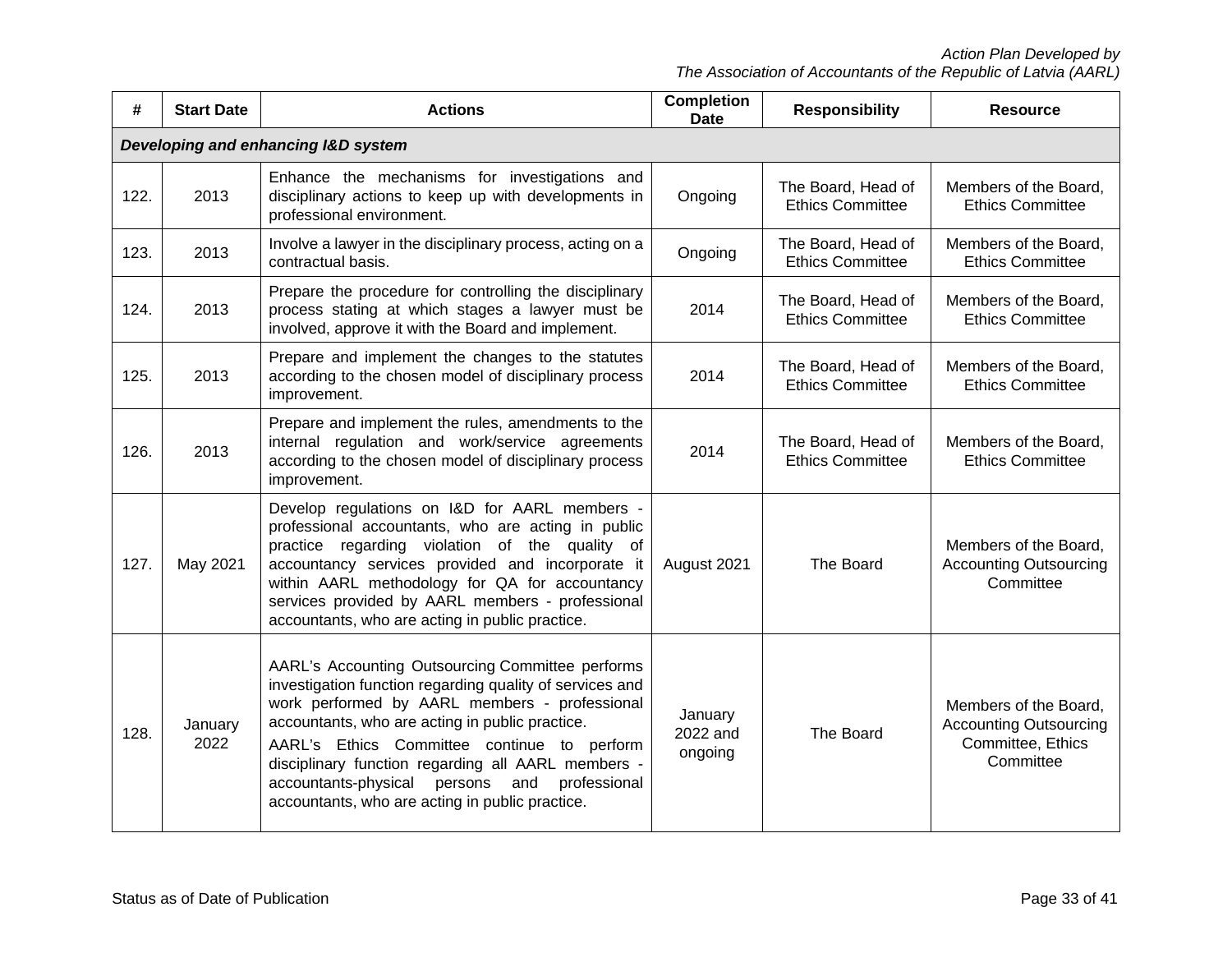| #    | <b>Start Date</b>                              | <b>Actions</b>                                                                                                                                                                                                                                                                                                                                                                                                                                                                                           | <b>Completion</b><br>Date | <b>Responsibility</b>                              | <b>Resource</b>                                  |  |  |  |  |  |
|------|------------------------------------------------|----------------------------------------------------------------------------------------------------------------------------------------------------------------------------------------------------------------------------------------------------------------------------------------------------------------------------------------------------------------------------------------------------------------------------------------------------------------------------------------------------------|---------------------------|----------------------------------------------------|--------------------------------------------------|--|--|--|--|--|
|      | <b>Maintaining Ongoing Processes</b>           |                                                                                                                                                                                                                                                                                                                                                                                                                                                                                                          |                           |                                                    |                                                  |  |  |  |  |  |
| 129. | 2013                                           | Involve in the investigation process also individuals<br>from different professional backgrounds, including non-<br>accountants and "public interest" representation.                                                                                                                                                                                                                                                                                                                                    | 2014                      | The Board, Head of<br><b>Ethics Committee</b>      | Members of the Board,<br><b>Ethics Committee</b> |  |  |  |  |  |
| 130. | 2013                                           | Within disciplinary process it will be necessary to find a<br>balance of professional expertise and outside<br>judgment. For this reason, they shall be composed of<br>accountants and non-accountants. No person shall be<br>a member of both the investigation Committee and<br>disciplinary tribunal at the same time, nor can be a<br>member of the investigation Committee in relation to a<br>case subsequently appointed<br>specific<br>to<br>the<br>disciplinary tribunal to hear the same case. | 2014                      | The Board, Head of<br><b>Ethics Committee</b>      | Members of the Board,<br><b>Ethics Committee</b> |  |  |  |  |  |
| 131. | 2014                                           | Cooperate with other organizations of professional<br>accountants on I&D issues.                                                                                                                                                                                                                                                                                                                                                                                                                         | Ongoing                   | The Board, Head of<br>International<br>Secretariat | Members of the Board,<br><b>Ethics Committee</b> |  |  |  |  |  |
| 132. | 2015                                           | Adopt an "information-based" approach to investigation<br>and discipline.                                                                                                                                                                                                                                                                                                                                                                                                                                | October 2015              | The Board, Head of<br><b>Ethics Committee</b>      | Members of the Board,<br><b>Ethics Committee</b> |  |  |  |  |  |
|      | <b>Review of AARL's Compliance Information</b> |                                                                                                                                                                                                                                                                                                                                                                                                                                                                                                          |                           |                                                    |                                                  |  |  |  |  |  |
| 133. | 2013                                           | Perform periodic review and update of section relevant<br>to SMO 6 as necessary. Once updated inform IFAC.                                                                                                                                                                                                                                                                                                                                                                                               | Ongoing                   | <b>Head of Ethics</b><br>Committee                 | <b>Ethics Committee</b>                          |  |  |  |  |  |

# **Main Requirements of SMO 6**

| <b>Requirements</b>                                                                                                                                     | $\mathbf v$ | N | <b>Partially</b> | <b>Comments</b> |
|---------------------------------------------------------------------------------------------------------------------------------------------------------|-------------|---|------------------|-----------------|
| <b>Scope of the System</b><br>A system of investigation, discipline and appeals<br>exists for the accountancy profession. The system is<br>operational. | $\mathbf v$ |   |                  |                 |
| Information about the types of misconduct which may<br>bring about investigative actions is publicly available.                                         | Υ           |   |                  |                 |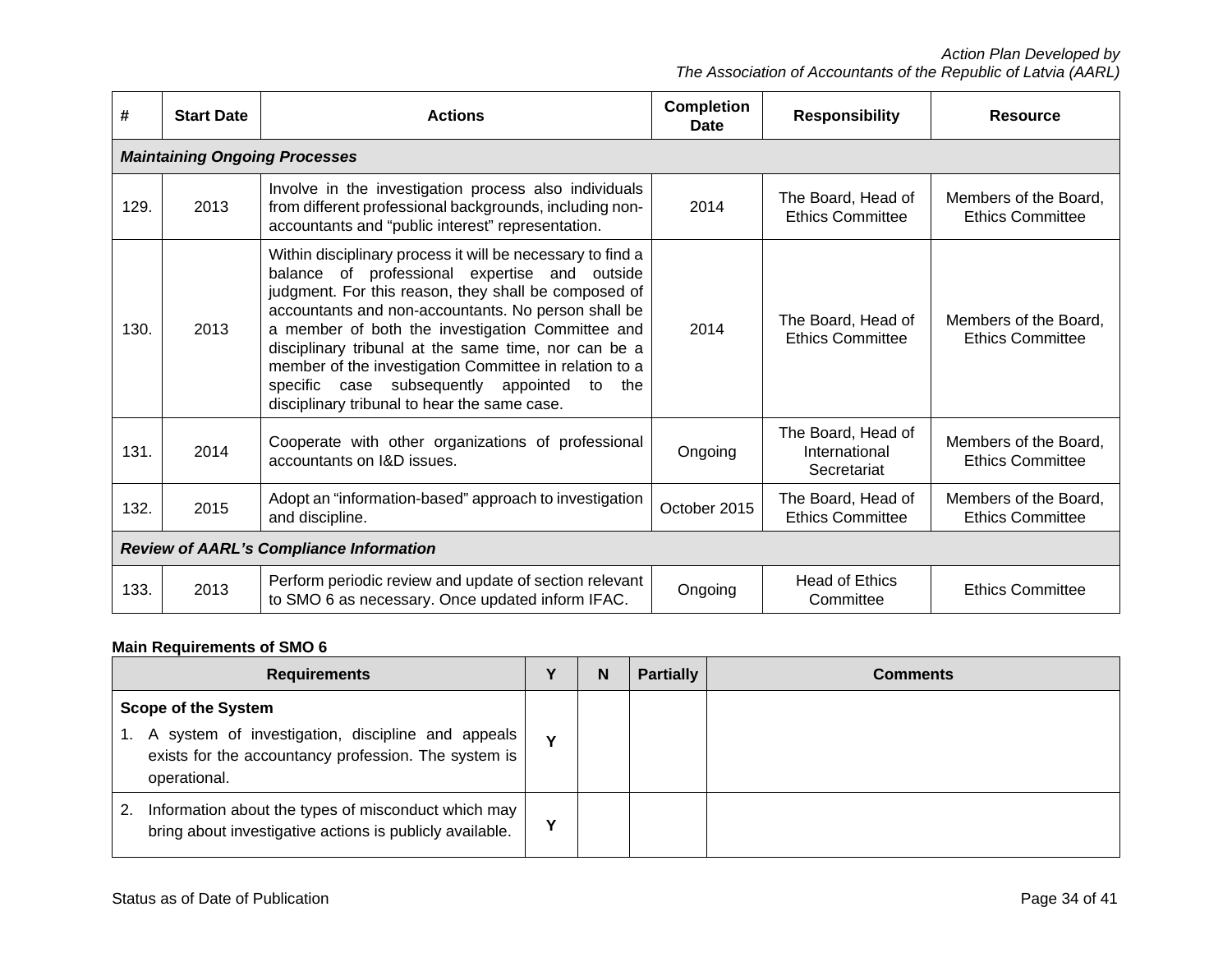| <b>Requirements</b>                                                                                                                                                   | Υ | N | <b>Partially</b> | <b>Comments</b>                                                                                                                                                                                                                                                                                                                                                                                                                                                                                                                                                                        |
|-----------------------------------------------------------------------------------------------------------------------------------------------------------------------|---|---|------------------|----------------------------------------------------------------------------------------------------------------------------------------------------------------------------------------------------------------------------------------------------------------------------------------------------------------------------------------------------------------------------------------------------------------------------------------------------------------------------------------------------------------------------------------------------------------------------------------|
| <b>Initiation of Proceedings</b><br>Both a "complaints-based" and an "information-based"<br>3.<br>approach are adopted.                                               | Y |   |                  | In addition to the "complaints-based" approach the<br>approach to investigation<br>"information-based"<br>and<br>discipline was adopted in 2015.                                                                                                                                                                                                                                                                                                                                                                                                                                       |
| Link with the results of QA reviews has been<br>4.<br>established.                                                                                                    |   |   | <b>Partially</b> | The system of QA for accountancy services is currently<br>being developed in collaboration with ICAEW.<br>The AARL is currently developing regulations on I&D for<br>AARL members - professional accountants, who are<br>acting in public practice regarding violation of the quality<br>of accountancy services provided and incorporate it within<br>AARL methodology for QA for accountancy services<br>provided by AARL members - professional accountants,<br>who are acting in public practice. AARL plans to start the<br>QA for accountancy services review programme in 2022. |
| <b>Investigative Process</b><br>5. A committee or similar body exists for performing<br>investigations.                                                               | Υ |   |                  | This function is performed by the Ethics Committee.<br>AARL's<br>Starting<br>with<br>2022<br>the<br>Accounting<br>Outsourcing Committee will have an investigation function<br>regarding quality of services and work performed by AARL<br>members - professional accountants, who are acting in<br>public practice.                                                                                                                                                                                                                                                                   |
| Members of a committee are independent of the<br>6.<br>subject of the investigation and other related parties.                                                        | Y |   |                  |                                                                                                                                                                                                                                                                                                                                                                                                                                                                                                                                                                                        |
| <b>Disciplinary Process</b><br>7. A separate disciplinary committee/entity exists to<br>make disciplinary decisions on referrals from the<br>investigation committee. | Y |   |                  | This function is performed by the Ethics Committee.                                                                                                                                                                                                                                                                                                                                                                                                                                                                                                                                    |
| Members of the committee/entity include professional<br>8.<br>accountants as well as non-accountants.                                                                 | Y |   |                  |                                                                                                                                                                                                                                                                                                                                                                                                                                                                                                                                                                                        |
| The tribunal exhibits independence of the subject of<br>9.<br>the investigation and other related parties.                                                            | Y |   |                  |                                                                                                                                                                                                                                                                                                                                                                                                                                                                                                                                                                                        |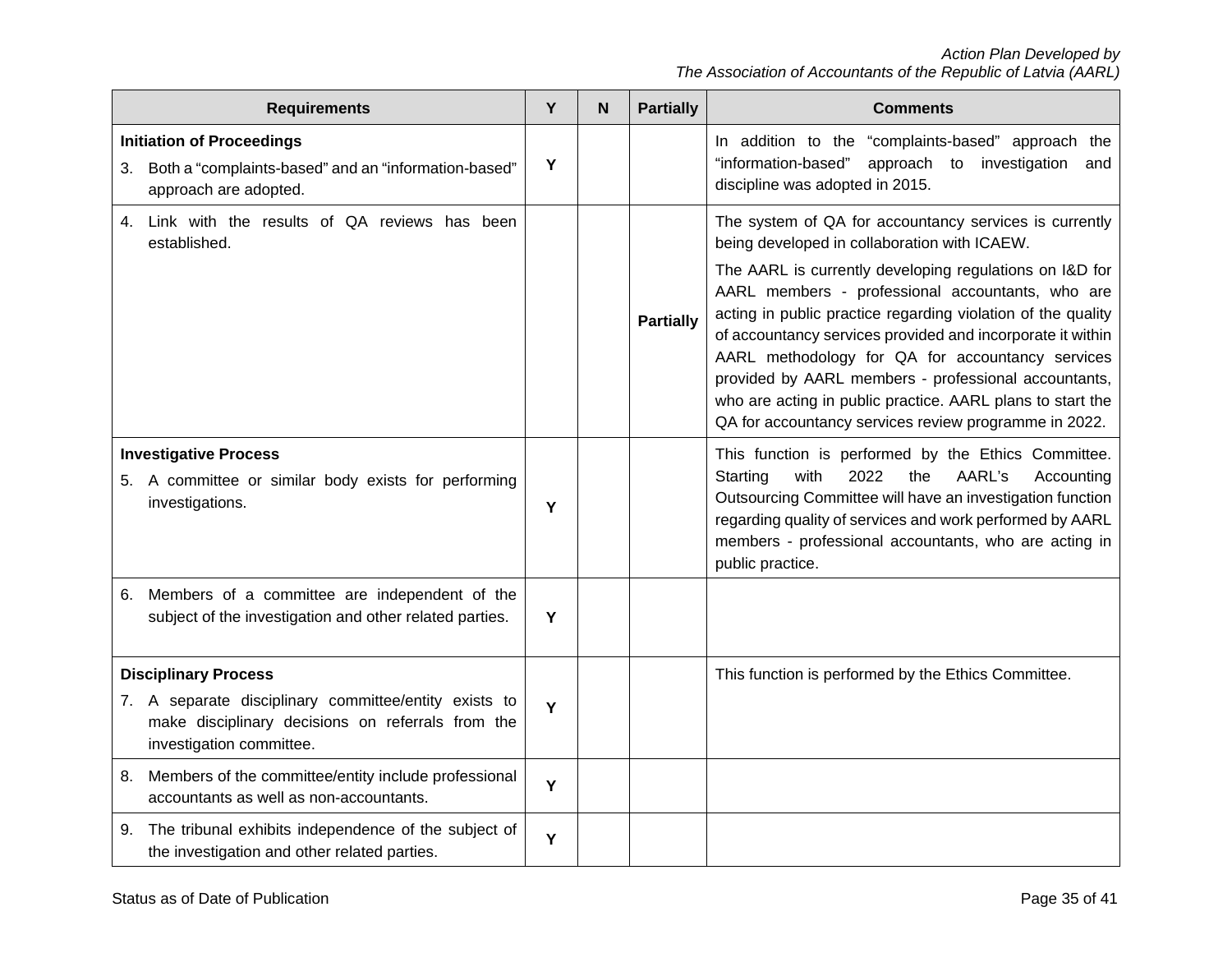| <b>Requirements</b>                                                                                                                                                                                                                                                             | Y | N | <b>Partially</b> | <b>Comments</b>                                                                                                                                                                                                                                                                                                                                                                                                                                                                                                                                     |
|---------------------------------------------------------------------------------------------------------------------------------------------------------------------------------------------------------------------------------------------------------------------------------|---|---|------------------|-----------------------------------------------------------------------------------------------------------------------------------------------------------------------------------------------------------------------------------------------------------------------------------------------------------------------------------------------------------------------------------------------------------------------------------------------------------------------------------------------------------------------------------------------------|
| <b>Sanctions</b><br>10. The disciplinary system allows imposing an extensive<br>range of penalties. It is particularly important to include<br>(a) loss of professional designation; (b) restriction and<br>removal of practicing rights; and (c) exclusion from<br>membership. |   |   | <b>Partially</b> | Depending on the disciplinary offense, the following<br>disciplinary penalties are possible: (i) warning; (ii)<br>reprimand; (iii) cancellation of certificate of professional<br>accountant; member's exclusion from the AARL.<br>Disciplinary penalties against the defendant do not<br>exclude the civil, administrative and criminal liability.<br>As far as accountancy profession is not regulated on the<br>state level, except for auditors, AARL is not able to restrict<br>and remove practicing rights of accountants - AARL<br>members. |
| <b>Rights of Representation and Appeal</b>                                                                                                                                                                                                                                      |   |   |                  |                                                                                                                                                                                                                                                                                                                                                                                                                                                                                                                                                     |
| 11. A third appeals body exists which is separate from<br>both the disciplinary committee and investigative<br>committee.                                                                                                                                                       | Y |   |                  |                                                                                                                                                                                                                                                                                                                                                                                                                                                                                                                                                     |
| <b>Administrative Processes</b>                                                                                                                                                                                                                                                 | Y |   |                  |                                                                                                                                                                                                                                                                                                                                                                                                                                                                                                                                                     |
| 12. Timeframe targets for disposal of all cases are set.                                                                                                                                                                                                                        |   |   |                  |                                                                                                                                                                                                                                                                                                                                                                                                                                                                                                                                                     |
| 13. Tracking mechanisms to monitor progress in<br>investigation and discipline and related procedures<br>are established.                                                                                                                                                       | Y |   |                  |                                                                                                                                                                                                                                                                                                                                                                                                                                                                                                                                                     |
| 14. Records of investigations and disciplinary processes<br>are established.                                                                                                                                                                                                    | Y |   |                  |                                                                                                                                                                                                                                                                                                                                                                                                                                                                                                                                                     |
| <b>Public Interest Considerations</b>                                                                                                                                                                                                                                           |   |   |                  | As far as accountancy profession is not regulated on the                                                                                                                                                                                                                                                                                                                                                                                                                                                                                            |
| 15. Activities are supported to ensure that the public is<br>aware that an investigative and disciplinary system<br>exists in the jurisdiction.                                                                                                                                 |   |   | <b>Partially</b> | state level, except for auditors, investigative and<br>disciplinary system of AARL is voluntary and is applicable<br>only to AARL members.                                                                                                                                                                                                                                                                                                                                                                                                          |
| 16. A process for the independent review of complaints on<br>which there was no follow-up is established.                                                                                                                                                                       | Y |   |                  |                                                                                                                                                                                                                                                                                                                                                                                                                                                                                                                                                     |
| 17. The results of the investigative and disciplinary<br>proceedings are made available to the public.                                                                                                                                                                          | Υ |   |                  |                                                                                                                                                                                                                                                                                                                                                                                                                                                                                                                                                     |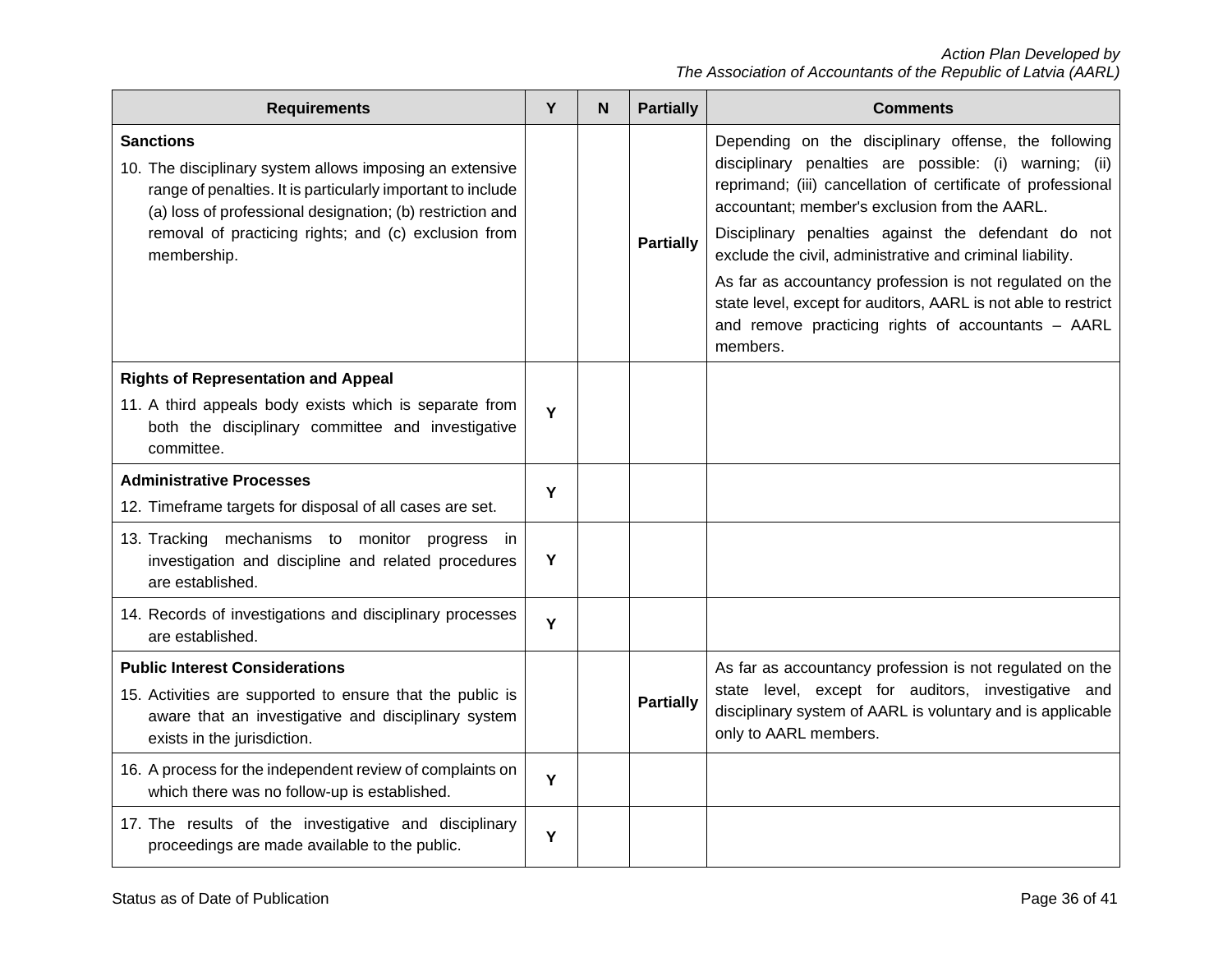| <b>Requirements</b>                                                                                                                                                                           |              | N | <b>Partially</b> | <b>Comments</b> |
|-----------------------------------------------------------------------------------------------------------------------------------------------------------------------------------------------|--------------|---|------------------|-----------------|
| <b>Liaison with Outside Bodies</b><br>18. There is an appropriate process for liaison with outside<br>bodies on possible involvement in serious crimes and<br>offences.                       | $\mathbf{v}$ |   |                  |                 |
| <b>Regular Review of Implementation and Effectiveness</b><br>19. Regular review of implementation and effectiveness of<br>the system are performed and corrective actions are<br>implemented. | $\mathbf{v}$ |   |                  |                 |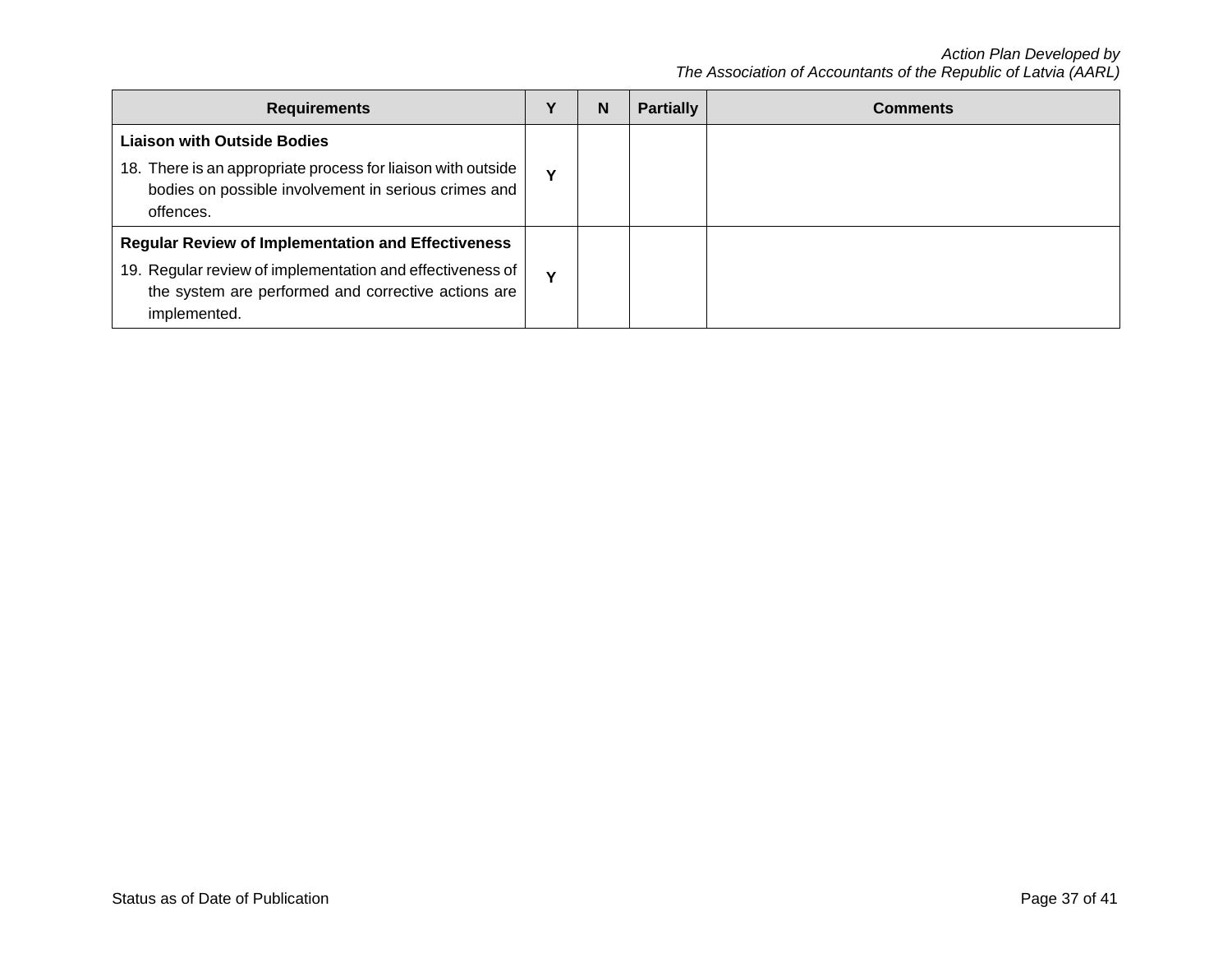**Action Plan Subject:** SMO 7–International Financial Reporting Standards and Other Pronouncements issued by the IASB **Action Plan Objective:** Further Improvement and Maintenance of Processes for Ongoing Compliance with IFRS

### *Background*

A regulated market in Latvia, on which companies trade equity or debt securities, is the Main List, the Secondary List and the Bond List of the Nasdaq Riga Stock Exchange.

IFRSs as adopted by the EU are required or permitted in the following situations:

- 1) Companies whose securities trade in a regulated market:
	- Require IFRSs as adopted by the EU in the consolidated / separate company financial statements of companies whose securities trade on a regulated market on the main list or bond list;
	- Require IFRSs as adopted by the EU in the consolidated financial statements of companies whose securities trade on a regulated market on the secondary list;
	- **Permit IFRSs as adopted by the EU in the separate company financial statements of companies whose securities trade on a regulated** market on the secondary list.
- 2) Companies whose securities do not trade in a regulated market:
	- Require IFRSs as adopted by the EU in both the consolidated and separate company financial statements of all banks, insurance commercial companies, and other supervised financial institutions including those whose securities do not trade in a regulated market.

After 2013 EU Accounting Directive was adopted in Latvia, the new "Law on Annual Financial Statements and Consolidated Financial Statements" [\(https://likumi.lv/ta/id/277779-gada-parskatu-un-konsolideto-gada-parskatu-likums\)](https://likumi.lv/ta/id/277779-gada-parskatu-un-konsolideto-gada-parskatu-likums) was developed and is in force as of 1 January 2016. In accordance with the Law, in addition to the commercial companies, whose transferable securities are included in the regulated market of Latvia or another EU Member State, a development financial institution and a State capital company, which in conformity with the provisions of the Law is a large capital company, may prepare annual financial statements in accordance with IFRSs as adopted by the EU.

In addition the Law defines that in exceptional cases due to justified reasons (for example, if a company, the transferable securities of which are included in the regulated market, is a parent company of the group of companies and draws up a consolidated annual statements in accordance with the requirements IFRSs as adopted by the EU or if a company is a subsidiary company of such group of companies the requirement of the parent company of which is to use the IFRSs as adopted by the EU for the recognition, assessment, indication of items in the financial statement and for the provision of explanatory information) the company recognises, assesses, indicates investment properties, biological assets, long-term investments held for sale, deferred tax assets, deferred tax liabilities, or other items of assets or liabilities of the balance sheet in the financial statement and provides explanatory information regarding these items in accordance with the IFRSs as adopted by the EU.

The entities may also voluntary use IFRS for SMEs as best practice guidelines in financial reporting.

AARL uses its best endeavours to promote the requirements of SMO 7 and wider introduction of IFRS based financial reporting in Latvia and participates in working groups of the MoF on the development of amendments or new laws on financial reporting.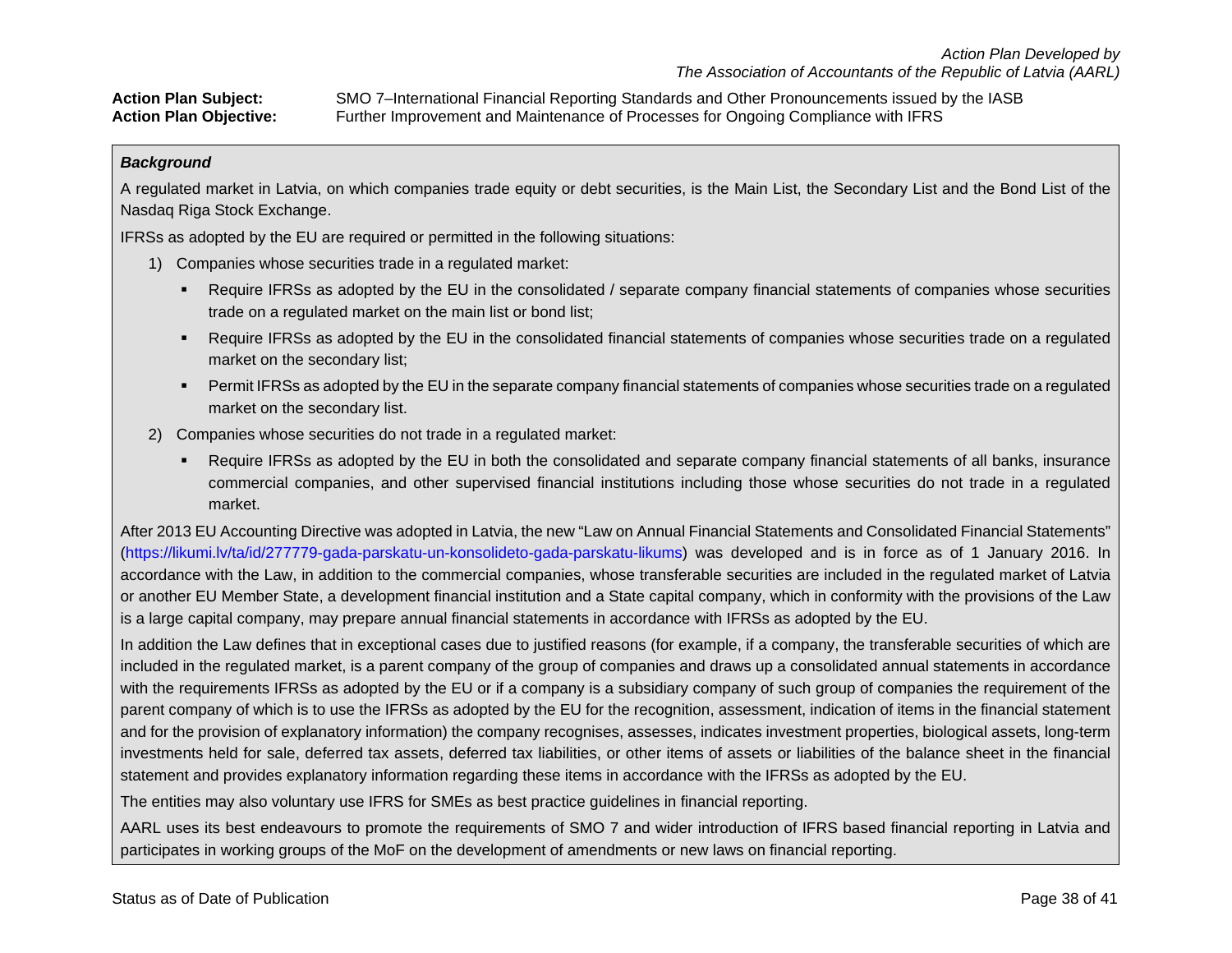In June 2017 AARL prepared a proposal to the MoF for the draft amendments (planned to be in force as of 1 January 2018) necessary to the "Law on Annual Financial Statements and Consolidated Financial Statements", that it should be possible to prepare annual accounts and consolidated annual accounts in accordance with IFRSs as adopted by the EU for all companies, regardless of their category (size), if these companies choose such a basis for the preparation of financial statements. The AARL proposal was supported by the Ministry of Economics of the Republic of Latvia and Nasdaq Riga stock exchange. The final version of the amendments, which is in force as of 3 January 2018, states that a capital company, which is a large undertaking, may prepare annual financial statements in accordance with the IFRSs as adopted by the EU .

| #    | <b>Start Date</b>                                                                                          | <b>Actions</b>                                                                                                                                                                                                                                                                                                                                                                                                                                                                                                                                                                                                                                                                                                                                                                                                                                               | <b>Completion</b><br><b>Date</b> | <b>Responsibility</b>                  | <b>Resource</b>                                         |  |  |  |  |  |
|------|------------------------------------------------------------------------------------------------------------|--------------------------------------------------------------------------------------------------------------------------------------------------------------------------------------------------------------------------------------------------------------------------------------------------------------------------------------------------------------------------------------------------------------------------------------------------------------------------------------------------------------------------------------------------------------------------------------------------------------------------------------------------------------------------------------------------------------------------------------------------------------------------------------------------------------------------------------------------------------|----------------------------------|----------------------------------------|---------------------------------------------------------|--|--|--|--|--|
|      | <b>Support adoption and implementation of IFRSs</b>                                                        |                                                                                                                                                                                                                                                                                                                                                                                                                                                                                                                                                                                                                                                                                                                                                                                                                                                              |                                  |                                        |                                                         |  |  |  |  |  |
| 134. | Ongoing                                                                                                    | Continue to use best endeavours to encourage the adoption of<br>IFRSs and continue to support implementation of IFRSs.                                                                                                                                                                                                                                                                                                                                                                                                                                                                                                                                                                                                                                                                                                                                       | Ongoing                          | The Board                              | Members of the<br>Board                                 |  |  |  |  |  |
| 135. | Ongoing                                                                                                    | Participation in the development of the proposals regarding state<br>policy in the sphere of IFRS.                                                                                                                                                                                                                                                                                                                                                                                                                                                                                                                                                                                                                                                                                                                                                           | Ongoing                          | The Board                              | Members of the<br><b>Board</b>                          |  |  |  |  |  |
| 136. | 2014                                                                                                       | Prepare comments on proposal for new framework for<br>preparation of annual reports and consolidated annual reports<br>and use requirements of IFRSs as best practice guidelines in<br>financial reporting.                                                                                                                                                                                                                                                                                                                                                                                                                                                                                                                                                                                                                                                  | 2015                             | Head of<br>Methodological<br>Committee | Methodological<br>Committee                             |  |  |  |  |  |
| 137. | June 2017                                                                                                  | Prepare AARL proposal to the MoF for the draft amendments<br>(planned to be in force as of 1 January 2018) necessary to the<br>"Law on Annual Financial Statements and Consolidated<br>Financial Statements" - it should be possible to prepare annual<br>accounts and consolidated annual accounts in accordance with<br>IFRSs as adopted by the EU for all companies, regardless of<br>their category (size), if these companies choose such a basis for<br>the preparation of financial statements. The AARL proposal was<br>supported by the Ministry of Economics of the Republic of Latvia<br>and Nasdaq Riga stock exchange. However, the final version of<br>the amendments, which is in force as of 3 January 2018, states<br>that large companies may choose IFRSs as adopted by the EU<br>as a basis for the preparation of financial statements. | <b>June 2017</b>                 | The Board                              | Members of the<br>Board,<br>Methodological<br>Committee |  |  |  |  |  |
|      | Disseminate Information on the Developments in the National and International Standard-setting in the Area |                                                                                                                                                                                                                                                                                                                                                                                                                                                                                                                                                                                                                                                                                                                                                                                                                                                              |                                  |                                        |                                                         |  |  |  |  |  |
| 138. | September<br>2014                                                                                          | Participate in the International Financial Reporting Standards<br>comprehensive<br>within Latvian-Swiss<br>organised<br>course<br>Cooperation Program and share the knowledge with AARL<br>members.                                                                                                                                                                                                                                                                                                                                                                                                                                                                                                                                                                                                                                                          | $October -$<br>December<br>2014  | The Board                              | Members of the<br>Board,<br>Methodological<br>Committee |  |  |  |  |  |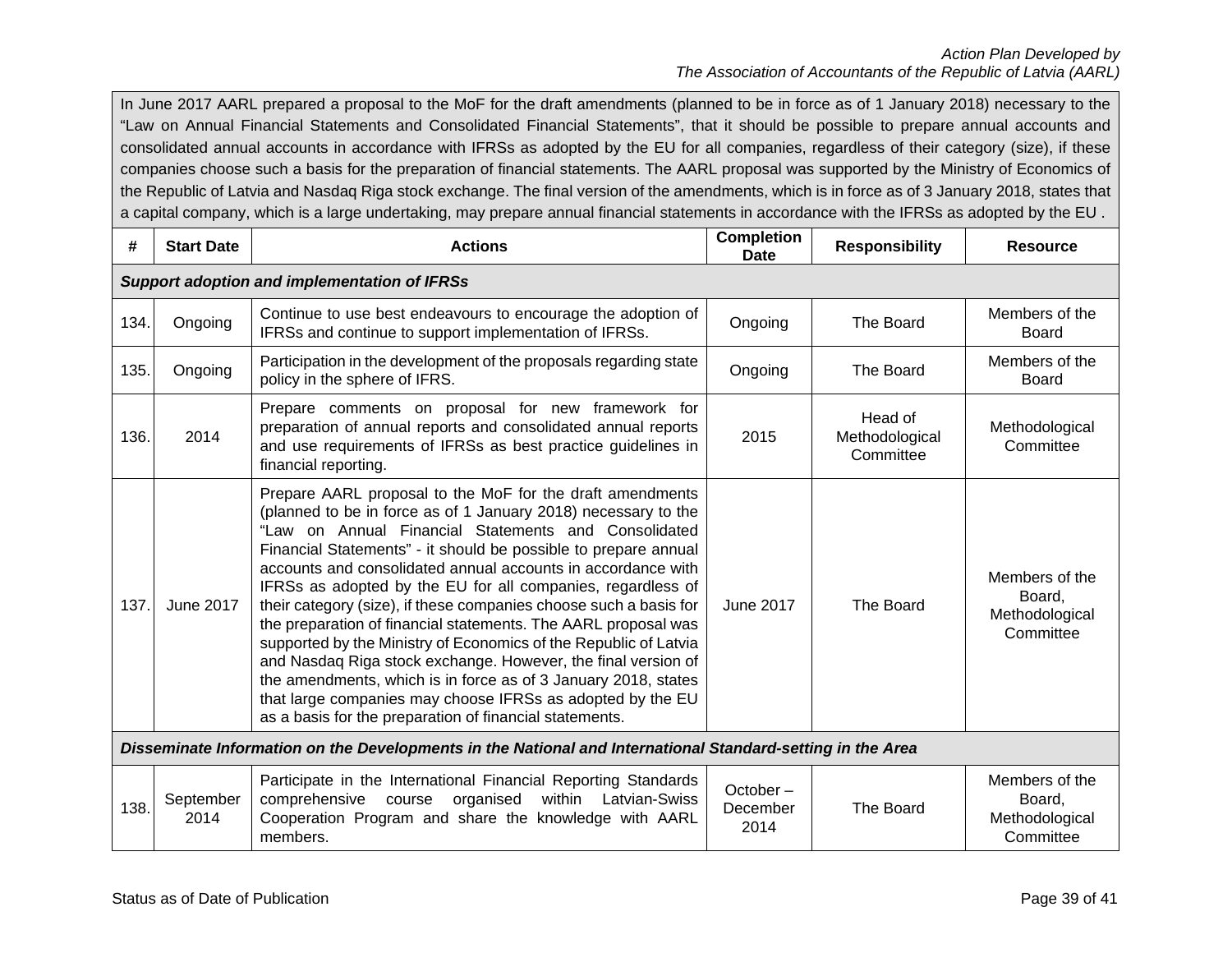| #                                    | <b>Start Date</b> | <b>Actions</b>                                                                                                                                                                                                              | <b>Completion</b><br><b>Date</b> | <b>Responsibility</b>                                            | <b>Resource</b>                                                                    |  |  |  |  |
|--------------------------------------|-------------------|-----------------------------------------------------------------------------------------------------------------------------------------------------------------------------------------------------------------------------|----------------------------------|------------------------------------------------------------------|------------------------------------------------------------------------------------|--|--|--|--|
| 139.                                 | Ongoing           | Promote IFRSs and other pronouncements issued by IASB.                                                                                                                                                                      | Ongoing                          | The Board                                                        | Members of the<br>Board,<br>Methodological<br>Committee                            |  |  |  |  |
| 140.                                 | September<br>2017 | Share a link to AARL members to Kaplan webinar on new IFRSs<br>$-$ IFRS 15 and IFRS 16.                                                                                                                                     | October<br>2017                  | Head of<br>Methodological<br>Committee                           | Methodological<br>Committee                                                        |  |  |  |  |
| <b>Maintaining Ongoing Processes</b> |                   |                                                                                                                                                                                                                             |                                  |                                                                  |                                                                                    |  |  |  |  |
| 141.                                 | <b>Since 2005</b> | Represent AARL on the Accounting Board and participate in<br>issue of Latvian Accounting Standards.                                                                                                                         | 2011                             | Head of<br>Methodological<br>Committee                           | Methodological<br>Committee                                                        |  |  |  |  |
| 142.                                 | 2013              | Deliver up-to-date comprehensive training course on IFRSs with<br>extensive study materials in Latvia.                                                                                                                      | Ongoing                          | Head of<br>Methodological<br>Committee                           | Methodological<br>Committee                                                        |  |  |  |  |
| 143.                                 | 2014              | Participate in working group of MoF to implement requirements<br>of 2013 EU Accounting Directive.                                                                                                                           | 2015                             | Head of<br>Methodological<br>Committee                           | Methodological<br>Committee                                                        |  |  |  |  |
| 144.                                 | <b>June 2016</b>  | Update of AARL learning programs on IFRS and consolidation<br>issues.                                                                                                                                                       | <b>July 2016</b>                 | <b>Head of Attestation</b><br>Committee                          | Attestation<br>Committee,<br>Methodological<br>Committee                           |  |  |  |  |
| 145.                                 | August<br>2016    | Participate in the UNCTAD's Intergovernmental Working Group<br>of Experts on International Standards of Accounting and<br>Reporting (ISAR).                                                                                 | October<br>2016 and<br>ongoing   | The Board                                                        | Members of the<br>Board,<br>Methodological<br>Committee                            |  |  |  |  |
| 146.                                 | January<br>2017   | Establish new AARL Committee - Public Interest Structures<br>Committee, which will be engaged in developing and supporting<br>AARL members - PIEs.                                                                          | January<br>2017                  | The Board                                                        | Members of the<br>Board                                                            |  |  |  |  |
| 147.                                 | September<br>2017 | Public Interest Structures Committee and Methodological<br>Committee to create IFRS panel on problems of IFRSs<br>application in Latvia to raise awareness and seek feedback on<br>implementation issues for practitioners. | January<br>2018 and<br>ongoing   | <b>Head of Public</b><br><b>Interest Structures</b><br>Committee | Public Interest<br><b>Structures</b><br>Committee,<br>Methodological<br>Committee, |  |  |  |  |